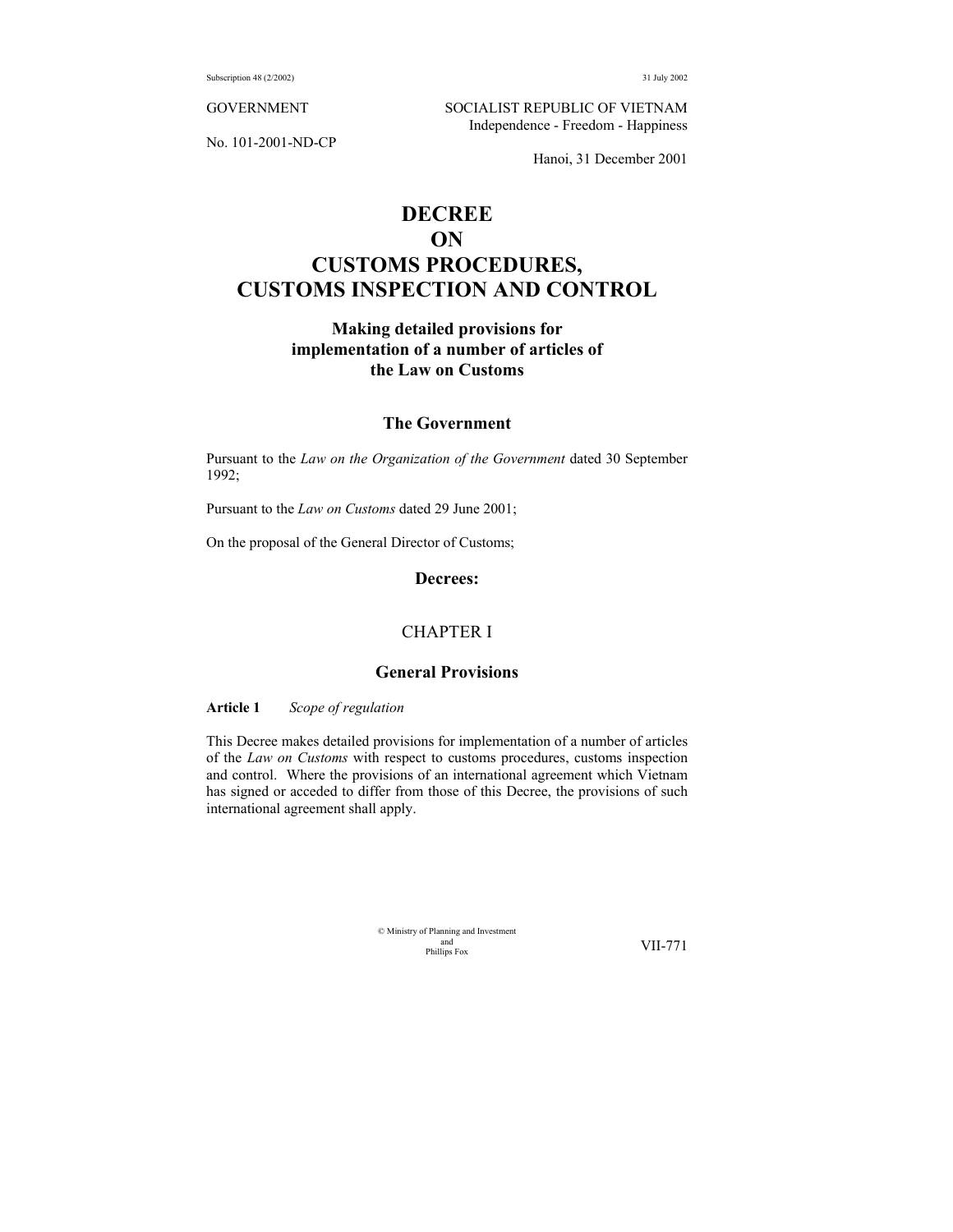#### **Article 2** *Objects of customs procedures, customs inspection and control*

- 1. Exported goods, imported goods and goods in transit; articles aboard means of transportation upon exit, entry or in transit; foreign exchange, Vietnamese currency, precious metals, gems; cultural products, relics, antiques, national precious objects; postal items and parcels, luggage of persons entering and exiting; other articles exported, imported, in transit or stored within the geographical areas of operation of the customs offices.
- 2. Means of transportation by land, railway, air, sea and river upon entry, exit or in transit.

## **Article 3** *Customs declarants*

- 1. Customs declarants shall comprise:
	- (a) Possessors of objects of customs procedures;
	- (b) Persons lawfully authorized by possessors of objects of customs procedures;
	- (c) Customs clearance procedures agents.
- 2. Customs declarants shall have the rights and obligations stipulated in article 23 of the *Law on Customs*.

#### **Article 4** *Location for completion of customs procedures*

- 1. Locations for completion of customs procedures are places where the tasks related to customs procedures as stipulated in article 17 of the *Law on Customs* are carried out. The locations for completion of customs procedures shall be:
	- (a) Bordergate customs offices established at international seaports, international river ports, international civil airports, international railway stations, international posts and land bordergates;
	- (b) Ex-bordergate customs offices established in areas outside of bordergate areas pursuant to the decision of the Prime Minister.
- 2. Locations for completion of customs procedures for means of transportation upon entry, exit or transit shall be the customs offices of the bordergates through which such means of transportation enter, exit or transit the country.

© Ministry of Planning and Investment and VII-772 Phillips Fox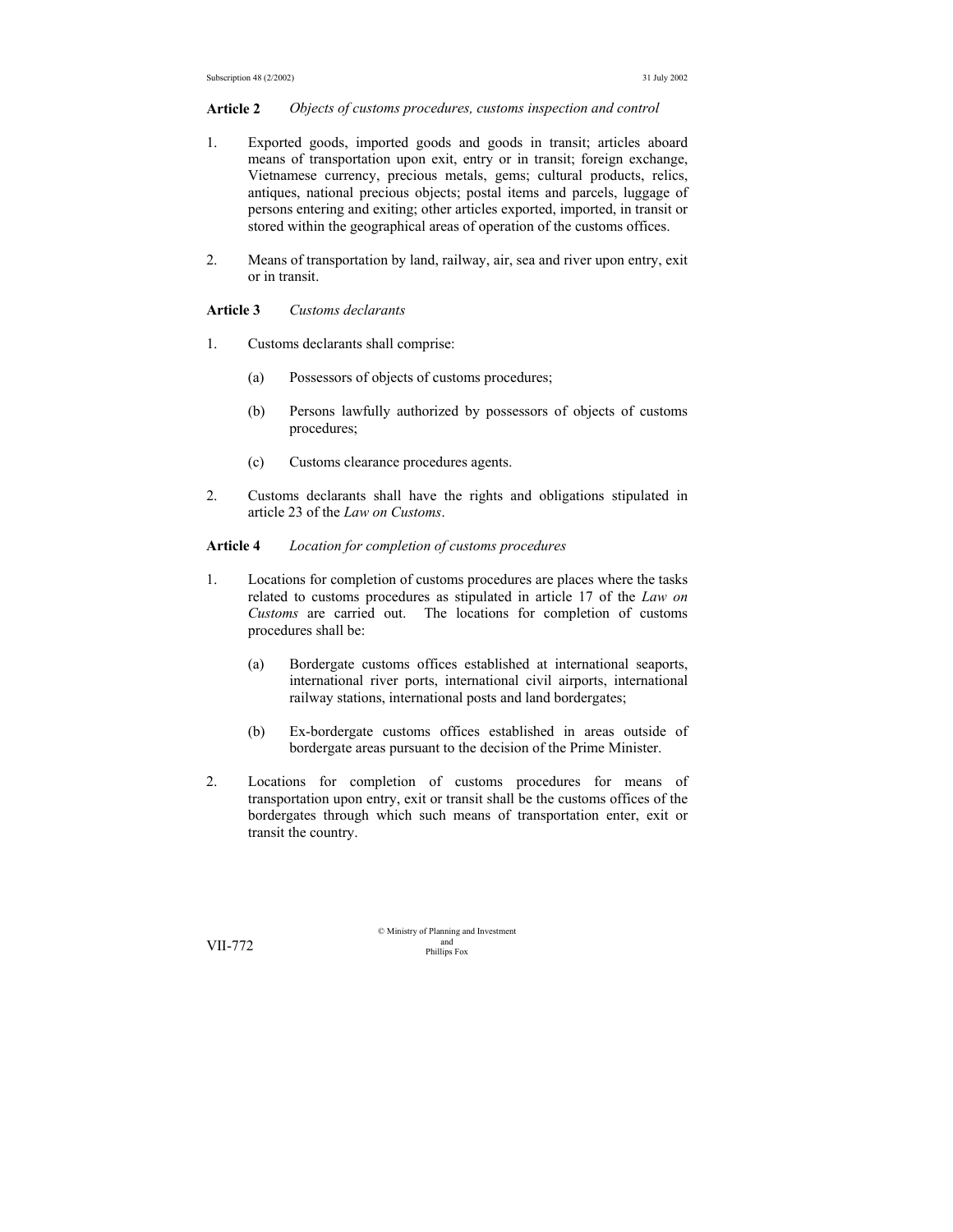### **Article 5** *Locations for inspection of exported and imported goods*

Locations for inspection of exported and imported goods are the places where the customs offices inspect the actual condition of exported and imported goods, specifically as follows:

- (a) Bordergate locations for completion of customs procedures;
- (b) Ex-bordergate locations for completion of customs procedures;
- (c) Other locations prescribed by the General Director of Customs in necessary cases.

### **Article 6** *Customs procedures clearance agents*

- 1. Customs clearance procedures agents (hereinafter referred to as *agents*) are persons who represent the persons having rights and obligations in carrying out the customs procedures for goods and/or means of transportation (hereinafter referred to as *goods owners*) in making customs declarations and who perform the tasks as agreed in the customs clearance procedures agency contracts (hereinafter referred to as *agency contracts*).
- 2. Conditions for acting as agents:
	- (a) Being traders having business registration in accordance with law;
	- (b) Having the business line of goods forwarding services stated in the business registration certificate.
- 3. Rights and obligations of agents:
	- (a) To exercise the rights and fulfill the obligations stated in an agency contract;
	- (b) To complete and sign customs declaration forms;
	- (c) To request the goods owners to pay any damages and expenses incurred as a result of any breach of the agency contract by the goods owner;
	- (d) To request the goods owners to supply all documents and accurate information necessary for customs clearance procedures in respect of the consignments of exported goods or imported goods;
	- (dd) To perform all tasks relating to customs procedures as authorized by the goods owner and stated in the agency contracts;

| © Ministry of Planning and Investment |         |
|---------------------------------------|---------|
| and                                   | VII-773 |
| Phillips Fox                          |         |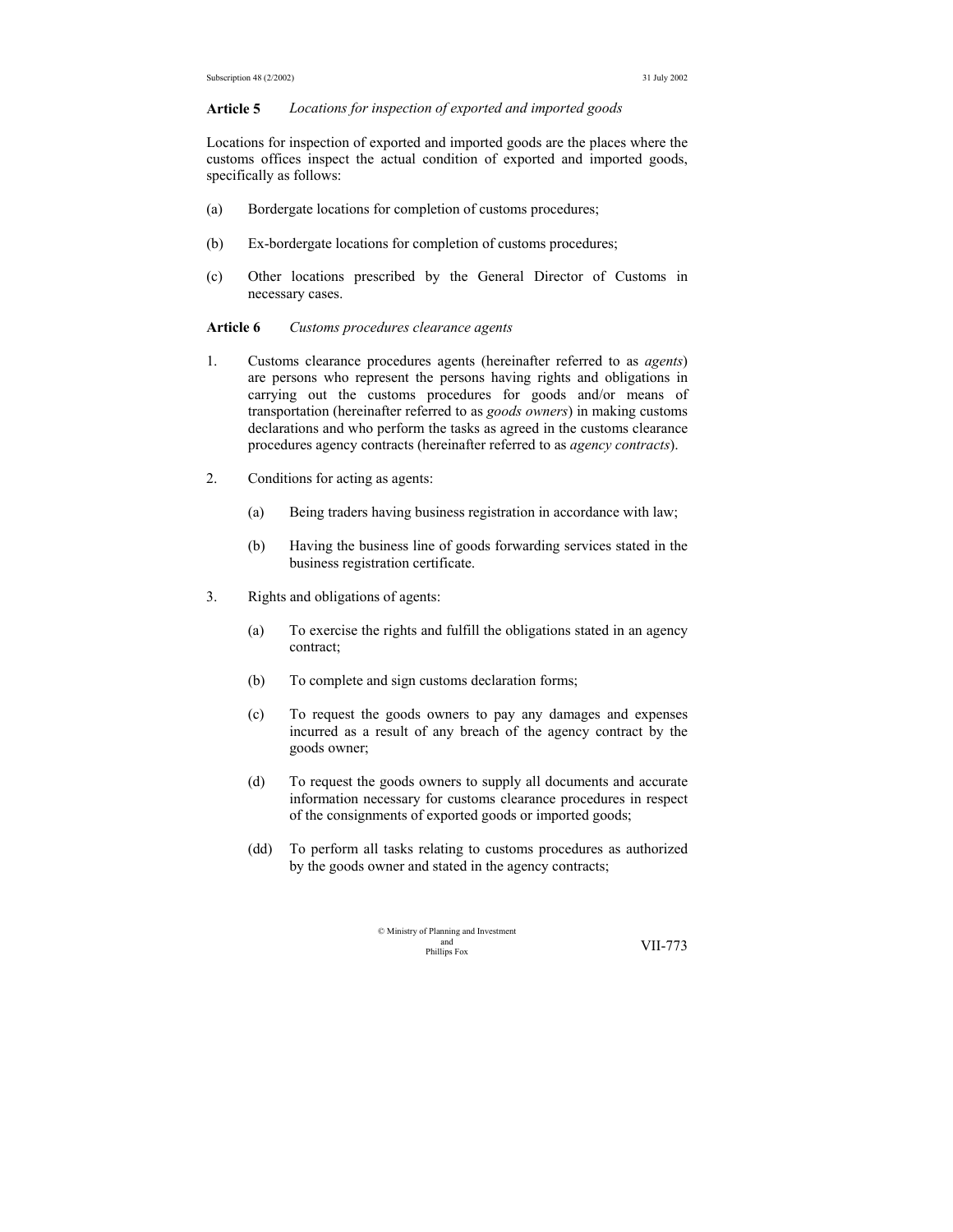- (e) To bear responsibility before the law within its scope of authority for the obligations of the customs declarant.
- 4. Rights and obligations of goods owners with respect to the authorization of agents:
	- (a) To sign an agency contract (clearly defining the scope of authorization, the responsibilities of the authorizer and the agent);
	- (b) To supply the agent with full documents and accurate information necessary for completion of customs procedures in respect of the consignments of exported or imported goods;
	- (c) To pay damages and all expenses incurred by the agent as a result of any breach of the agency contract by the goods owner;
	- (d) To bear responsibility before the law for any breach of the law by the goods owner, or by the agent if such breach is not due to the fault of the agent.

## CHAPTER II

## **Customs Procedures, Customs Inspection and Control**

## SECTION 1

## **For Exported and Imported Goods**

**Article 7** *Customs files, registration of customs files* 

- 1. When carrying out customs procedures, the customs declarant must submit and present a customs file comprising the following documents:
	- (a) For exported goods:
		- Customs declaration of exported goods;
		- Detailed list of goods, in the case of consignments of goods of multiple categories;
		- Permit of the competent State management body, in the case of goods requiring export permits in accordance with law;
		- Goods purchase and sale contract or a paper of equivalent legal value in necessary cases as prescribed by the General Director of Customs;

© Ministry of Planning and Investment and VII-774 Phillips Fox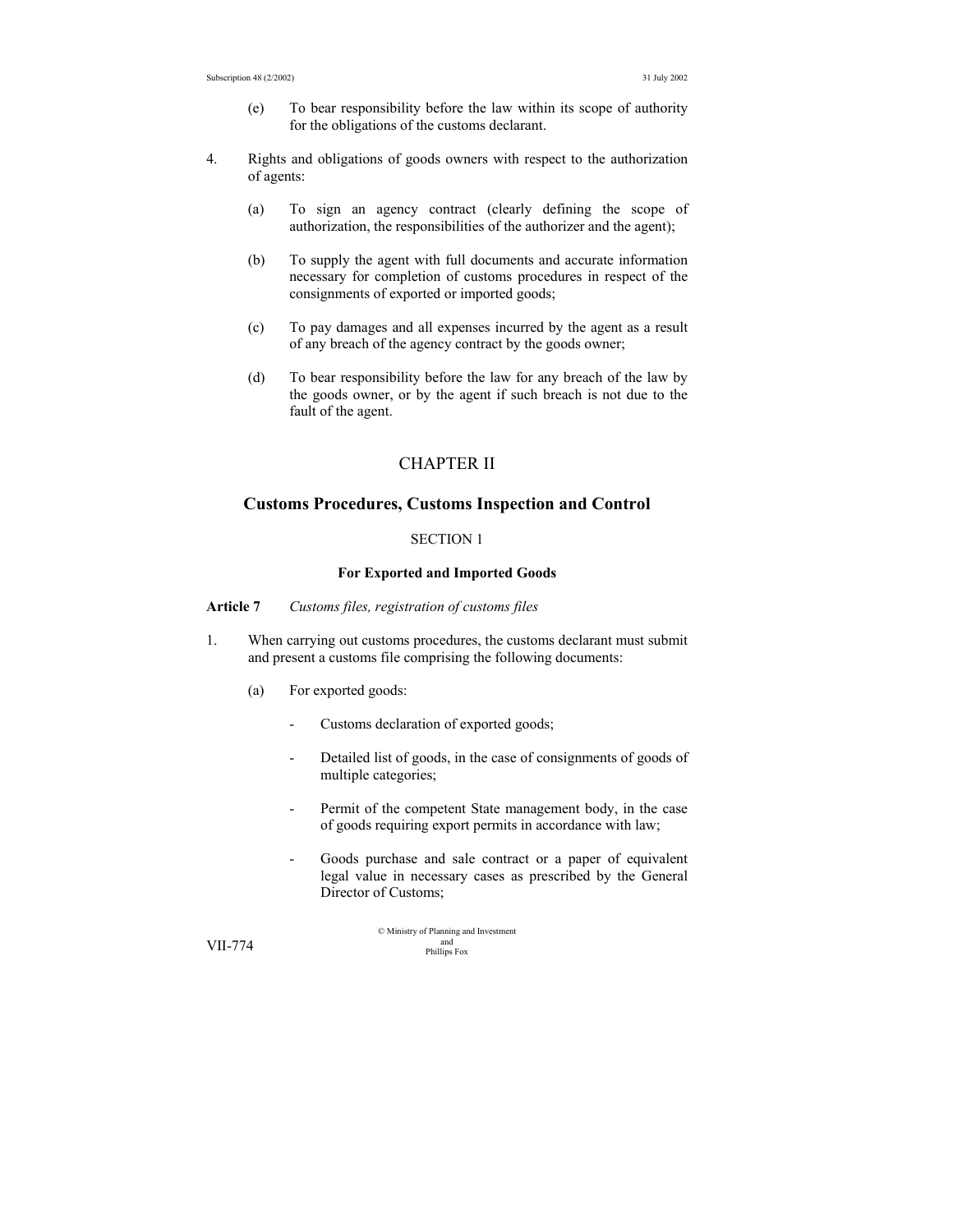- Other documents prescribed by law for each particular item of goods, which the customs declarant must submit or present to the custom office.
- (b) For imported goods:
	- Customs declaration of imported goods;
	- Commercial invoice:
	- Goods purchase and sale contract or a paper of equivalent legal value;
	- Permit of the competent State management body, in the case of goods requiring import permits in accordance with law;
	- Copy of bill of lading;
	- Detailed list of goods, in the case of consignments of goods of multiple categories;
	- Certificate of origin  $(C/O)$ , as stipulated in article 10.2 of this Decree;
	- Written certification of goods quality in inspection registration made by a goods evaluation organization, or a notice on exemption from State quality inspection issued by the competent State management body, in the case of exported or imported goods subject to State quality inspection;
	- Other documents as prescribed by law for each particular item of goods.

If the above documents are copies, they must be certified, signed and stamped by the heads of the business organizations or their authorized representatives. The person certifying, signing and stamping shall bear responsibility before the law for the lawfulness of these documents.

- 2. In cases where they obtain the approval of the director of the bordergate customs office or the director of the ex-bordergate customs office (hereinafter referred to as *director of customs office*), a customs declarant may submit the following documents at a later time:
	- (a) Certificate of origin (C/O): The time-limit for late submission shall be sixty (60) days, calculated from the date of registration of the customs declaration;

$$
\begin{array}{ll}\n\textcirc\; \text{Ministry of Planning and Investment} \\
\text{and}\; \text{Investment} \\
\text{Philips Fox}\n\end{array}\n\qquad \qquad \text{VII-775}
$$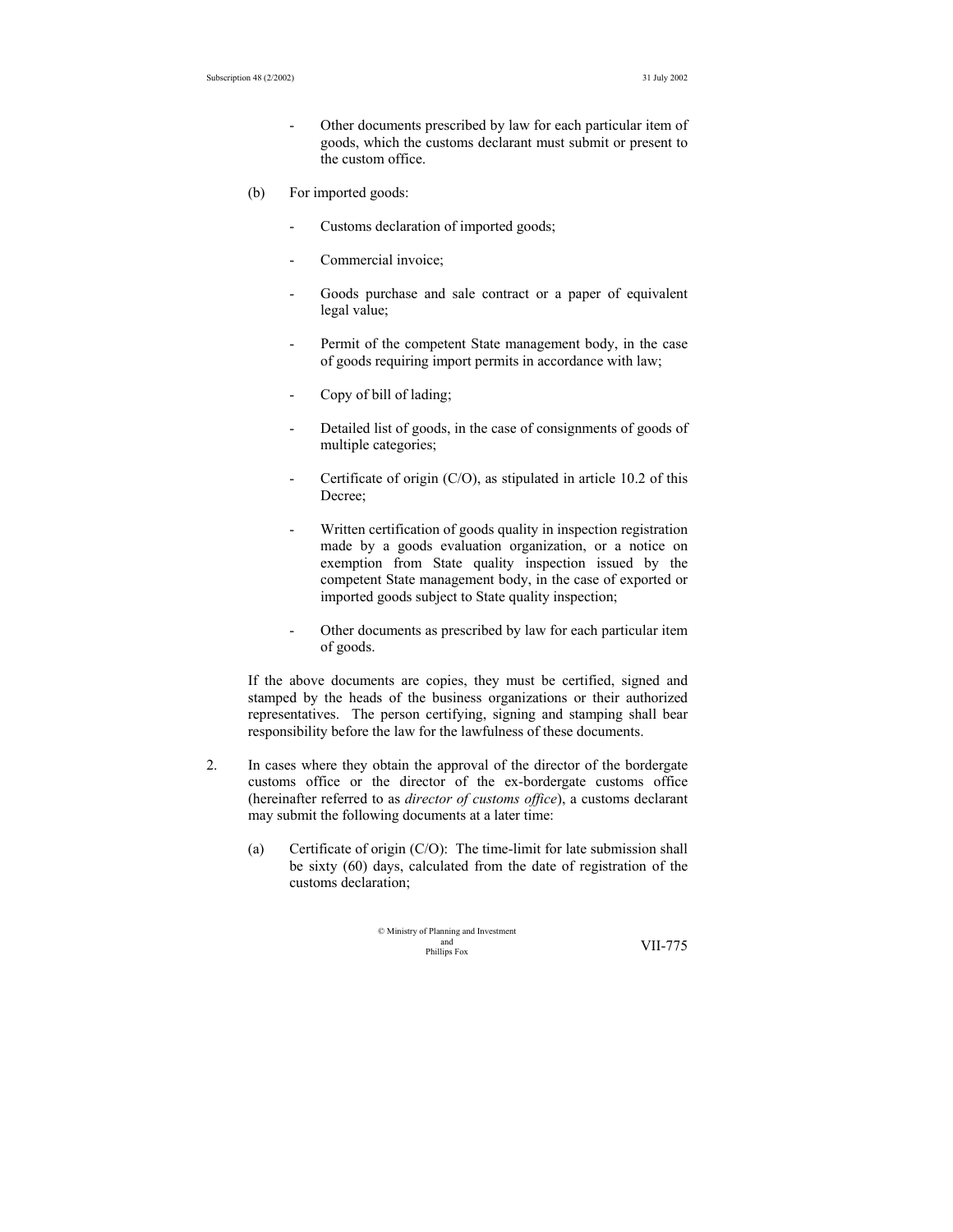- (b) Other documents comprising the customs file (except customs declaration): The time-limit for late submission shall be thirty (30) days, calculated from the date of registration of the customs declaration.
- 3. Prior to the time when a customs officer conducts the actual goods inspection, if the customs declarant makes a written request which is approved by the director of the customs office, the declarant may withdraw the registered customs declaration for the purpose of supplementation, amendment and/or replacement.
- 4. Requirements for customs files and customs file registration in other cases:
	- (a) The customs declarant may register the customs declaration for imported goods prior to the arrival of the goods at the bordergate within the time-limit prescribed by the tax legislation for exported and imported goods.
	- (b) A goods owner regularly exporting and/or importing the same items of goods within a given period under the same purchase and sale contract may use a single customs declaration (registered once) for carrying out customs procedures for the exportation or importation of such items of goods within the delivery time determined in the purchase and sale contract.
	- (c) Tax policies and policies on export-import management implemented in accordance with the provisions of law shall apply at the time of the actual exportation or importation of goods.
	- (d) The customs declarant may make the customs declaration via computer connected with the computer network of the customs offices in accordance with law.
- 5. When carrying out the procedures for customs file registration, the customs officer shall be responsible to: check the documents of the customs file; check the contents of the customs declaration; compare the contents of the customs declaration with the documents of the customs file; register the customs file in accordance with the provisions of the law. In any case of refusal to register a customs file, the reasons therefor must be clearly stated for the information of the customs declarant.

© Ministry of Planning and Investment and VII-776 Phillips Fox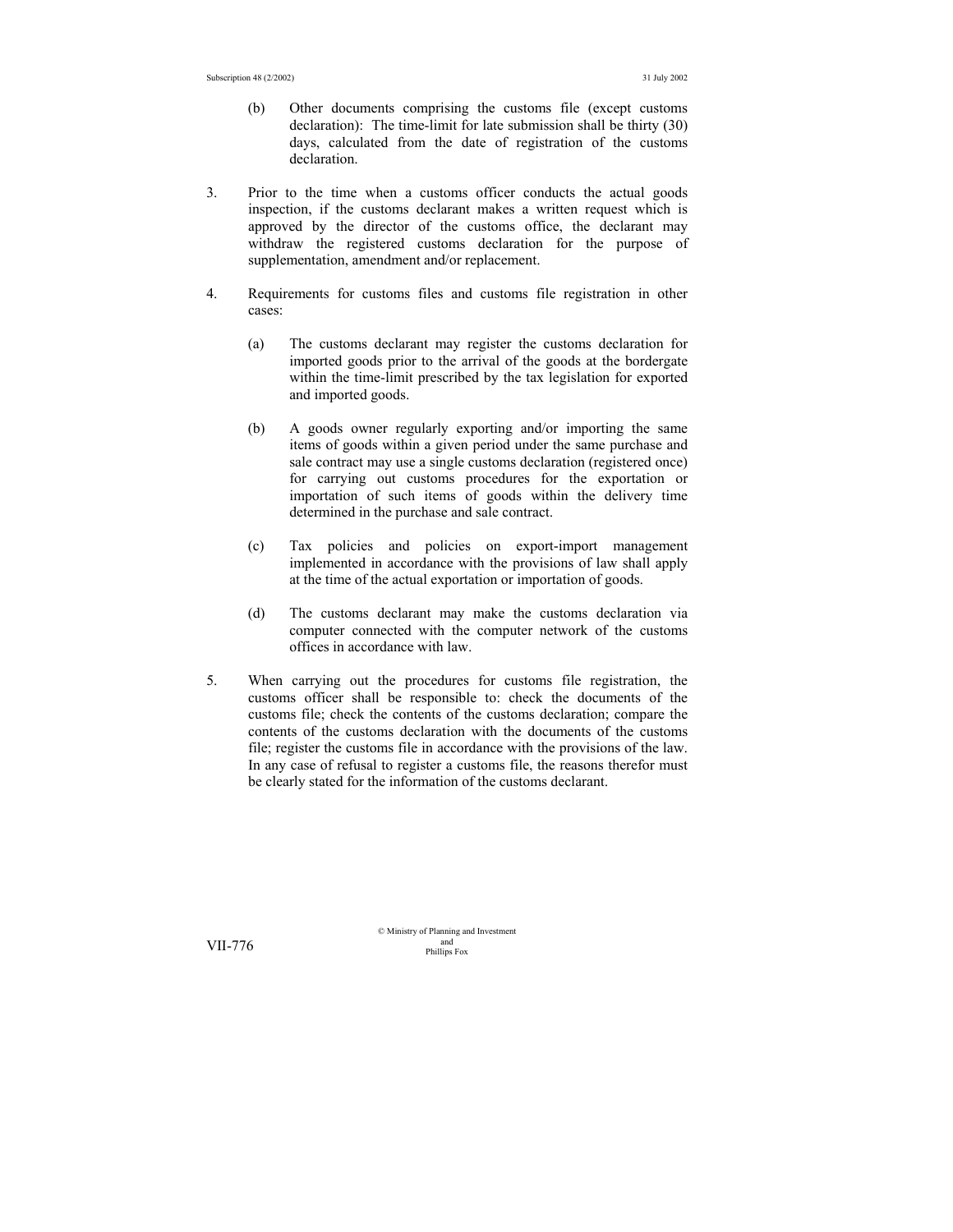#### **Article 8** *Inspection of actual condition of goods*

- 1. Customs officers of all levels shall be required to organize the collection and exchange of information for establishment of a database on: records of compliance with the law by goods owners; policies on export-import management; characteristics, categories and origins of exported and imported goods; information relating to exported and imported goods.
- 2. Directors of customs offices shall, on the basis of the database established pursuant to clause 1 of this article, customs files and other relevant information, decide the method of determining the percentage of goods to be inspected in respect of each particular consignment of exported or imported goods.
- 3. The customs officers assigned to carry out actual goods inspection shall, on the basis of the decision of the director of the customs office on the form of inspection and the percentage of goods to be inspected, apply measures and methods for goods inspection as appropriate for each particular consignment of goods. During any inspection, if they identify any indication of a breach of the law, they shall report it to the director of the customs office in order for the director to decide to change the form of inspection and/or the percentage of goods to be inspected.
- 4. Exemption from actual inspection of exported and imported goods:
	- (a) Conditions for goods owners to enjoy exemption from actual goods inspection:
		- An owner of exported goods must have a record of exportation for one year, calculated from the date of carrying out the customs procedures, and must not have been dealt with for any customs-related administrative offence, or if so dealt with, the customs-related administrative offence must have been subject to a fine level falling within the jurisdiction of the director of a customs office.
		- An owner of imported goods must have a record of importation for two years, calculated from the date of carrying out the customs procedures, and must not have been dealt with for any customs-related administrative offence, or if so dealt with, the customs-related administrative offence must have been subject to a fine level falling within the jurisdiction of the director of a customs office.

© Ministry of Planning and Investment and<br>Phillins Fox

VII-777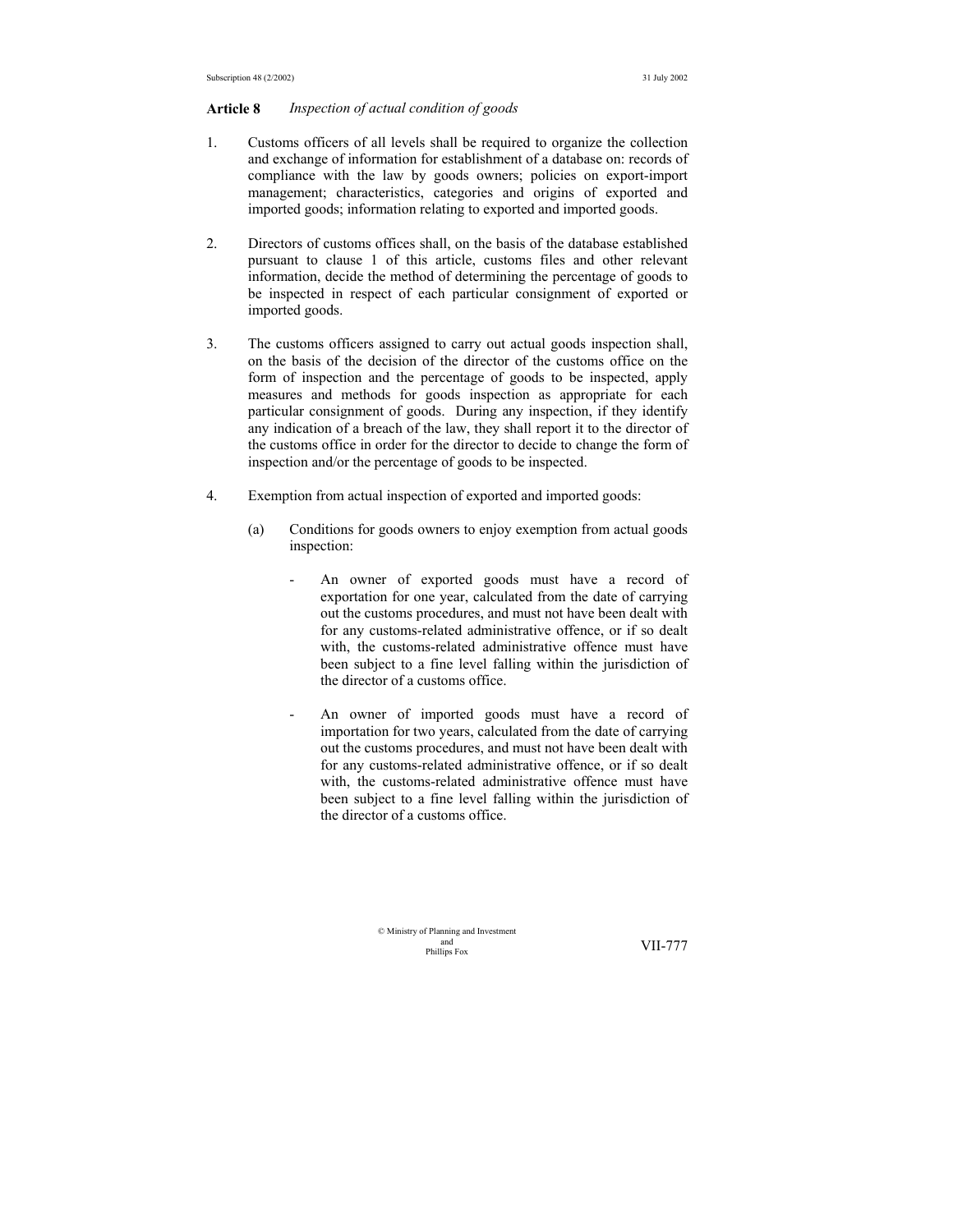- (b) The exported or imported goods of owners satisfying the conditions for exemption from inspection prescribed in point (a) of this clause shall be:
	- For exported goods: agricultural and aquatic goods; textiles and garments; footwear, natural rubber; fresh and raw foodstuffs; processed foodstuffs; goods requiring special preservation; mechanical goods and machinery; liquid and bulky goods; items of goods having volume, quality and categories which must be determined on the basis of the conclusions of competent State management bodies or evaluation organizations; exported goods of enterprises in export processing zones; regularly exported goods; other goods stipulated by the Government.
	- For imported goods: Equipment, machinery; fresh and raw foodstuffs; goods requiring special preservation; goods stored in customs bond or bonded warehouses; imports to be taken into export processing zones, bonded or other customs preference zones; liquid and bulky goods and items of goods having volume, quality and categories which must be determined on the basis of conclusions of competent State management bodies or evaluation organizations; regularly imported goods; other goods stipulated by the Government.
- (c) In the case of goods exempted from inspection, the customs office shall state in the certification of actual condition of goods as follows:
	- For goods having inspection or evaluation results of competent State management bodies or evaluation organizations, the customs office shall state the conclusions of such bodies or organizations in the certification for the actually exported or imported goods.
	- For other goods, the customs office shall state the contents declared by the customs declarant in the certification for the actually exported or imported goods.. The customs declarant shall bear responsibility before law for the contents declared by it.
- 5. Probability inspection of the actual condition of goods shall be applied to no more than ten (10) per cent of each consignment of exported or imported goods in accordance with the provisions of article 30.1(b) of the *Law on Customs*. If the goods are packed in bales, the inspection rate shall be the rate of inspected bales. If the goods are packed in containers, the inspection rate shall be the rate of inspected containers or the rate of inspected bales in each container.

© Ministry of Planning and Investment and VII-778 Phillips Fox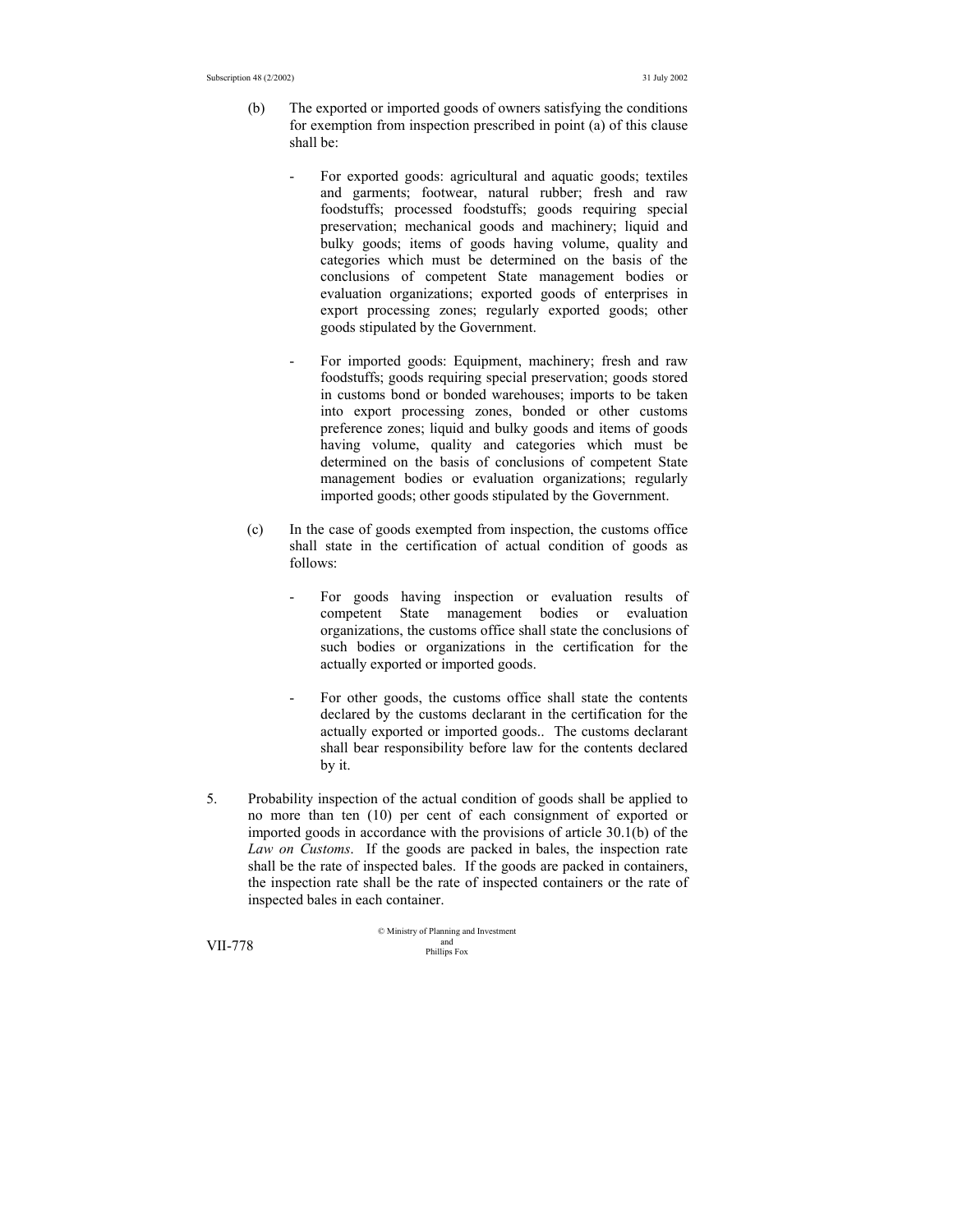- 6. Inspection of the actual condition of the whole consignment of exported or imported goods of goods owners having repeatedly breached the customs laws; of consignments of exported or imported goods indicating signs of breach of the customs laws, shall be conducted as follows:
	- (a) A goods owner having repeatedly breached the customs laws is one having been dealt with for more than three customs-related administrative offences within two years, calculated from the date of carrying out the customs procedures for import activities, or one year, calculated from the date of carrying out the customs procedures for export activities, subject to a fine level falling beyond the jurisdiction of the director of a customs office.
	- (b) In cases where, within the time-limit stipulated in point (a) of this clause, a goods owners has been dealt with on one occasion only for a customs-related administrative offence subject to a fine level falling beyond the jurisdiction of the director of a provincial, interprovincial or municipal customs department (hereinafter referred to as *director of Customs Department*), the exported or imported goods of such owner shall be subject to the form of inspection applicable to the goods of owners having repeatedly breached the customs laws.
	- (c) Where indications of a breach of the customs laws are identified, the customs officers shall inspect the whole consignment of exported or imported goods as follows:
		- If the indications of breach are indications of fraud in terms of quantity of goods, the customs officers shall count, weigh or measure the whole consignment of goods;
		- If the indications of breach are indications of fraud in terms of category of goods, the customs officers shall inspect all bales of goods;
		- If the indications of breach are indications of fraud in terms of quality of goods, the customs officers shall take a number of random samples or samples of suspected goods for examination, analysis or opinion and evaluation in the presence of the customs declarant. The sampling shall be recorded in a report, which shall be signed for certification by the customs officer and the customs declarant.
- 7. On the basis of the provisions of this article and the specific information on goods owners and consignments of exported or imported goods at the time of carrying out the customs procedures, the director of a Customs Department shall decide on any change of the form of inspection and the

© Ministry of Planning and Investment and Phillips Fox VII-779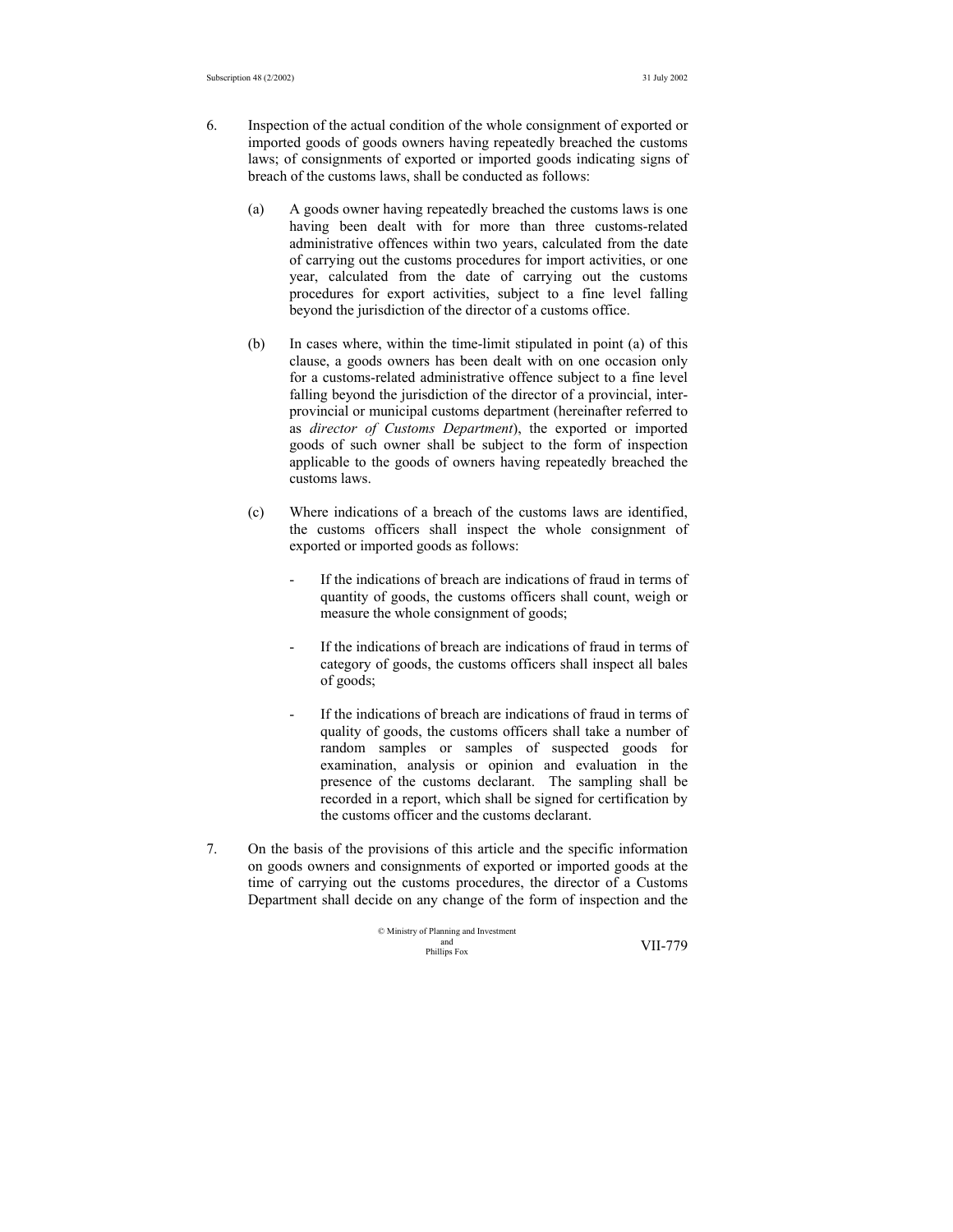actual inspection rate for goods in respect of which the director of a customs office has already made a decision on the form of inspection and the actual inspection rate.

- **Article 9** *Analysis, classification, evaluation and State inspection of goods quality*
- 1. In the case of goods not subject to State quality inspection but in respect of which the customs officers are unable to determine the names, quantity and/or quality, they shall be dealt with as follows:
	- (a) The customs officer shall take samples of goods in the presence of the customs declarant for the purpose of analysis or opinion and evaluation. The taking of samples of goods shall be recorded in a report, which must be signed for certification by the customs officer and the customs declarant.
	- (b) In cases where the customs declarant disagrees with the inspection, analysis or evaluation results concluded by the customs office (hereinafter referred to as *initial results*), he or she may select another specialized evaluation body or organization to conduct reevaluation, and shall be required to pay the evaluation charges.
	- (c) Pending the re-evaluation results, the initial results shall serve as the basis for the customs office to carry out customs procedures. When the re-evaluation results are available, the customs office shall carry out the customs procedures for the goods on the basis of the re-evaluation results.
	- (d) The goods owner shall bear responsibility before law for the lawfulness of the evaluation results if the goods are evaluated abroad at the request of the goods owner.
- 2. For goods subject to State quality inspection, the customs office shall, on the basis of the customs file and the certificate of registration of State inspection of goods quality issued by the body in charge of State inspection of goods quality, carry out the customs procedures for such goods.
- 3. The customs declarant shall be entitled to lodge a complaint with the customs office or the competent State management bodies or initiate legal proceedings at court in respect of the decisions of the customs office or the bodies or organizations analyzing, classifying and evaluating the goods in accordance with the provisions of the law.

© Ministry of Planning and Investment and VII-780 Phillips Fox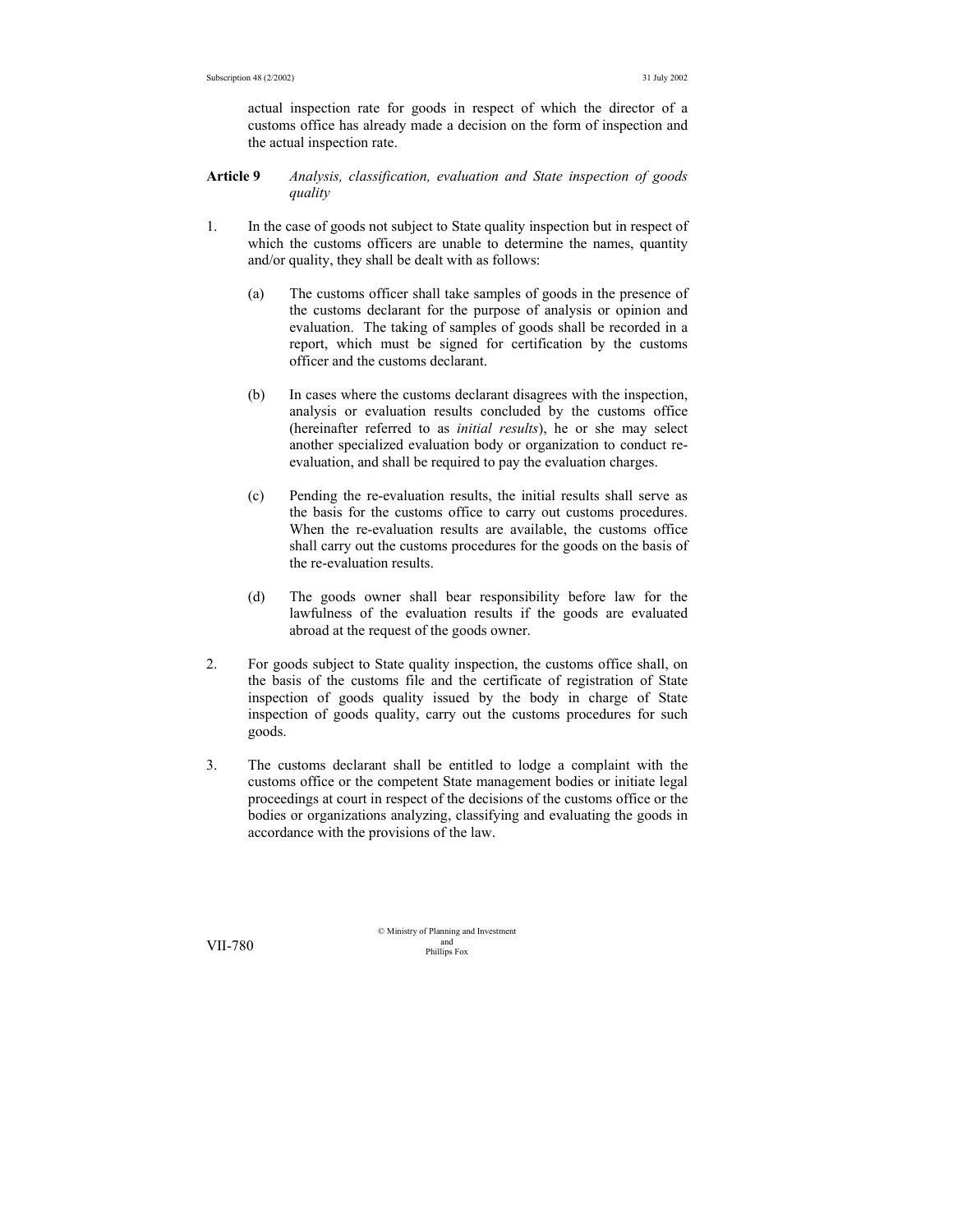#### **Article 10** *Inspection of goods origin*

- 1. The inspection of goods origin must be based on the results of inspection of the actual condition of goods as well as the customs files.
- 2. Regulations on certificates of origin (C/O):
	- (a) For exported goods, the customs declarant shall not be required to submit a C/O;
	- (b) For imported goods, if the goods owner requests any origin-related preferences pursuant to any agreement or undertaking between the Socialist Republic of Vietnam and other countries or international organizations, the goods owner must submit a C/O or documents of equivalent legal validity and bear responsibility before the law for the lawfulness of the C/O;
	- (c) For any goods which are the subject of an announcement by Vietnam or an international organization that they are in a period of apparent risk of causing danger to people's health, production and/or environmental hygiene, the customs declarant must submit a C/O when importing such goods.

## **Article 11** *Goods customs clearance*

- 1. Bases on which the customs offices shall carry out customs clearance of goods:
	- (a) Declaration of the customs declarant or the results of the State inspection body or evaluation organization, in the case of goods exempt from actual inspection;
	- (b) Results of actual goods inspection by the customs office, in the case of goods subject to actual inspection;
	- (c) Certificate of registration of State inspection of goods quality issued by the evaluation organization of goods quality or issued by the competent State management body, in the case of imported goods subject to State inspection of goods quality;
	- (d) Evaluation results, in the case of goods subject to evaluation.
- 2. Exported goods and imported goods not being subject to taxes collected by the customs office, duty-free goods, processed goods, and other special goods shall enjoy customs clearance immediately after certification by the customs office of the goods inspection results on the declaration forms.

| © Ministry of Planning and Investment |         |
|---------------------------------------|---------|
| and                                   | VII-781 |
| Phillips Fox                          |         |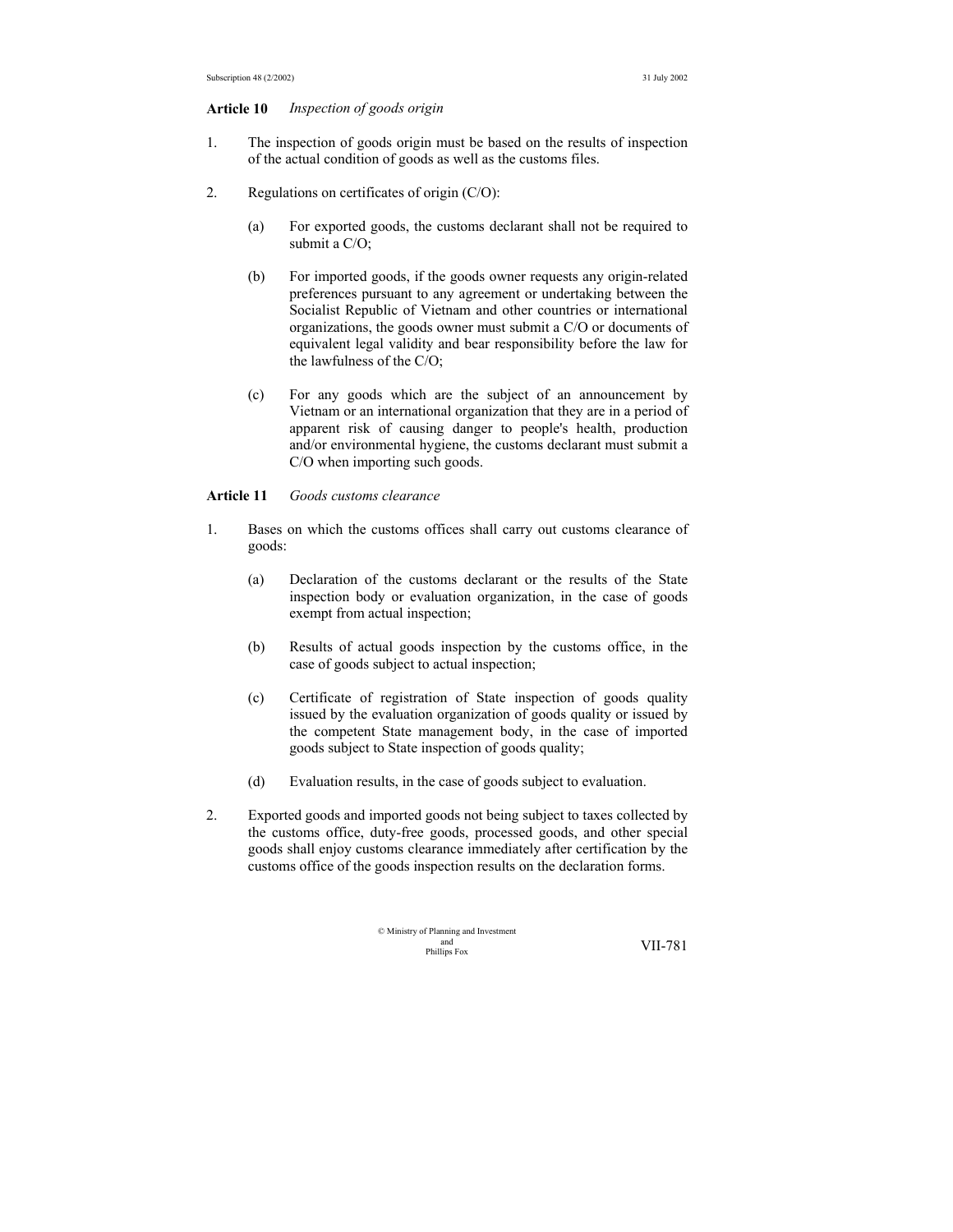3. Exported goods and imported goods being subject to taxes shall enjoy customs clearance immediately after payment of taxes by the customs declarant. Goods enjoying a grace period for tax payment shall enjoy customs clearance immediately after issuance of the tax notice by the customs office.

**Article 12** *Control of exported and imported goods* 

1. Goods subject to customs control:

Goods subject to customs control shall comprise:

- (a) Goods which have undergone export customs procedures but are not yet exported;
- (b) Goods which have undergone import customs procedures but have not yet been cleared by customs;
- (c) Exported or imported goods which have not yet undergone customs procedures and have been stored in a warehouse or yard within the geographical area of operation of the customs office;
- (d) Goods and means of transportation in transit;
- (dd) Goods and means of transportation being transported from one bordergate to another.
- 2. Methods of customs control:
	- (a) Customs control shall be carried out by the following methods:
		- Customs sealing, comprising sealing with customs sealing papers and sealing with special-use customs strings or locks;
		- Direct control by customs officers;
		- Control by technical means.
	- (b) Direct control by customs officers shall not apply to goods stored or transported outside the geographical area of operation of the customs office, except in necessary cases as prescribed by the General Director of Customs.

© Ministry of Planning and Investment and VII-782 Phillips Fox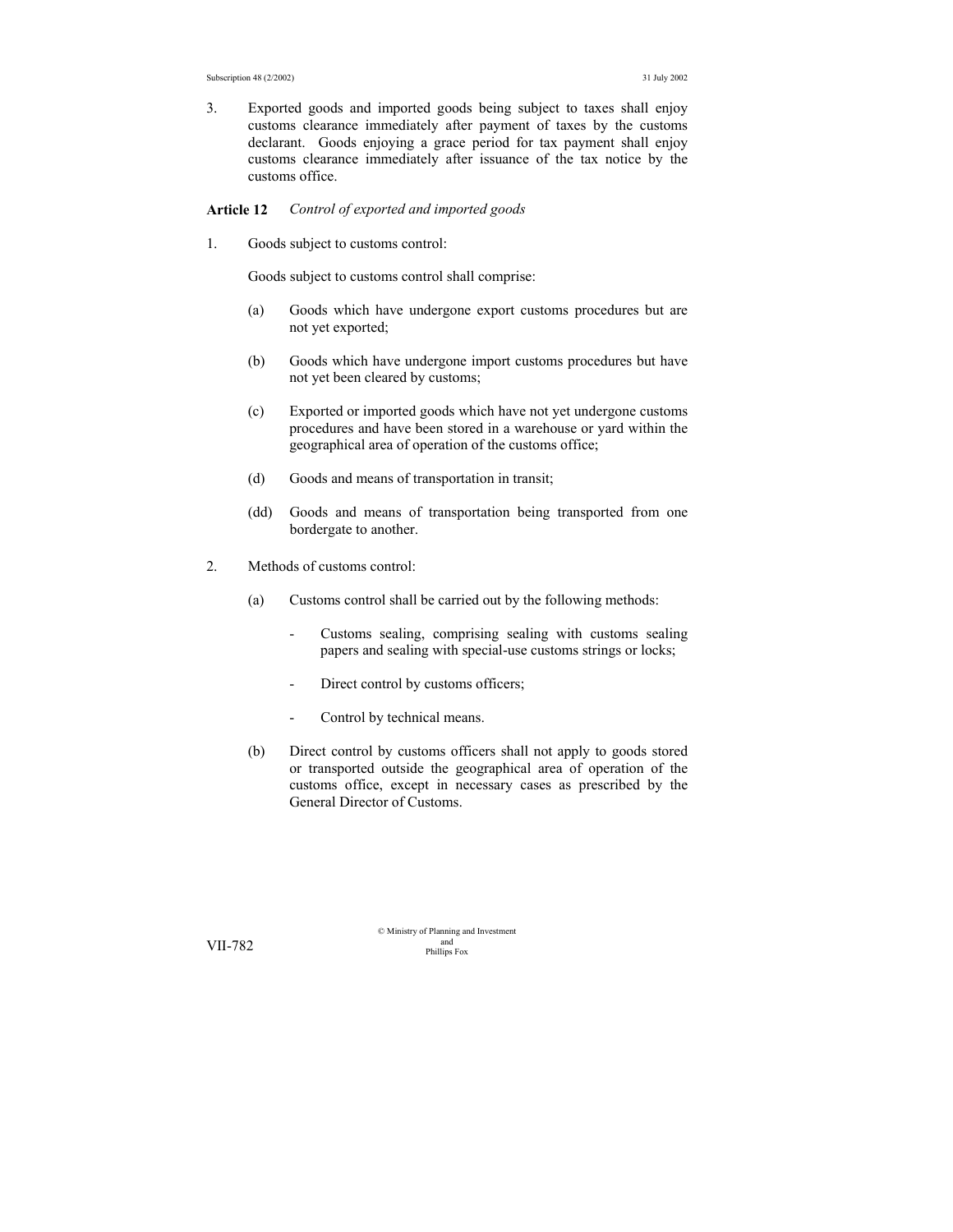#### **Article 13** *Goods transported from one bordergate to another*

- 1. Goods transported from one bordergate to another must be transported along the correct routes to the correct places stated in the customs files.
- 2. The transporters and the accompanying customs officers (if any) shall be responsible to maintain the original condition of the goods or customs seal during the process of transportation from bordergate to bordergate.
- 3. During the process of transportation from bordergate to bordergate, if accidents or events of force majeure occur, thereby damaging the customs seal or changing the original condition of the goods, the transporters, goods owners or accompanying customs officers (if any) shall notify as soon as possible the customs office or the people's committee of the nearest commune, ward or township thereof for the purpose of making records certifying the present condition of the goods.
- 4. Customs procedures for transportation from bordergate to bordergate:
	- (a) For imported goods with bills of lading stating that the destination is an ex-bordergate location for completion of customs procedures:
		- The bordergate customs office shall be required to inspect the outer appearance of the goods, prepare minutes and deliver them to the transporters for transportation to the ex-bordergate location for completion of customs procedures; then notify the customs office at the ex-bordergate location for completion of customs procedure of any information about the goods which requires attention.
		- The customs office at the ex-bordergate location for completion of customs procedures shall receive the delivered goods; compare the goods with, and make certification in, the delivery records of the bordergate customs office; carry out the customs procedures for importation of the goods; notify the bordergate customs office of the results of verification of the information on the consignment of imported goods already noted by the bordergate customs office.
	- (b) For imported goods with bills of lading stating that the destination is a bordergate location for completion of customs procedures:
		- The customs declarant must make a written request for transportation from bordergate to bordergate. On the basis of such request, the customs office at the ex-bordergate location for completion of customs procedures shall complete the procedures for receiving the files; register the import customs declarations, make certification in the request for

$$
\begin{array}{ll}\n\textcirc\; \text{Ministry of Planning and Investment} \\
\text{while} & \text{S-For} \\
\text{Philip Fox}\n\end{array}\n\qquad \qquad \text{VII-783}
$$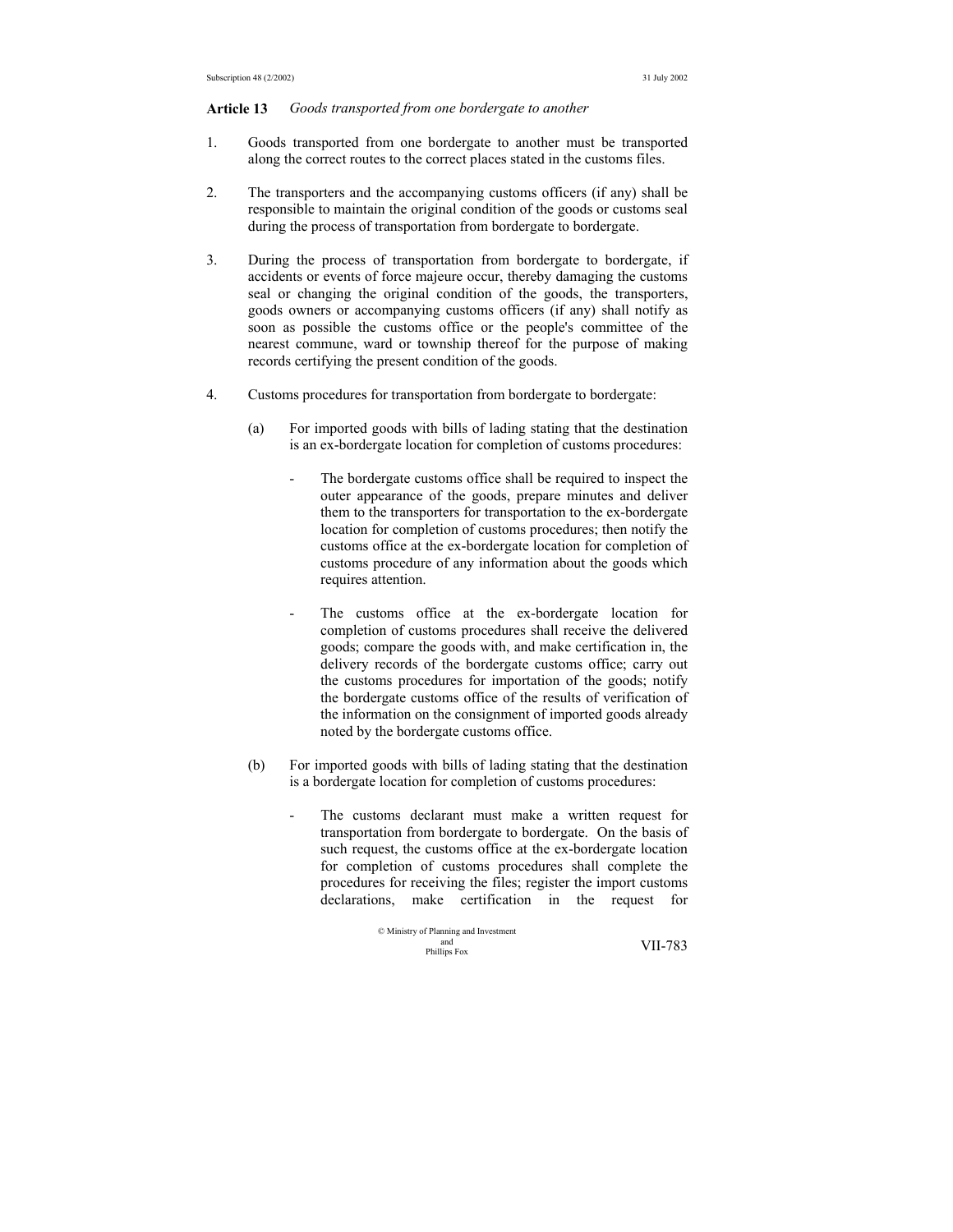transportation from bordergate to bordergate, then send them to the bordergate customs office for carrying out the procedures for transportation of the goods from the bordergate to the ex-bordergate location for completion of customs procedures.

- Upon receiving a request from the customs office at the exbordergate location for completion of customs procedures as stated in the request for transportation from bordergate to bordergate, the bordergate customs office and the customs office at the ex-bordergate location for completion of customs procedures shall carry out customs procedures as prescribed in this clause 4(a).
- (c) For exported goods:
	- The customs office at the ex-bordergate location for completion of customs procedures shall carry out export customs procedures, make delivery records, and deliver the goods and files thereof to the customs declarant for the purpose of sending them to the bordergate customs office.
	- The customs office at the export bordergate shall receive the goods; compare them with the delivery records of the customs office at the ex-bordergate location for completion of customs procedures; supervise the goods until they are exported, and make certification of actual exportation thereof in accordance with regulations.
- (d) The customs office at the ex-bordergate location for completion of customs procedures shall be responsible to carry out the customs procedures for consignments of exported or imported goods. The bordergate customs office shall be responsible to co-ordinate with, and supply information requiring attention about the exported or imported goods, to the customs office at the ex-bordergate location for completion of customs procedures. When receiving information requiring attention about the exported or imported goods, the custom office at the ex-bordergate location for completion of customs procedures must check such information and inform the director of the concerned Customs Department and customs offices of the results of such check.

© Ministry of Planning and Investment and VII-784 Phillips Fox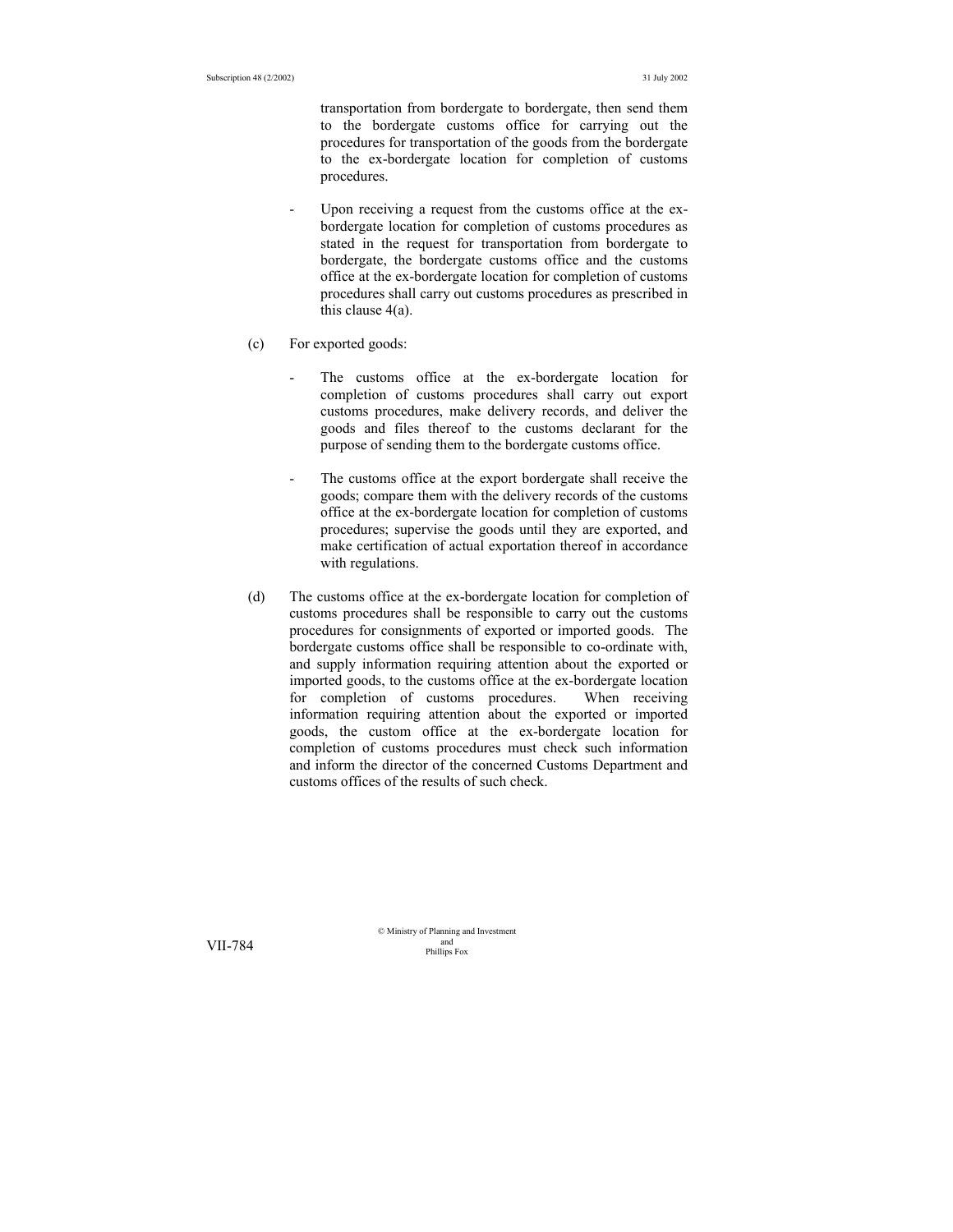- **Article 14** *Procedures for temporary suspension of customs clearance procedures in respect of exports and imports being subject of request for protection of intellectual property*
- 1. When wishing to request the customs office to suspend temporarily the customs clearance procedures for exported or imported goods, an owner of intellectual property rights, or its authorized representative (hereinafter referred to as *temporary suspension requester*), must:
	- (a) Submit a written request for temporary suspension of customs clearance procedures to the director of the customs office at the place where the goods are exported or imported;
	- (b) Deposit in advance an amount equal to twenty (20) per cent of the value of the consignment of goods as stated in the contract into the temporary custody account of the customs office at the State Treasury or submit a letter of guarantee issued by a credit institution in order to secure compensation for damage to the goods owner as well as the payment of expenses incurred by the concerned agencies, organizations and/or individuals in the event of an improper request for temporary suspension of customs clearance procedures;
	- (c) Produce to the customs office the protection titles or documents proving the lawful intellectual property rights;
	- (d) Present initial evidence of the alleged infringement of intellectual property rights by the exported or imported goods;
	- (dd) Present the written authorization to file the request for temporary suspension, prepared in accordance with the provisions of the law (in cases of authorization).
- 2. Temporary suspension procedures:
	- (a) Upon satisfaction of clause 1 of this article by the temporary suspension requester, the director of the customs office shall decide on the temporary suspension of customs clearance procedures (hereinafter referred to as *temporary suspension decision*). It must clearly state the reason for and duration of temporary suspension for the purpose of information of and implementation by the parties concerned with the consignment of goods.
	- (b) The duration of temporary suspension shall be ten (10) days as from the date of issuance of the temporary suspension decision.
	- (c) The director of the customs office shall decide on the extension of the duration of temporary suspension in cases where the temporary

© Ministry of Planning and Investment and Phillips Fox VII-785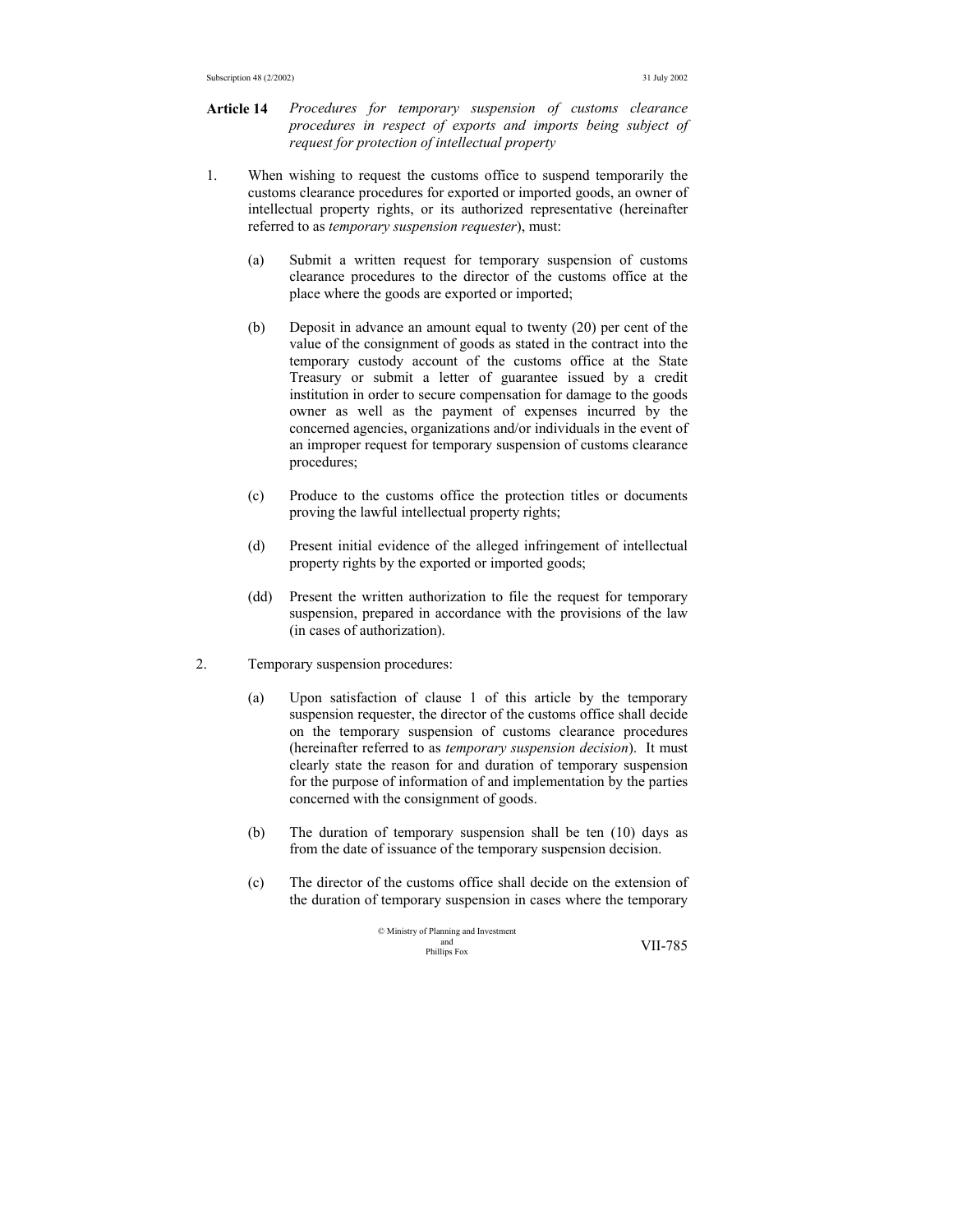suspension requester files a written request therefor prior to the expiry date of the suspension decision. In this case, the temporary suspension requester must pay in advance an additional amount as prescribed in clause 1 of this article. The extended duration shall not exceed ten (10) days as from the date of expiry of the temporary suspension decision.

- (d) Upon expiry of the duration specified in point (b) or (c) of this clause, if the temporary suspension requester fails to supply any evidence, or the conclusion of the competent agencies and/or organizations fails to prove, that the consignment of goods infringes the intellectual property rights, or there is no written request from the competent State management body or court for the customs office to deliver the goods being subject to temporary suspension, the director of the customs office may decide:
	- To carry out the customs clearance procedures for the consignment of goods;
	- To compel the temporary suspension requester to pay compensation to the exporter or importer for any damage caused by the improper temporary suspension request, pay any expenses for the storage and preservation of goods, as well as expenses incurred by the customs office and other concerned agencies, organizations and/or individuals in accordance with law;
	- To complete the procedures for returning to the temporary suspension requester any amount of the advance payment remaining after payment of compensation to the exporter or importer as well as expenses incurred relating to the temporary suspension request. If the advance payment is not sufficient to pay all of the above expenses, the temporary suspension requester shall be required to pay an additional amount to offset the deficit.
- (dd) Where the temporary suspension requester is able to prove that the owner of the exported or imported goods has infringed its intellectual property rights, the goods owner and the goods shall be dealt with in accordance with the provisions of the law. The owner of the exported or imported goods shall bear responsibility before the law, comply with the decisions of the competent State bodies; pay compensation for any damage caused to the owner of intellectual property rights; and pay all expenses arising from the temporary suspension. The customs office shall return to the temporary suspension requester the amount of the advance payment.

© Ministry of Planning and Investment and VII-786 Phillips Fox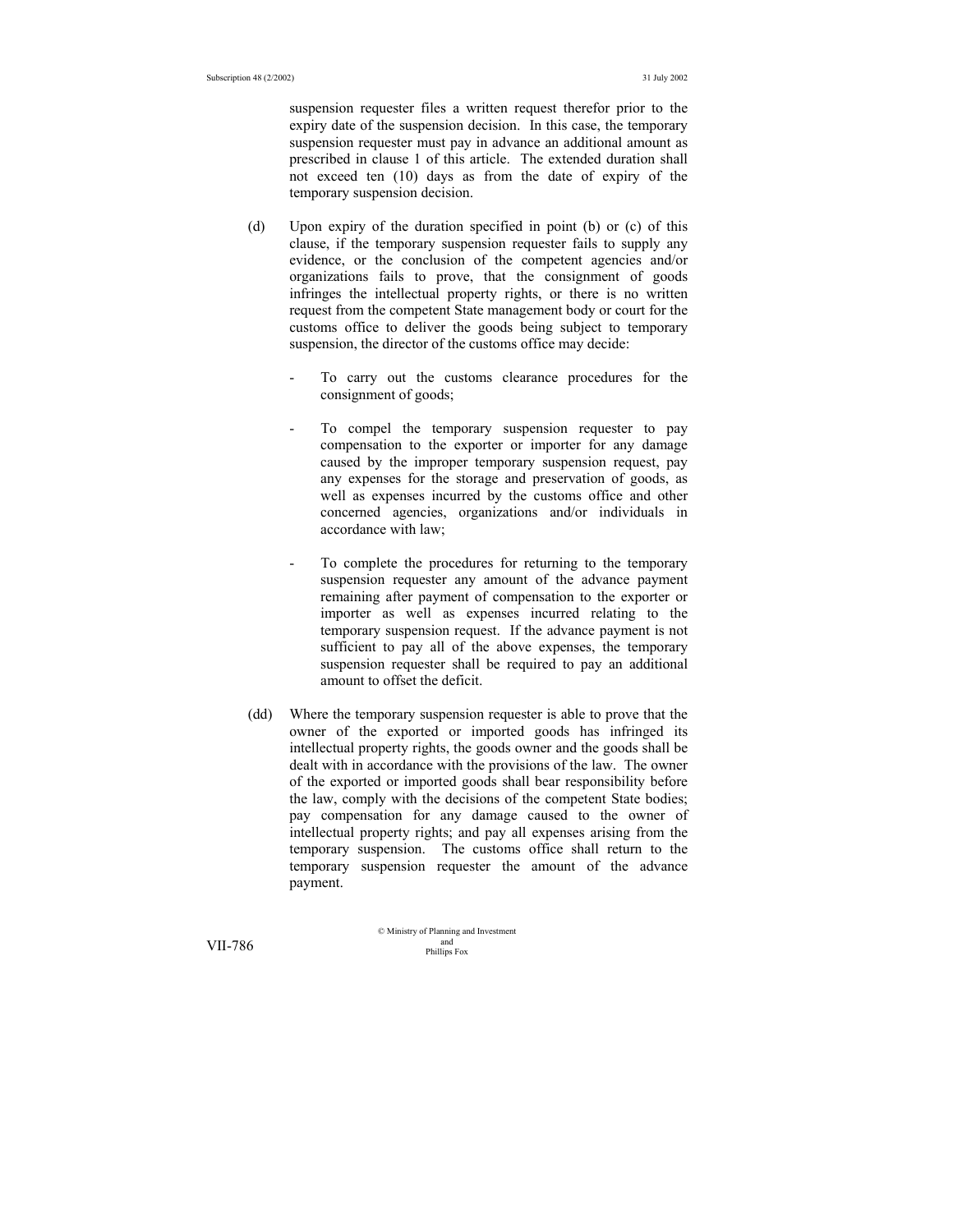### SECTION 2

#### **For Other Exported and Imported Goods**

## **Article 15** *Goods in transit*

- 1. The customs procedures for goods in transit shall be carried out at the customs office at the bordergates through which the goods are imported or exported. The goods in transit must be imported or exported through the correct bordergate and transported along the correct routes in accordance with the schedule stated in the customs file, and shall be subject to customs control.
- 2. Goods in transit must not be sold, given as a gift or exchanged in Vietnam, except in cases where it is so permitted by the competent Vietnamese State body and, in such cases, they must undergo import customs procedures as prescribed by law.
- 3. Goods in transit which are not transported across land territory may be warehoused within the bordergate areas.
- 4. In the case of goods in transit which are required to be warehoused outside the bordergate area or transported across land territory, or other goods in transit which are required by law to have transit permits, the permission of the competent State body must be obtained.
- 5. Documents required to be submitted when carrying out customs procedures for goods in transit:
	- (a) List of goods in transit, submitted by the customs declarant or representative to the bordergate customs office in the case of goods in transit which are directly transported in their original condition; transshipped onto the same means of transportation by land, railway, river, sea or air (except for goods in transit which are directly transported by air);
	- (b) Customs declaration for goods in transit and list of goods in transit, submitted by the customs declarant or representative to the bordergate customs office in the case of goods in transit which are required to be warehoused or transshipped onto another type of means of transportation.
- 6. Responsibilities of the customs office:
	- (a) The custom office of the bordergate through which the goods enter the country shall receive the list of goods in transit or the customs declarations for the goods in transit or the customs declarations for the consignment of goods in transit, seal up the goods-storing

© Ministry of Planning and Investment and Phillips Fox VII-787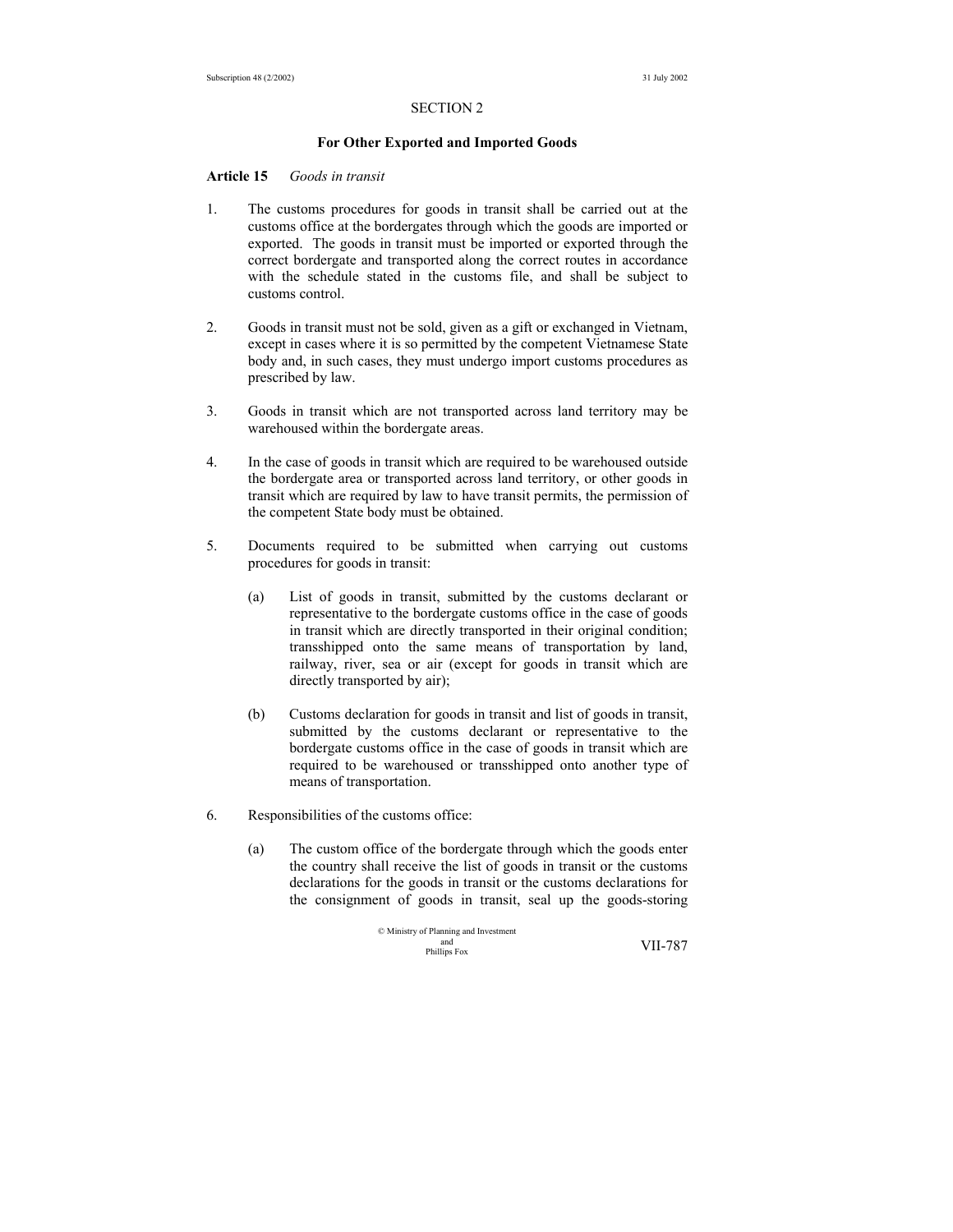places and certify the original condition in the declaration (for cases where a customs declaration is required) and hand them over to the operator of the means of transportation for the purpose of presentation to the customs office of the bordergate through which the goods exit the country.

- (b) Where the goods in transit are unable to be sealed up, the carriers, the customs declarant and the accompanying customs officers (if any) must ensure the original condition of the goods from the bordergate through which the goods enter the country to the bordergate through which they exit the country.
- (c) The customs office of the bordergate through which the goods exit the country shall receive the list of goods or the customs declarations forwarded from the customs office of the bordergate through which the goods enter the country; check the state of the customs seal or the original condition of the goods against the contents certified by the customs office of the bordergate through which the goods enter the country on the manifest or the transit customs declaration prior to carrying out the exit procedures.
- 7. Where events of force majeure occur, resulting in the displacement of the customs seal or change in the original condition of the goods, the carriers, the customs declarant and the accompanying customs officers (if any) must apply measures to limit loss and immediately notify such to the people's committee of the nearest commune, ward or township for the purpose of making a written record of the current condition of the goods.

## **Article 16** *Goods temporarily exported or imported for participation in fairs, exhibitions or goods introduction*

- 1. Goods temporarily imported for participation in fairs, exhibitions or goods introduction (hereinafter collectively referred to as *temporary imports*):
	- (a) The customs file shall comprise:
		- Customs declaration;
		- Copy of bill of lading;
		- Detailed list of goods;
		- Permit of the competent State management body (in the case of goods requiring permission).
	- (b) Temporary imports shall be permitted to undergo customs procedures at the bordergate customs office or ex-bordergate customs office in the locality where the exhibition or fair is held.

© Ministry of Planning and Investment and VII-788 Phillips Fox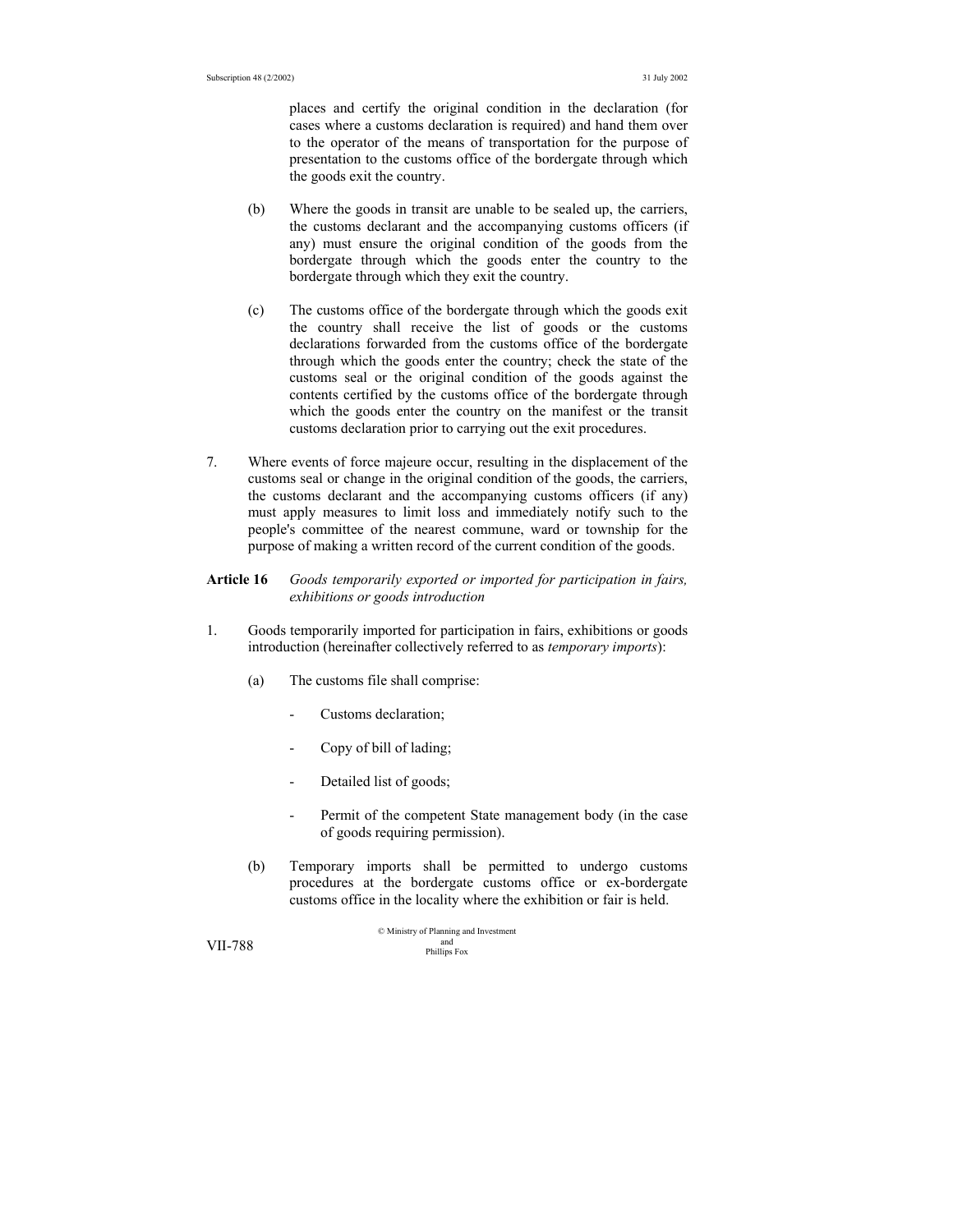- (c) The temporary import duration shall comply with provisions of Vietnamese laws.
- (d) In the case of temporary imports subject to a prohibition on import or conditional import, if they are sold, given as a gift or exchanged in Vietnam, the permission of the competent State body must be obtained.
- 2. Goods of Vietnamese organizations and individuals which are temporarily exported for participation in fairs, exhibitions or goods introduction in foreign countries (hereinafter collectively referred to as *temporary exports*):
	- (a) The customs file shall comprise:
		- Customs declaration;
		- Detailed list of goods;
		- Permit of the competent State management body (in the case of goods requiring permission).
	- (b) Temporary exports shall be permitted to undergo customs procedures at a bordergate customs office or an ex-bordergate location for completion of customs procedures.
	- (c) The temporary export duration shall comply with provisions of Vietnamese laws.
	- (d) In the case of temporary exports subject to a prohibition on export or conditional export, if they are sold, given as a gift or exchanged in foreign markets, the permission of the competent Vietnamese State body must be obtained.

## **Article 17** *Machinery, equipment, specialized tools temporarily exported or imported for specific period*

1. Machinery, equipment and specialized tools (hereinafter collectively referred to as *temporarily exported or temporarily imported goods*) required for the duties of persons entering or exiting may be temporarily exported or imported for a specific period in accordance with their working requirements.

> © Ministry of Planning and Investment and<br>Phillips Fox

VII-789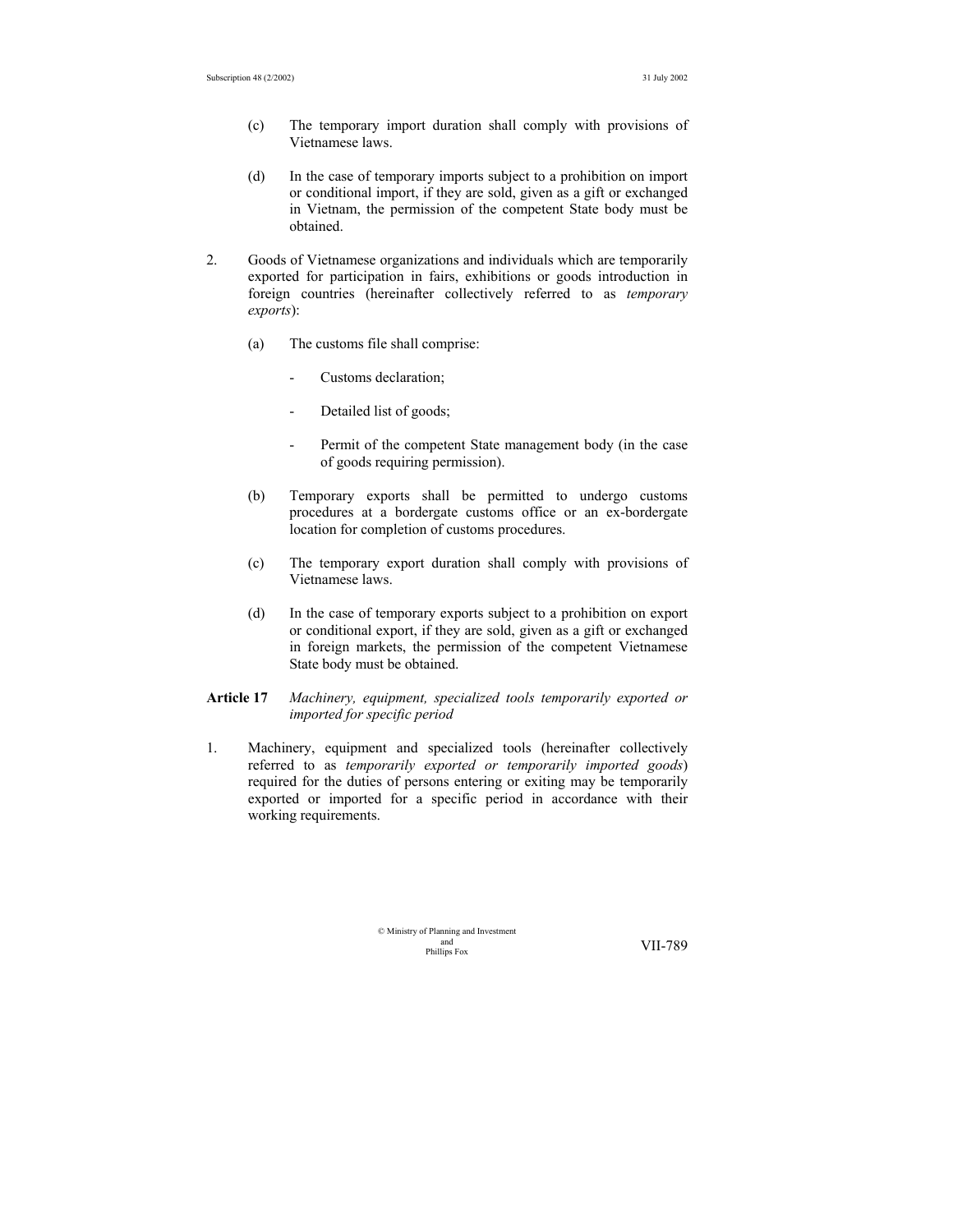- 2. The customs file shall comprise:
	- (a) Customs declaration;
	- (b) Written request;
	- (c) Detailed list of goods;
	- (d) Copy of bill of lading (in the case of temporarily imported goods);
	- (dd) Written certification of the duties necessitating use of the temporarily exported or imported goods, issued by the body or organization at which the goods owner is working.
- **Article 18** *Accessories and spare parts temporarily imported for purpose of replacement and repair of foreign seagoing ships and aircraft*
- 1. A foreign sea or air transportation company which has a seagoing ship or aircraft repaired in Vietnam shall be permitted to send accessories and spare parts for the purpose of such repair.
- 2. Accessories and spare parts temporarily imported for the purpose of replacement or repair of a foreign seagoing ship or aircraft shall be permitted to be carried by such aircraft or seagoing ship upon its entry or sent in advance or afterwards to the address of the shipping agent or the repair factory.
- 3. The customs declarant shall be the operator of the aircraft or seagoing ship or the shipping agent or the repair factory. The customs declarant shall bear responsibility before the law for the use of temporarily imported accessories and spare parts for the correct purposes as declared.
- 4. The customs file shall comprise:
	- Customs declaration;
	- Detailed list of goods;
	- Written request of customs declarant;
	- Copy of bill of lading.

## **Article 19** *Goods exported or imported by post*

1. Goods exported or imported under a certain form of export or import shall undergo customs procedures as prescribed for such form of export or import.

© Ministry of Planning and Investment and VII-790 Phillips Fox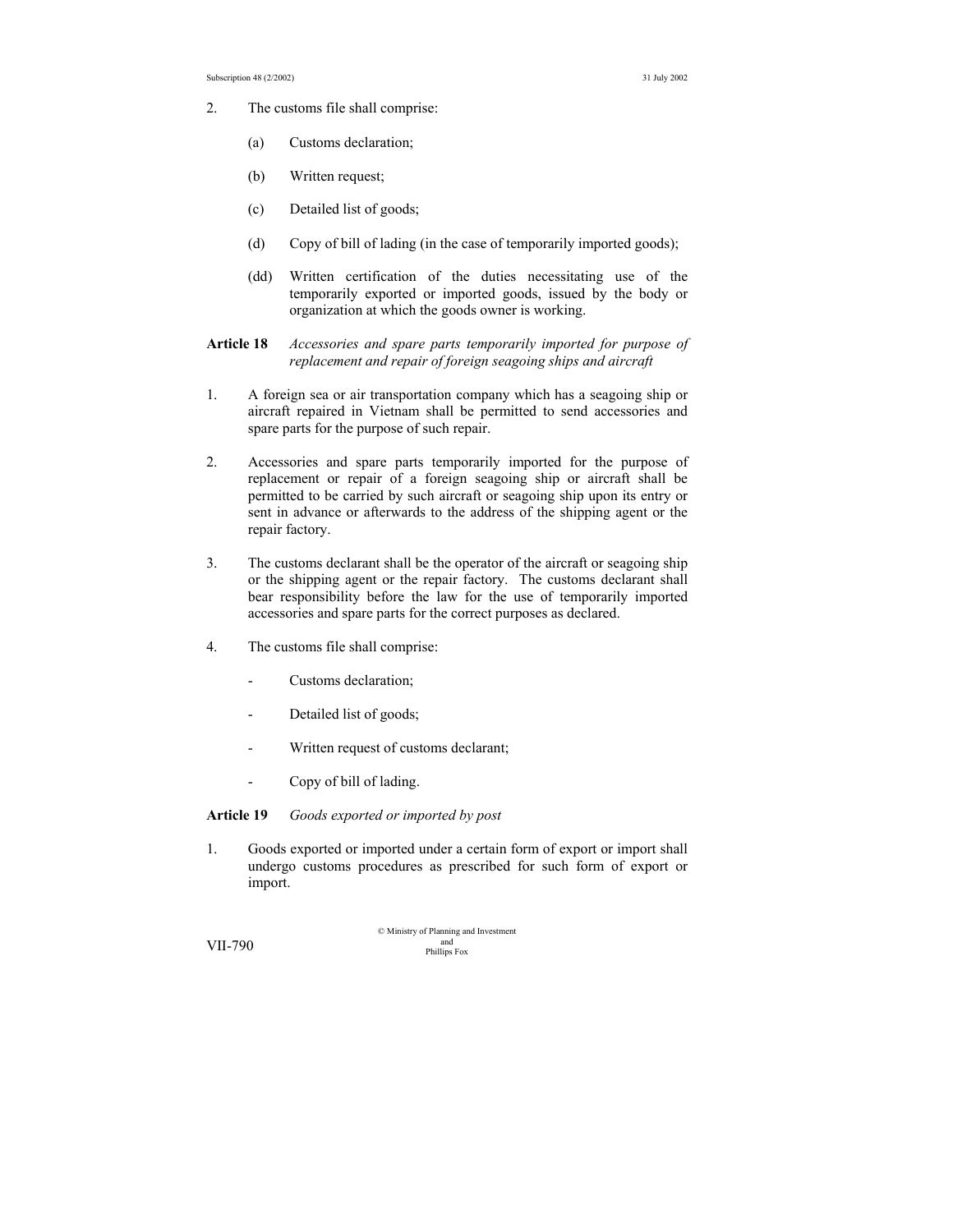- 2. The customs declarant of goods exported or imported by post shall be the goods owner or the postal service-providing enterprise. The postal service-providing enterprise shall be the lawful representative of the goods owner. When carrying out the customs procedures for the goods, the postal service-providing enterprise shall be required to exercise the following rights and perform the following obligations on behalf of the goods owner:
	- (a) To make the customs declaration;
	- (b) To present the goods for customs inspection;
	- (c) To pay tax (in the case of taxable goods);
	- (d) To receive goods and return them to their owner.
- 3. The postal service-providing enterprise may declare the goods of multiple goods owners in a single customs declaration form.
- **Article 20** *Goods purchased and sold on means of transportation entering or exiting sea or river ports of Vietnam*
- 1. Traders purchasing goods from or selling goods to persons entering or exiting on means of transportation must carry out customs procedures, fulfil tax obligations and comply with policies on goods management as prescribed by law.
- 2. The customs file shall comprise:
	- (a) Customs declaration;
	- (b) Detailed list (if the goods are of multiple categories);
	- (c) Business registration certificate.

#### **Article 21** *Goods purchased, sold or exchanged by residents of border areas*

- 1. If residents living in border areas bring goods across the border within a prescribed quantity, they shall not be required to make customs declaration; if bringing goods in excess of the prescribed quantity, they shall be required to make customs declaration and comply with the provisions of the laws on taxes and the policies on export-import management.
- 2. In the case of places where there are no customs offices, the border guards shall perform the task of goods management as prescribed in clause 1 of this article.

© Ministry of Planning and Investment and Phillips Fox VII-791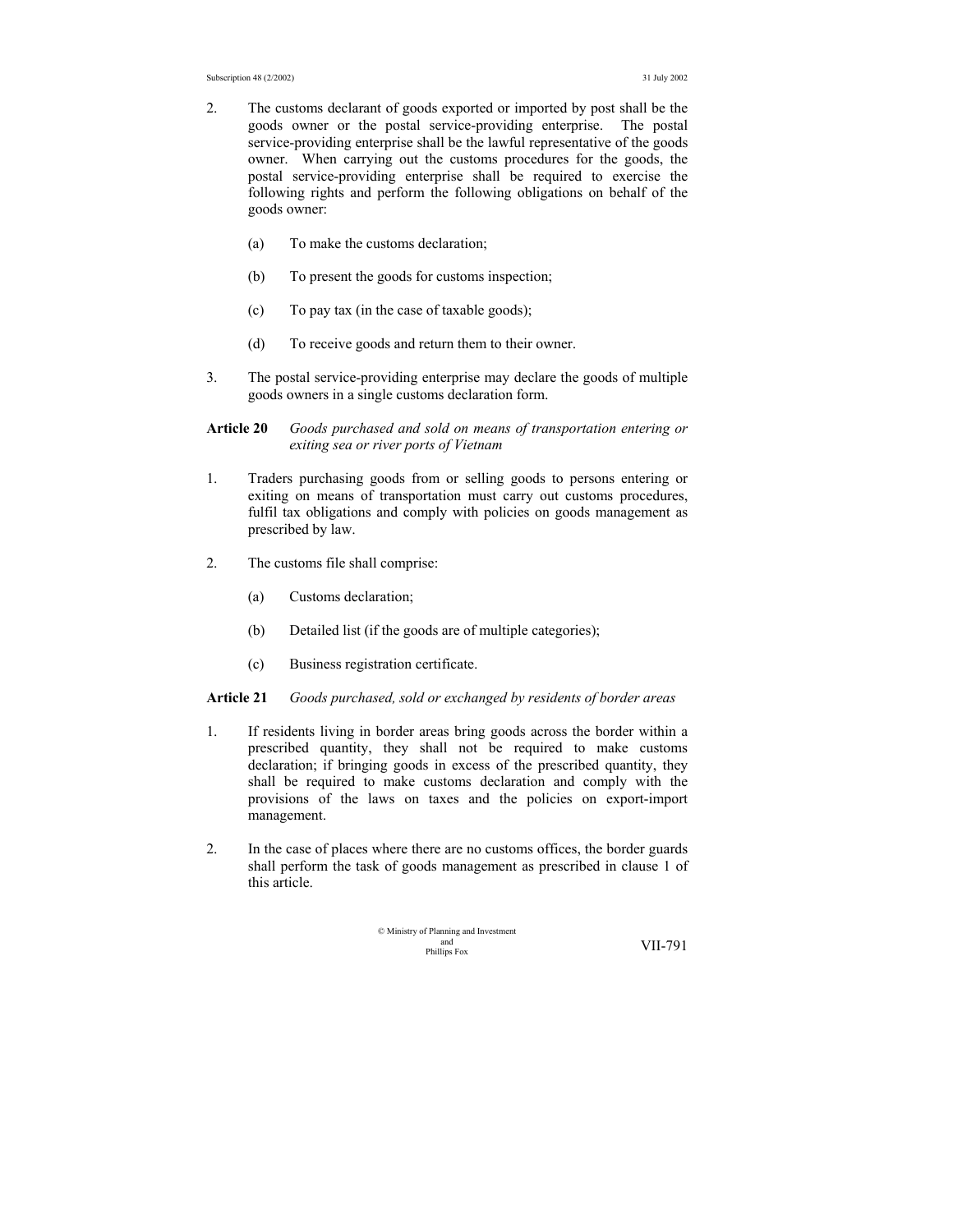#### **Article 22** *Moveable assets which are exported or imported*

- 1. Foreigners who bring moveable assets into Vietnam for the purpose of their work and daily life during their stay in Vietnam shall be required to submit and present the following papers when carrying out customs procedures:
	- (a) Customs declaration;
	- (b) Written certification of their working visit in Vietnam, issued by the competent Vietnamese State management body;
	- (c) Copy of bill of lading;
	- (d) Detailed list of assets.
- 2. Foreigners who take moveable assets out of Vietnam shall be required to submit and present the following papers when carrying out customs procedures:
	- (a) Customs declaration;
	- (b) Papers certifying completion of their working and residence duration, issued by the Ministry of Foreign Affairs or the competent management body of Vietnam;
	- (c) Detailed list of assets;
	- (d) Import declaration bearing the certification of the customs office, enclosing the document on liquidation of the temporarily imported assets with the customs office and the tax payment voucher for goods subject to tax.
- 3. For moveable assets taken by Vietnamese organizations or individuals from Vietnam to foreign countries for working purposes or purchased in foreign countries for working purposes or purchased in foreign countries, if, after finishing their working duration, such Vietnamese organizations or individuals send their assets back home, they shall be required to carry out customs procedures. The customs file shall comprise:
	- (a) Customs declaration;
	- (b) Decision of the competent body permitting them to do business and work abroad or to return to Vietnam;
	- (c) Export customs declaration and other documents proving that they took the goods abroad, or the invoice of the goods purchased abroad.

© Ministry of Planning and Investment and VII-792 Phillips Fox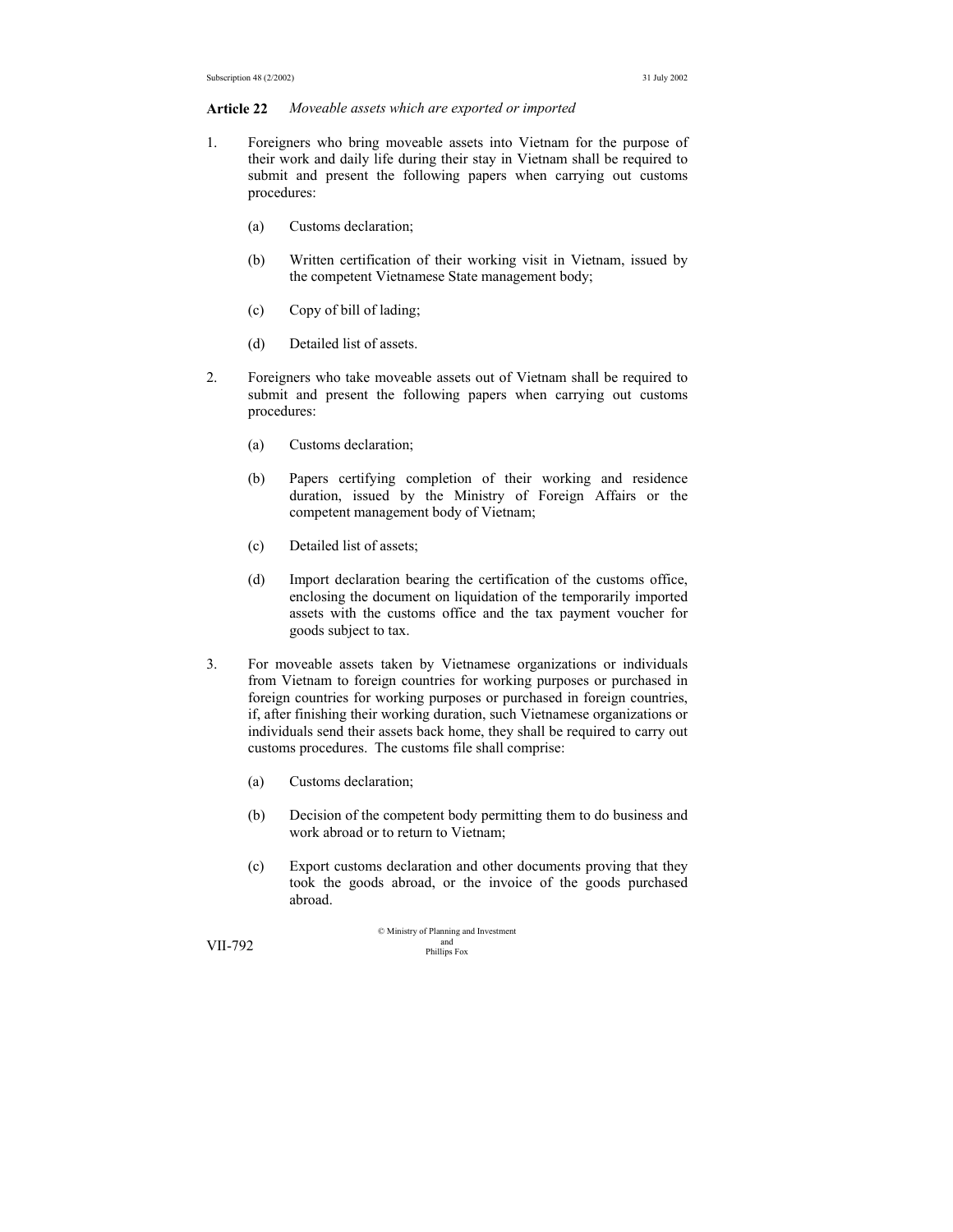- 4. For moveable assets brought by overseas Vietnamese and their families into the country when they are permitted to reside in Vietnam or taken abroad by Vietnam persons when they are permitted to reside abroad, they shall be required to undergo customs procedures. The customs file shall comprise:
	- (a) Customs declaration;
	- (b) Decision permitting the residence in Vietnam or the decision permitting the residence in a foreign country (in the case of persons exiting);
	- (c) Detailed list of assets;
	- (d) Papers proving the ownership of the assets, excluding articles and items in service of normal daily life needs of families and individuals.
- **Article 23** *Luggage, foreign exchange, precious metals, gems, Vietnamese currency exported or imported*
- 1. Upon arriving at the bordergate, persons exiting or entering must declare and present their accompanied luggage (both hand-luggage and luggage consigned on the same trip) to the customs office for inspection when so requested. In the case of luggage sent prior to or after the trip, when the luggage owners complete the procedures for receiving them, they must present the customs declaration, passport and bill of lading.
- 2. Persons entering who possess articles and declare them as temporarily imported goods shall be required to take the same articles out of the country upon exit. Persons exiting who possess articles and declare them as temporarily exported goods shall be required to bring back the same articles upon re-entry. Where temporarily imported goods are lost or misplaced, written certification of the competent police office must be obtained.
- 3. Persons entering or exiting who carry gems and/or precious metals (except for international standard gold) must comply with the regulations of the competent State management body and carry out customs procedures.
- 4. Persons exiting who carry foreign currencies in cash, Vietnamese currency in cash and/or international standard gold in excess of the prescribed limit shall be required to have a permit from the Governor of the State Bank of Vietnam and to make customs declaration at the bordergate.
- 5. Persons entering who carry international standard gold in excess of the limit prescribed by the Governor of the State Bank of Vietnam shall be

© Ministry of Planning and Investment and Phillips Fox VII-793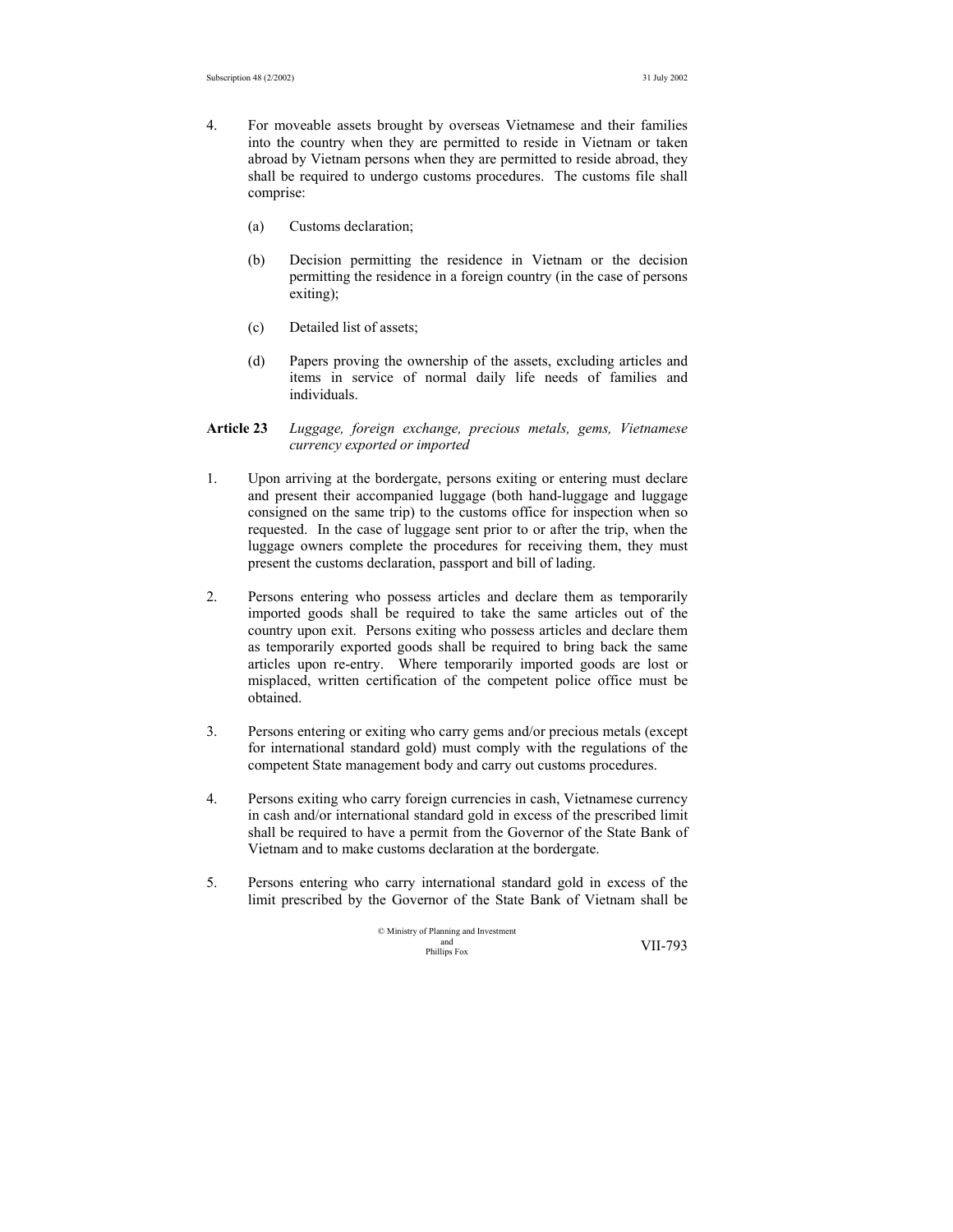required to deposit the excessive amount of gold in the warehouse of the customs office and take it out of the country upon exit or sell it in accordance with the regulations of the State Bank of Vietnam.

- **Article 24** *Goods exported and imported for urgent, security and defence requirements*
- 1. Goods exported or imported for urgent requirements shall comprise:
	- (a) Goods stipulated in article 35.1 of the *Law on Customs*;
	- (b) Other goods exported or imported for urgent requirements as decided by the Prime Minister.
- 2. Customs procedures:
	- (a) In the case of goods for urgent requirements:
		- The head of the body or enterprise shall issue a written certification that the goods are exported or imported for urgent requirements and shall bear responsibility before the law for such certification.
		- The goods exported or imported for urgent requirements shall enjoy customs clearance prior to submission of the documents in the customs file. The time-limit for late submission shall not exceed thirty (30) days as from the date of customs clearance of the goods.
		- The director of the customs office shall, on the basis of the characteristics and categories of the goods as well as the level of urgency, decide on the appropriate form of actual goods inspection.
	- (b) In the case of goods for security and/or defence requirements:
		- Goods exported or imported with the written certification of the Minister of Public Security or the Minister of Defence that they are for security or defence requirements shall enjoy customs clearance prior to submission of the documents in the customs files. The time-limit for late submission shall not exceed thirty (30) days as from the date of customs clearance of the goods.
		- Goods for security or defence requirements having the written certification of the Minister of Public Security or the Minister of Defence that they require high security or special

© Ministry of Planning and Investment and VII-794 Phillips Fox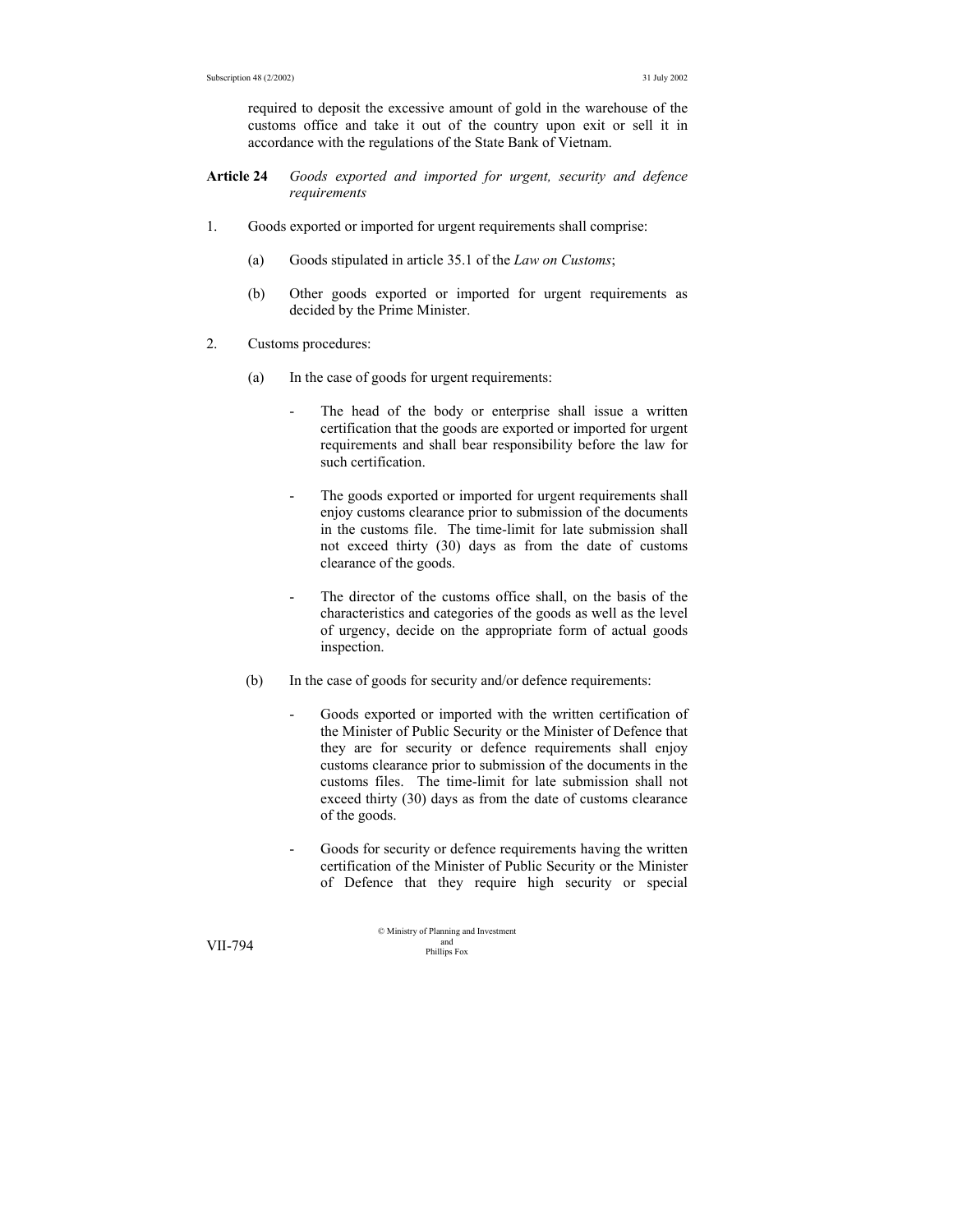confidentiality (top secret or strict confidentiality) shall be exempt from actual inspection and customs declaration.

- The Minister of Public Security and the Minister of Defence shall be responsible before the Prime Minister for the contents of their written certifications.
- **Article 25** *Privileges and immunities in customs declaration and customs inspection*
- 1. Diplomatic and consular bags shall enjoy immunity from customs declaration and inspection.
- 2. Personal luggage and means of transportation of the following individuals and organizations shall enjoy immunity from customs inspection:
	- (a) Means of transportation and items used for the official activities of Vietnam-based foreign diplomatic missions and consular offices and representative offices of international organizations shall enjoy diplomatic privileges and immunities in accordance with the provisions of the law;
	- (b) Holders of diplomatic passports issued by the Ministry of Foreign Affairs or overseas Vietnamese embassies and general consulates or by the foreign ministry or competent authorities of those countries which have recognized the State of the Socialist Republic of Vietnam;
	- (c) Spouses and minor children accompanying the subjects specified in point (b) of this clause.
- 2. Other goods exempt from customs declaration and/or inspection as decided by the Prime Minister.
- 3. When there are grounds to confirm that means of transportation, goods and/or items of the subjects referred to in clauses 1 and 2 of this article are in breach of the diplomatic privilege and immunity regime stipulated by law, the General Director of Customs shall decide on the inspection and handling of these subjects in accordance with the provisions of article 62 of the *Law on Customs*.

© Ministry of Planning and Investment and<br>Phillins Fox

VII-795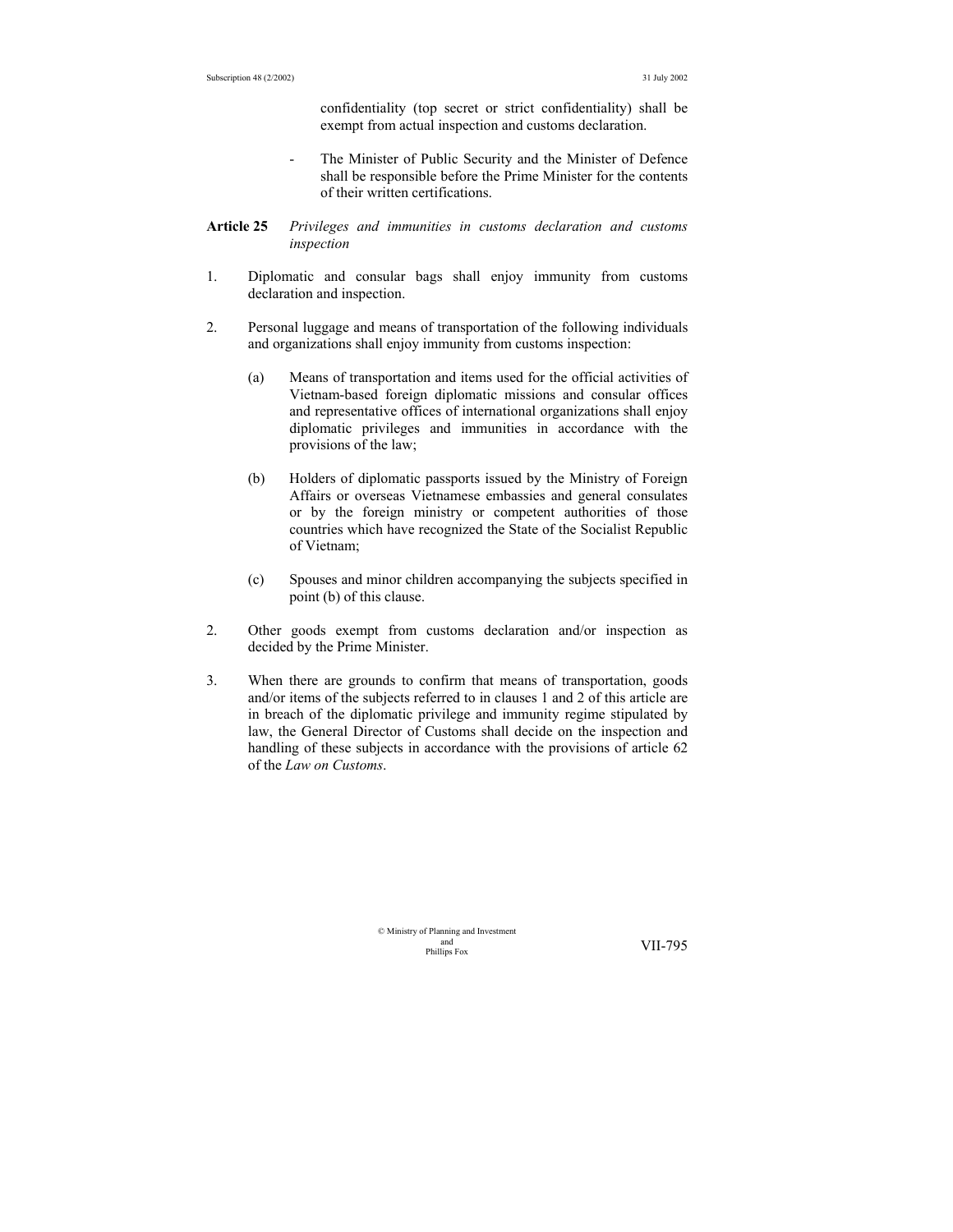## **Article 26** *Goods and luggage under consigned exportation or importation which are misplaced, lost, taken by mistake*

- 1. When carrying out the customs procedures for receiving back goods and/or luggage under consigned exportation or importation which have been misplaced, lost or taken by mistake, the owners or their authorized representatives shall be required to submit the following papers:
	- (a) Documents proving ownership of the consigned goods and/or luggage;
	- (b) List of consigned goods and/or luggage (if any).
- 2. Where it is impossible to identify the recipients of the consigned goods and luggage referred to in this article, such goods and luggage shall be dealt with in accordance with the provisions of article 45 of the *Law on Customs*.

## SECTION 3

## **For Goods at Customs Bond Warehouses and Bonded Warehouses**

## **Article 27** *Bond warehouses*

Bond warehouses are warehouses or yards established in the territory of Vietnam which are separated from the surrounding area for the purpose of temporary storage and preservation of, or providing a number of services in respect of, goods brought from abroad or from within the country and into the warehouses under bond warehouse lease contracts signed between the bond warehouse owners and the goods owners.

### **Article 28** *Customs inspection and control of bond warehouses*

Bond warehouses, goods and means of transportation entering or exiting or stored and preserved in bond warehouses shall be required to undergo customs procedures and shall be subject to inspection and control by customs offices.

#### **Article 29** *Areas in which bond warehouses may be established*

Bond warehouses may be established in the following areas:

- 1. Provinces and cities under central authority which act as goods exchange hubs between Vietnam and foreign countries and have favourable conditions for transportation of exported and imported goods.
- 2. Industrial zones, high tech zones, export processing zones, and other special economic zones (hereinafter referred to as *industrial zones*).

© Ministry of Planning and Investment  $VII-796$  and  $VII-796$  Phillips Fox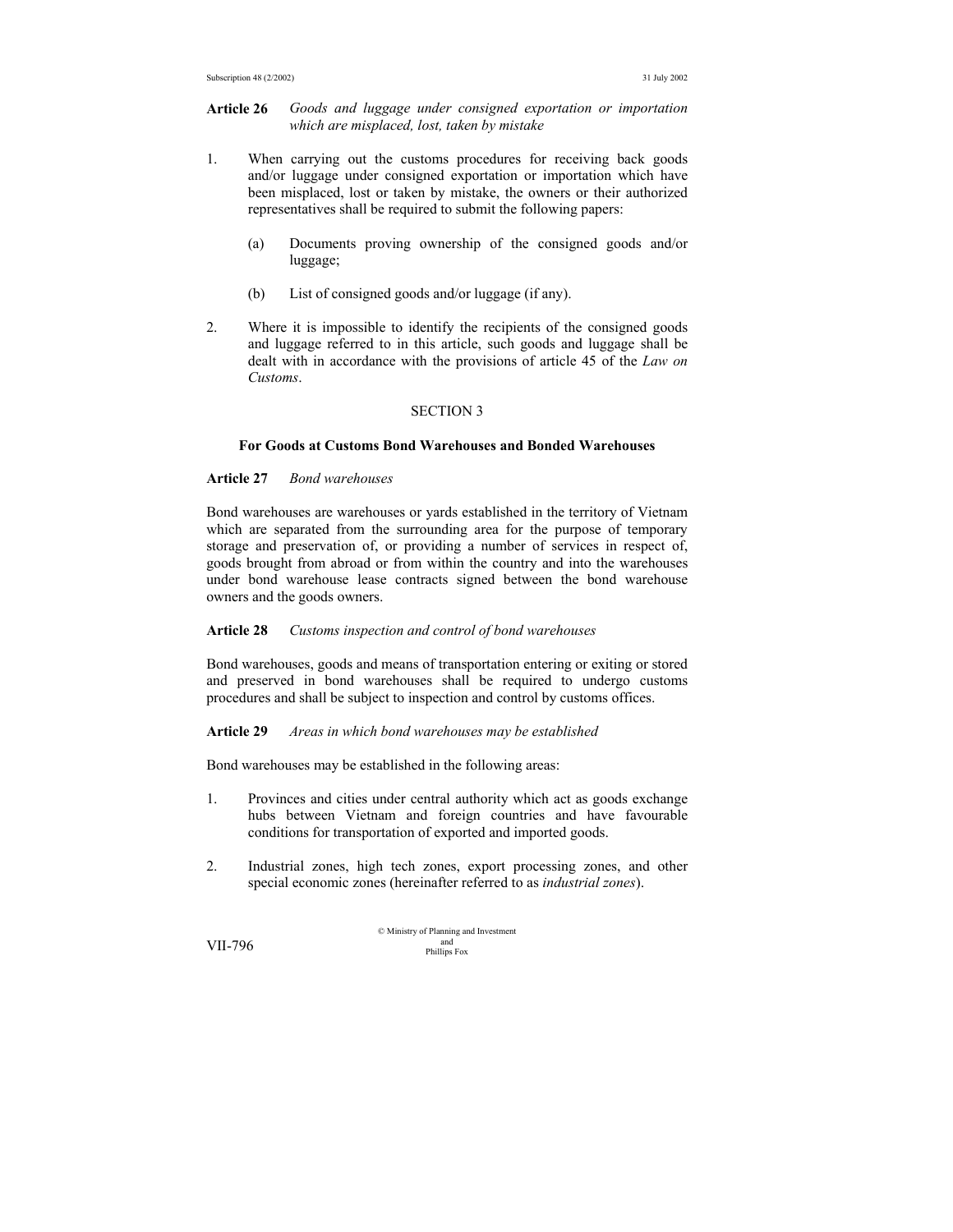#### **Article 30** *Establishment of bond warehouses*

- 1. Conditions for being permitted to establish a bond warehouse:
	- (a) Being an enterprise established in accordance with the provisions of the law;
	- (b) Having the function of dealing in warehouses and yards and exported and imported goods forwarding stated in the business registration certificate;
	- (c) Warehouses and yards to be established are within the areas stipulated in article 29 of this Decree; separated from the surrounding area with walls and/or fences, enabling regular inspection and control by customs offices;
	- (d) Having material and technical bases and means of transportation suitable for the requirements of goods storage and preservation as well as inspection and control by customs offices.
- 2. The file for application for establishment of a bond warehouse shall comprise:
	- (a) Application for establishment of a bond warehouse, in accordance with the form prescribed by the General Department of Customs;
	- (b) Business registration certificate;
	- (c) Diagram of the design of the warehouse or yard area, clearly showing the boundary separating the outside area, the position of storage facilities, the system of internal transportation roads, the system of fire and explosion prevention and fighting, security, offices, storehouses and the customs working places;
	- (d) Lawful documents on the right to use storehouses and/or yards.

## **Article 31** *Procedures for consideration and licensing of establishment of bond warehouses*

1. The file for application for establishment of a bond warehouse shall be addressed to the provincial, inter-provincial or municipal Customs Department (hereinafter referred to as *Customs Department*) of the locality where the enterprise applying for permission proposes to establish the bond warehouse.

> © Ministry of Planning and Investment and<br>Phillins Fox

VII-797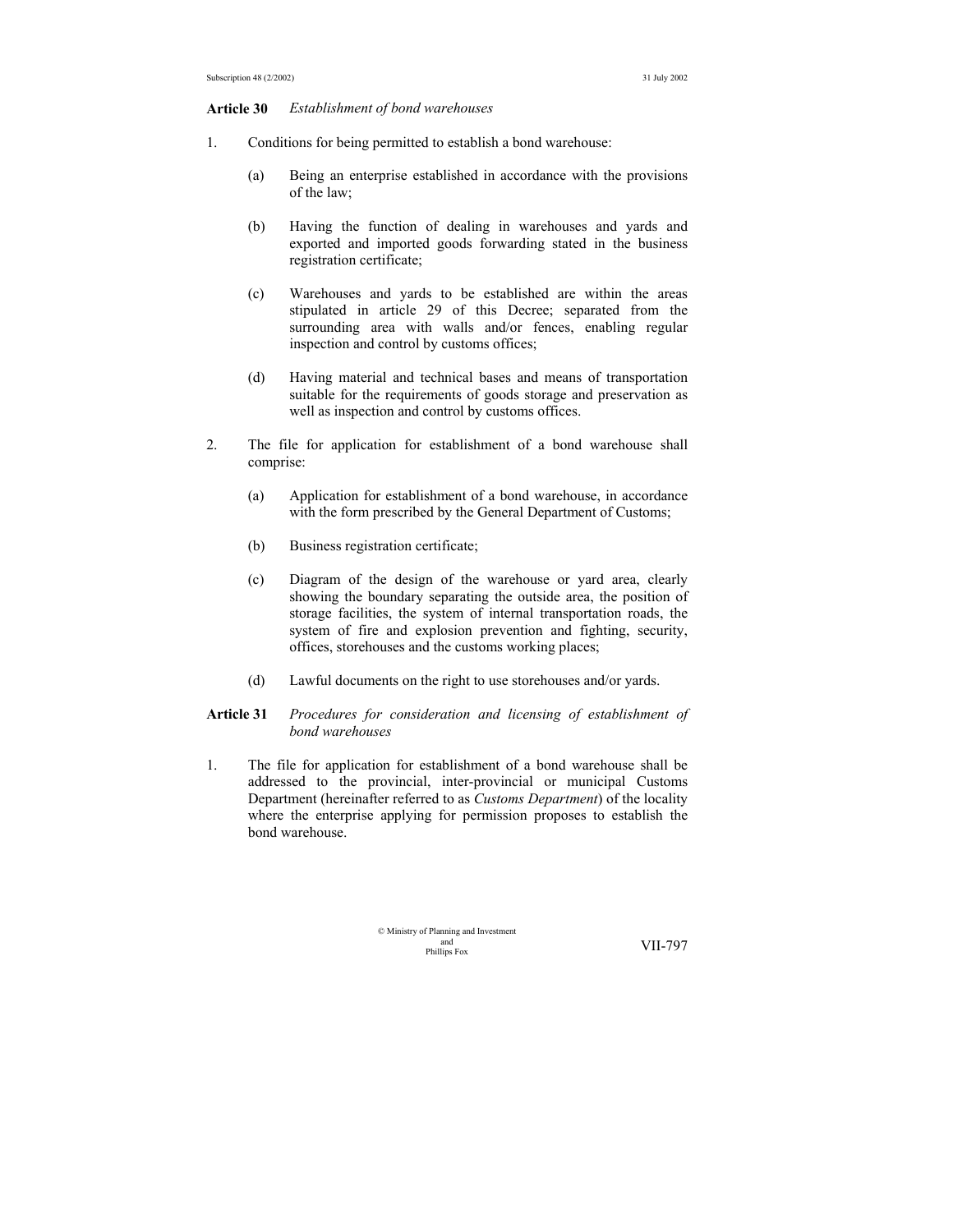- (a) Within fifteen (15) days of receipt of a complete and proper file of the enterprise, the Customs Department shall:
	- Check the file;
	- Survey the actual condition of storehouses and yards;
	- Report the results and make proposals to the General Director of Customs.
- (b) Within fifteen (15) days of receipt of the report and proposals from the Customs Department and the file for application for establishment of a bond warehouse, the General Director of Customs shall issue a decision on issuance of a licence to establish a bond warehouse, or reply in writing if the enterprise fails to satisfy the conditions stipulated in article 30 of this Decree.
- 2. Once every year, the Customs Departments shall inspect the status of operation of the bond warehouses and the observance of the laws on customs by the licensed enterprises. Upon identifying any indication of a breach of the law, the Customs Departments shall conduct unannounced inspections of the bond warehouses.
- 3. The General Director of Customs shall decide on the termination of the operation of a licence to operate a bond warehouse in the following cases:
	- The enterprise files a written request for termination of the operation of the bond warehouse;
	- Within any one year, the bond warehouse owner has committed three customs-related administrative offences subject to a fine on each occasion at a level falling beyond the jurisdiction of the director of a customs office to impose penalties for customs-related administrative offences; or has committed one customs-related administrative offence subject to a fine at a level falling beyond the competence of the director of a Customs Department to impose penalties for customs-related administrative offences, or has been prosecuted for criminal liability;
	- Within six months, the enterprise fails to commence operation of the bond warehouse without reasonable cause.
- 4. On the basis of the business needs and proposals of the enterprise and the geographic location and operating conditions of the bond warehouse, the director of the Customs Department shall make the decision to permit the enterprise to expand, downsize or relocate the bond warehouse, but must ensure conditions for strict management by the customs offices.

© Ministry of Planning and Investment and VII-798 Phillips Fox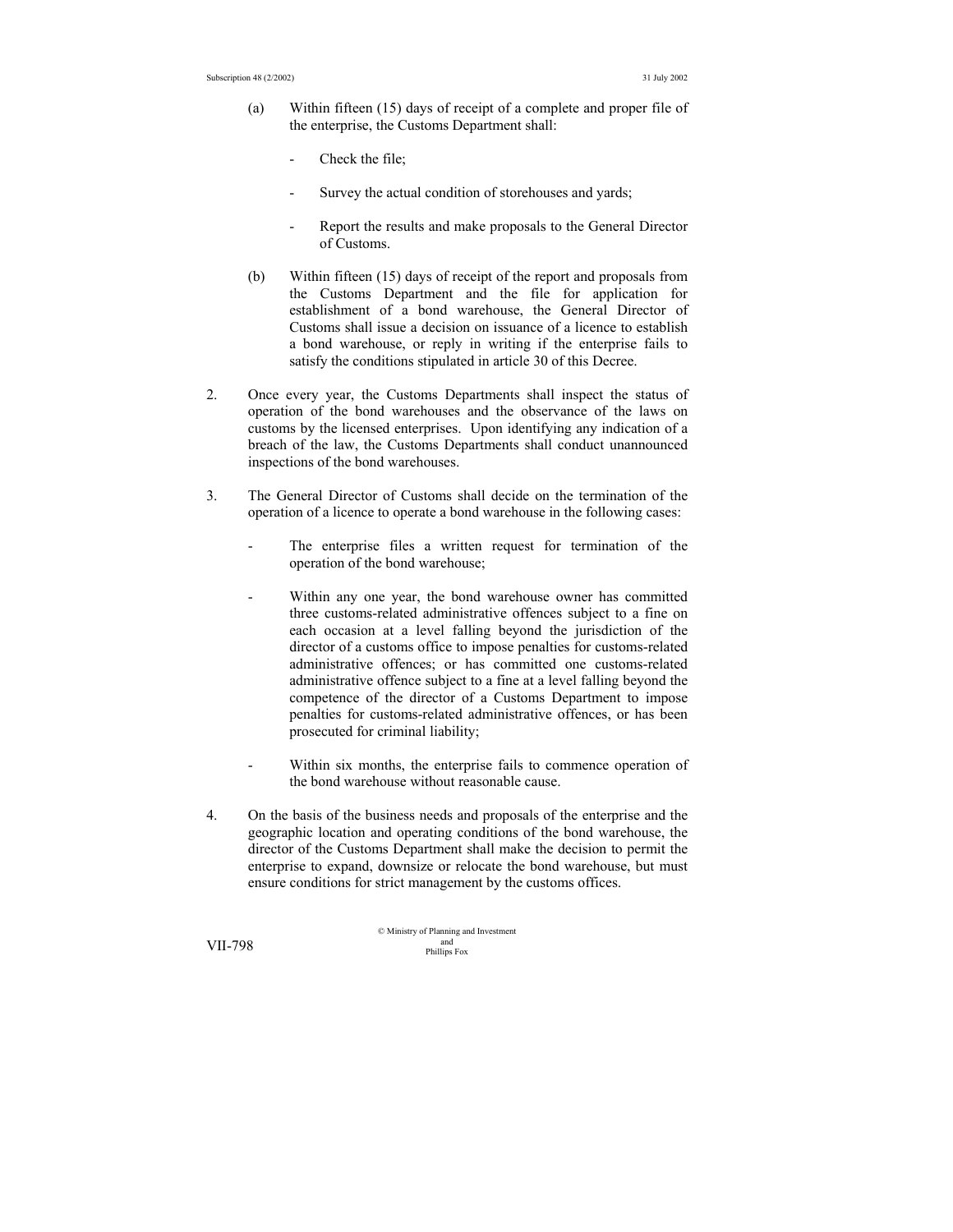#### **Article 32** *Services provided in respect of goods stored at bond warehouses*

If so agreed or authorized in writing by the goods owner, a bond warehouse owner may provide the following services in respect of the goods stored at the bond warehouse:

- 1. Consolidating packing, categorizing goods, taking goods samples within the bond warehouse under direct control by the customs officers;
- 2. Carrying out on behalf of the goods owner the customs procedures for the goods taken out or brought into the bond warehouse;
- 3. Transporting goods from the bordergates into the bond warehouse and *vice versa*, or from one bond warehouse to another;
- 4. Carrying out the transfer of ownership of goods in accordance with the provisions of the law.

**Article 33** *Lease of bond warehouses* 

- 1. Subjects permitted to lease bond warehouses:
	- (a) Vietnamese traders of all economic sectors permitted to conduct export and import business;
	- (b) Foreign traders;
	- (c) Foreign organizations and individuals.
- 2. Bond warehouse lease contracts:

A bond warehouse lease contract shall be agreed by the bond warehouse owner and the goods owner in accordance with the provisions of the law. The bond warehouse lease contract must clearly state the names, categories, quantities and quality of the goods; lease duration; any services as stipulated in article 32, if requested by the goods owner; responsibilities of the contracting parties.

3. The term of a bond warehouse lease contract shall not exceed three hundred and sixty five (365) days, calculated from the date on which the goods are brought into the warehouse. The bond warehouse owner shall be required to send a written notice of expiry to the customs office for the bonded warehouse prior to expiry of the bond warehouse lease contract. Where the goods owner files a written request and the approval of the director of the Customs Department is obtained, the term of the bond warehouse lease contract may be extended for no more than one hundred and eighty (180) days, calculated from the date of expiry of the bond warehouse lease contract.

$$
\begin{array}{ll}\n\textcirc\text{Ministry of Planning and Investment} \\
\text{and}\n\text{matrix Fox}\n\end{array}\n\quad \text{VII-799}
$$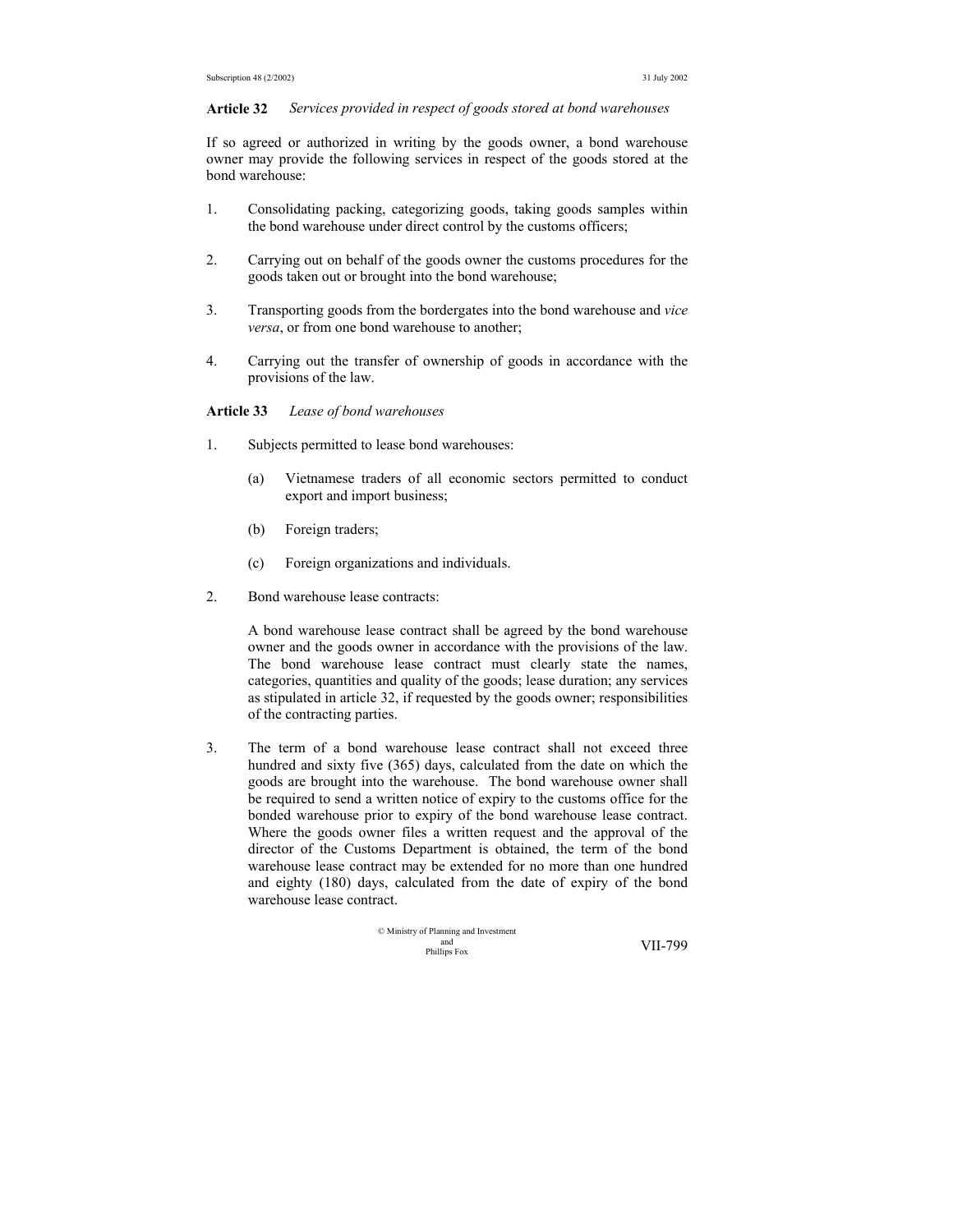- 4. Upon expiry of the bond warehouse lease contract, any failure by the goods owner to carry out the procedures for extension shall be dealt with as follows:
	- (a) If the goods owner signs a contract on extension of the bond warehouse lease contract within ninety (90) days of expiry of the bond warehouse lease contract, the Customs Department shall deal with this as an administrative offence in accordance with the provisions of the law and shall accept the extension of the contract;
	- (b) After ninety (90) days from expiry of the contract, if the goods owner fails to sign an extension contract or take the goods out of the bond warehouse, the Customs Department shall organize the liquidation of the goods stored in the bond warehouse in accordance with the provisions of the law.
- 5. During the term of the bond warehouse lease contract, if the goods owner issues a document to abandon the goods stored at the bond warehouse, the Customs Department shall organize the liquidation of such goods.
- 6. The liquidation of goods stored at bond warehouses shall be conducted in accordance with the provisions of the law. The proceeds from liquidation of goods shall be remitted into the State Budget, after deduction of warehousing expenses and other expenses related to the liquidation of goods in accordance with the provisions of the law.

## **Article 34** *Goods brought into, taken out of, stored and preserved in bond warehouses*

- 1. Goods coming from Vietnam having undergone export customs procedures, and goods coming from abroad requiring to transit through or be warehoused in Vietnam prior to leaving for a third country or undergoing the procedures for importation into Vietnam, which are owned by the subjects permitted to lease bond warehouses as stipulated in article 33.1 of this Decree shall be permitted to be stored in bond warehouses, excluding the following goods:
	- (a) Goods bearing fake labels or fake appellation of origin of Vietnam;
	- (b) Goods which may cause danger to the public or environmental pollution;
	- (c) Goods prohibited from export or prohibited from import, except in cases permitted by the Prime Minister.

© Ministry of Planning and Investment VII-800 and phillips Fox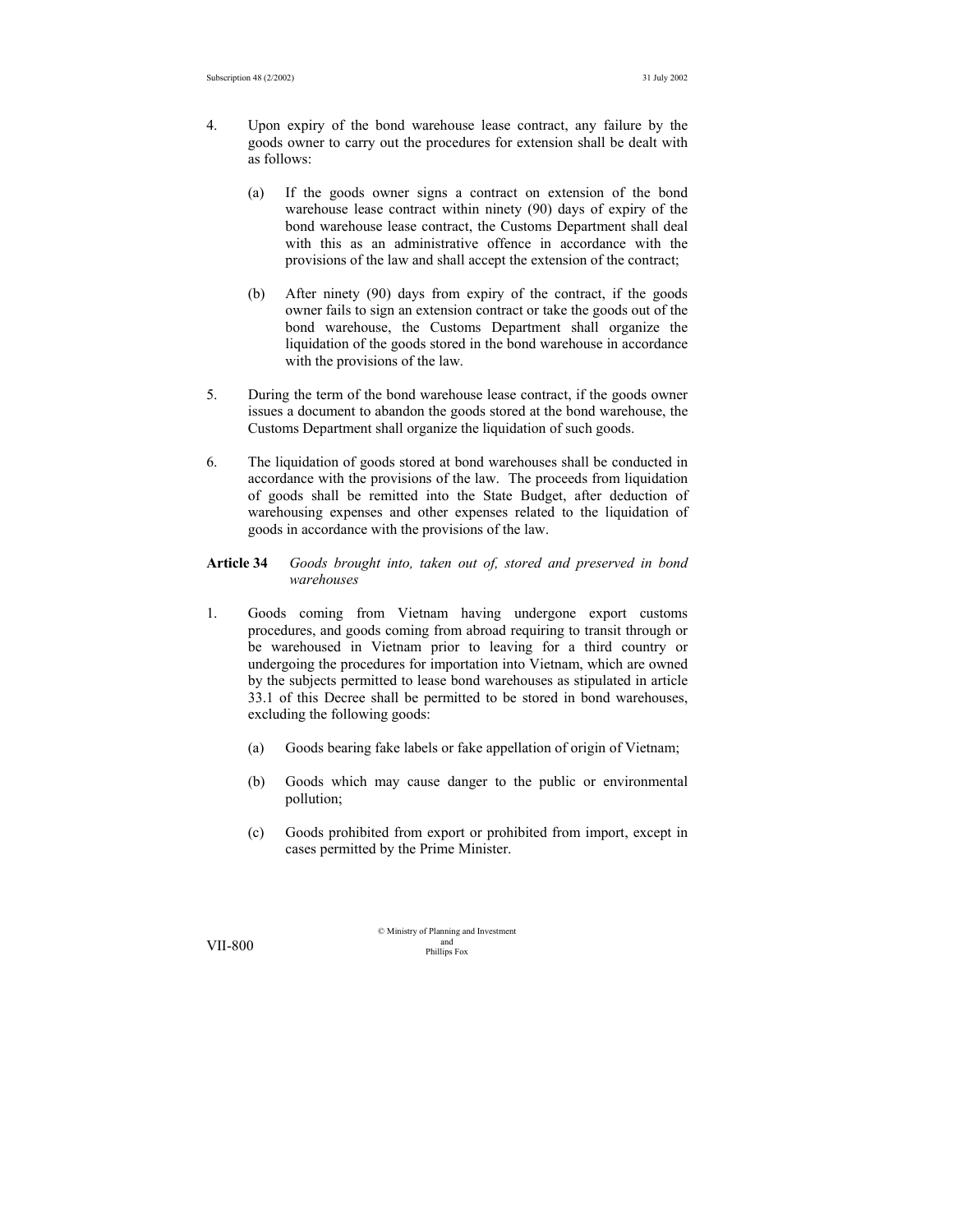- 2. Goods brought from abroad into bond warehouses shall comprise:
	- (a) Goods of foreign owners who have not yet signed sale contracts with enterprises in Vietnam;
	- (b) Goods imported by Vietnamese enterprises from abroad, awaiting circulation on the domestic market and payment of import duty.
- 3. Goods brought from inside Vietnam into bond warehouses shall comprise:
	- (a) Exported goods which have gone through customs procedures but not yet exported;
	- (b) Goods which have passed the temporary import duration and must be re-exported;
	- (c) Goods which are subject to compulsory re-exportation by a competent State body.
- 4. Goods stored and preserved in bond warehouses must accord with the bond warehouse lease contracts. Goods brought into or taken out of bond warehouses must go through customs procedures in strict accordance with the provisions of the law.
- 5. The transportation of goods from a bordergate or a goods collection place after they have undergone customs procedures (in the case of exported goods to be brought into bond warehouses) to a bond warehouse or from a bond warehouse to a bordergate shall be subject to customs control.

#### **Article 35** *Customs procedures for goods brought into bond warehouses*

- 1. For goods coming from abroad and brought into bond warehouses, the goods owner or its lawful representative must submit the bond warehouse lease contract, customs declaration and other necessary documents as stipulated by the General Director of Customs to Customs of the bond warehouse.
- 2. For goods coming from Vietnam and brought into bond warehouses, the goods owner or its lawful representative must complete all customs procedures for exported goods in accordance with the provisions of the law prior to its goods into the bond warehouses; to submit the bond warehouse lease contract, customs declaration for exported goods which have undergone customs procedures, declarations of goods brought into the bond warehouse and other necessary documents for completion of warehousing procedures in accordance with the provisions of the law to Customs of the bond warehouse.

© Ministry of Planning and Investment and Phillips Fox VII-801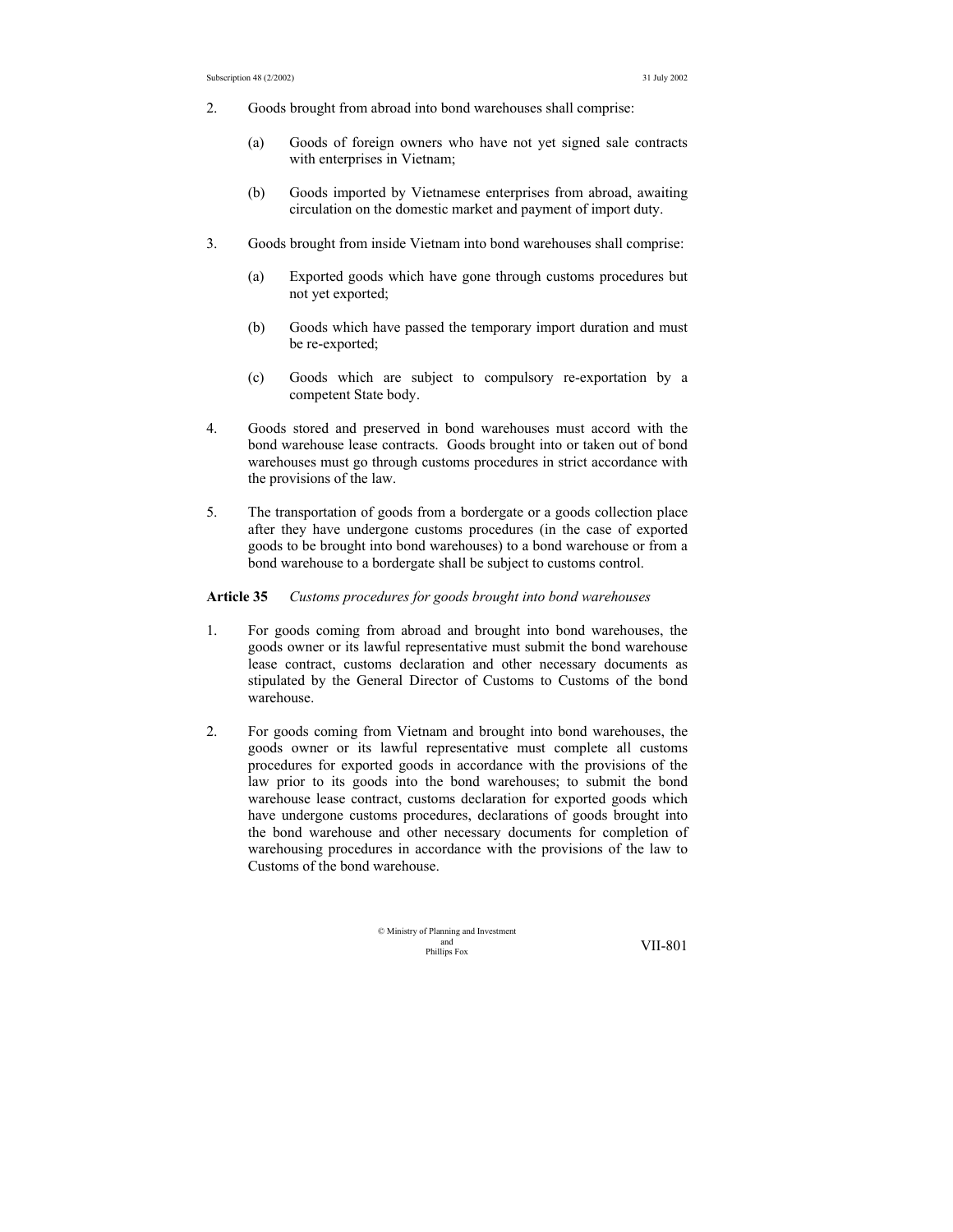#### **Article 36** *Customs procedures for taking goods out of bond warehouses*

- 1. Goods to be taken abroad:
	- (a) A goods owner or its lawful representative, wishing to take goods out of a bond warehouse for export, must make customs declaration and submit to Customs of the bond warehouse the following documents:
		- Customs declaration for exported goods;
		- Paper on authorization of goods exportation (if not so stated in the bond warehouse lease contract);
		- Ex-warehousing bill, in accordance with the form prescribed by the Ministry of Finance.
	- (b) Customs of the bond warehouse shall compare the file of declaration documents for ex-warehousing goods with the documents for completion of warehousing procedures and the actual condition of the consignments of goods; if such documents are in order, shall complete the delivery procedures and comply with the regime of customs control in accordance with the provisions in article 12 of this Decree.
	- (c) If all goods under a single contract are unable to be exported at one time, it may be done incrementally until the whole amount of goods stated in the contract has been exported.
	- (d) Where the bond warehouse lease contract has expired but the goods owner meets with difficulties in the goods delivery, the goods may be retained in the bordergate area where the bond warehouse is located in accordance with the following regulations:
		- The goods are stored in the bond warehouse within the bordergate area;
		- The duration for storage of the goods in the bond warehouse within the bordergate area shall not exceed one hundred and eighty (180) days from the date on which the goods are brought into the warehouse. After one hundred and eighty (180) days, if all of the goods have not yet been taken out of Vietnam, the Customs Department shall organize the liquidation of the remaining quantity of goods in accordance with the provisions in article 33.6 of this Decree.

© Ministry of Planning and Investment and VII-802 Phillips Fox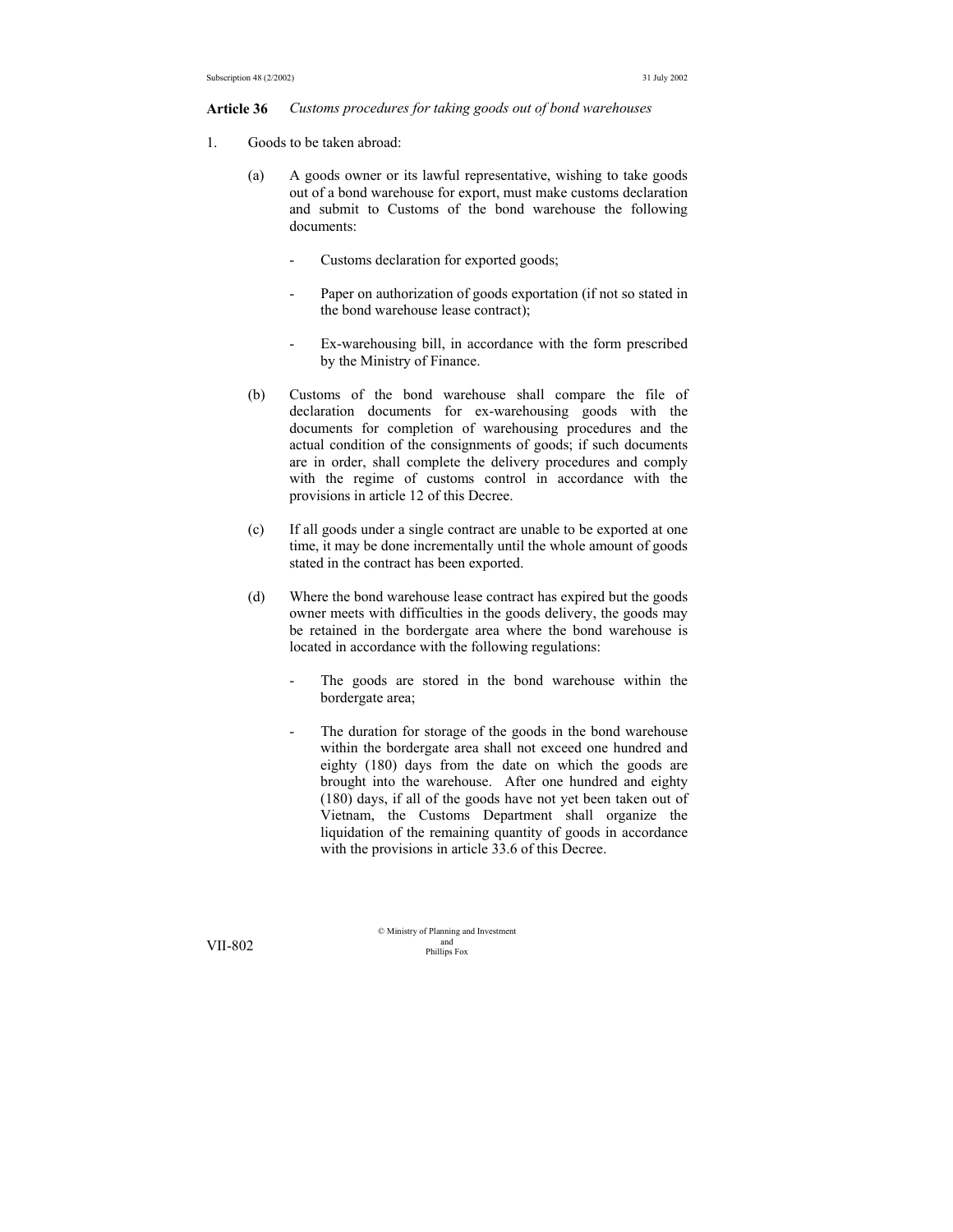- 2. Goods imported into the Vietnamese market:
	- (a) Goods coming from abroad and brought into bond warehouses; goods coming from abroad, stored in bond warehouses and having their ownership transferred; goods stored in bond warehouses, which the liquidating Customs Department wishes to sell on the Vietnamese market, shall be required to undergo customs procedures, comply with the provisions of the laws on tax and the policy on export-import management in the same manner as other imported goods.
	- (b) The time of actual importation of goods shall be the time at which the customs office registers the customs declaration for the imported goods.
	- (c) Goods stored at bond warehouses and subject to re-exportation pursuant to a decision of a competent State management body must not be re-imported into the Vietnamese market.

## **Article 37** *Management of storage and preservation of goods in bond warehouses*

- 1. The bond warehouse owner must send a notice to Customs of the bond warehouse prior to providing services in respect of the goods stored in its bond warehouse as prescribed in article 32.1 of this Decree.
- 2. The transfer of goods from one bond warehouse to another must be approved in writing by the director of the Customs Department. The duration of the new bond warehouse lease contract shall be calculated from the date on which the goods are brought into the first bond warehouse.
- 3. The bond warehouse owner must open accounting books to monitor the warehousing and ex-warehousing of goods in accordance with the regulations of competent State bodies.
- 4. Once every forty five (45) days, the bond warehouse owner shall be required to send reports to the director of the Customs Department on the present condition of goods in its bond warehouse and the status of operation of its warehouse.
- 5. Where it wishes to destroy consignments of goods which have been broken, damaged, deteriorated or expired during the course of warehousing, the bond warehouse owner must have the written consent of the goods owner or its lawful representative for destruction of the goods. The written consent shall be sent to the Customs Department of the locality where the bond warehouse is located. The procedures for destruction of goods shall comply with the provisions of the law.

© Ministry of Planning and Investment and Phillips Fox VII-803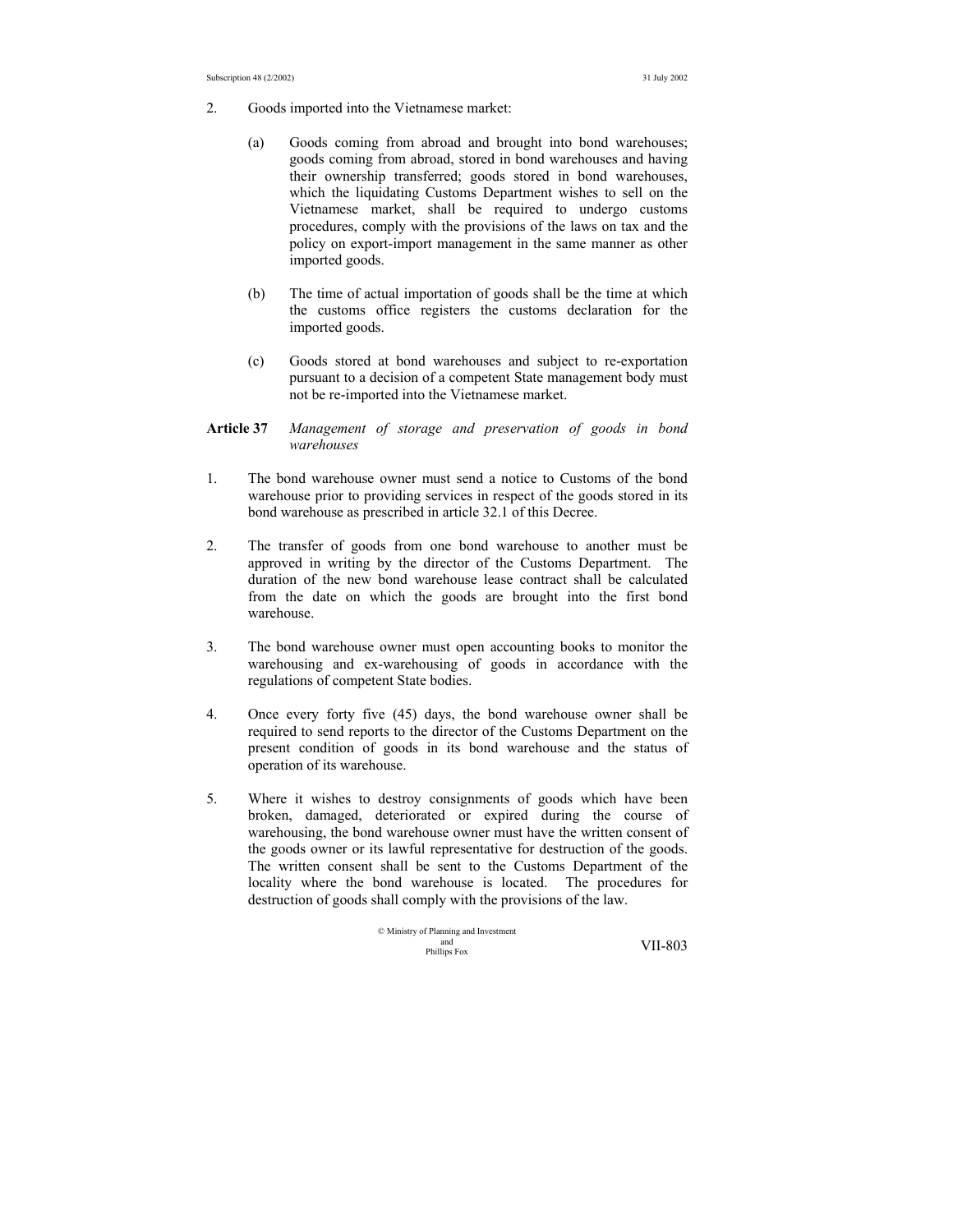#### **Article 38** *Bonded warehouses*

Bonded warehouses are established for the purpose of storing raw materials imported for production by enterprises which own the bonded warehouses. For raw materials imported and brought into bonded warehouses, import duty and other taxes shall not be paid yet.

**Article 39** *Conditions for permission to establish bonded warehouses* 

- 1. Being an enterprise established in accordance with law.
- 2. Exporting at least fifty (50) per cent of the products made by the enterprise from the raw materials imported and brought into the bonded warehouse.
- 3. Not owing any tax debts the payment of which is compulsory.
- 4. Having a system of adequate books and documents for strictly monitoring exportation, importation, ex-warehousing and warehousing in accordance with the provisions of the law.
- 5. The warehouse is built in an area convenient for management and control by the customs office.

**Article 40** *Procedures for application for establishment of bonded warehouses* 

- 1. An enterprise wishing to establish a bonded warehouse shall submit to the Customs Department of the locality where it operates two sets of a file comprising the following documents:
	- (a) Application for establishment of a bonded warehouse (prepared in accordance with the form prescribed by the General Department of Customs);
	- (b) Business registration certificate (notarized copy);
	- (c) Diagram of the design of the bonded warehouse;
	- (d) Operating rules of the bonded warehouse.
- 2. Within fifteen (15) days of receipt of a complete file for application for establishment of a bonded warehouse, the director of the Customs Department shall issue a decision on approval of issuance of a licence to establish a bonded warehouse, or a written reply clearly stating the reasons for refusal to approve if the enterprise does not satisfy the conditions for establishment of a bonded warehouse as stipulated in article 39 of this Decree.

© Ministry of Planning and Investment VII-804 and phillips Fox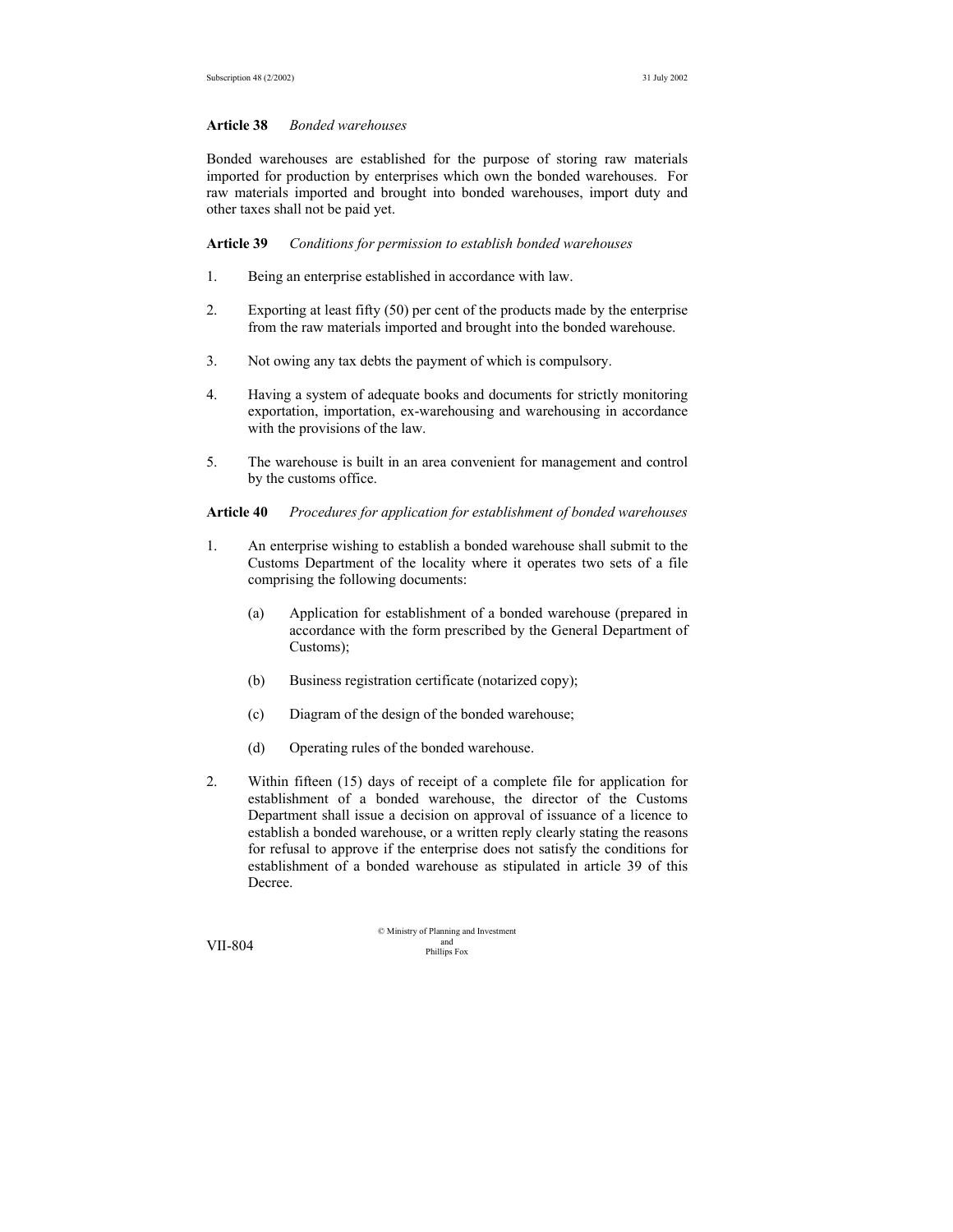- 3. The director of the Customs Department shall issue a decision on revocation of a licence to operate a bonded warehouse in the following cases:
	- (a) The enterprise submits a written request to the director of the Customs Department for termination of the operation of the bonded warehouse;
	- (b) The enterprise fails to satisfy the conditions stipulated in article 39 of this Decree.
- 4. The amount of raw materials remaining in a bonded warehouse after its operating licence is no longer valid shall be dealt with as follows:
	- (a) Where the goods owner no longer requires to use it and makes a written request, the customs office shall carry out the procedures for re-exportation or destruction in accordance with the provisions of the law;
	- (b) Where the goods owner makes a written request for changing to another type of business, it must register and complete a new customs declaration form. The customs office shall calculate taxes and issue a tax notice. The time for registration of the customs declaration and tax calculation shall be the time of expiry of the operating licence of the bonded warehouse.

## **Article 41** *Customs procedures for goods brought into and taken out of bonded warehouses*

The customs procedures for imported raw materials brought into bonded warehouses shall be the same as those for imported goods, with the exception of the procedures for tax calculation and payment which shall be as follows:

- 1. The enterprise must register and complete two separate customs declaration forms for the bonded portion of imported raw materials and the portion of imported raw materials for production of products to be domestically consumed.
- 2. The basis for determining the percentage of bonded imported raw materials shall be the percentage of exported products stated in the investment licence (if the enterprise exports its products in accordance with the percentage stated in the investment licence) or the percentage determined by the enterprise itself, which must not be lower than fifty (50) per cent of the products made from the imported raw materials stored in the bonded warehouse. In both of the above cases, the enterprise must submit a written registration to the Customs Department managing the bonded warehouse prior to 1 January every year.

$$
\odot
$$
   
Ministry of Planning and Investment  
and  
Philips Fox  
  $VII-805$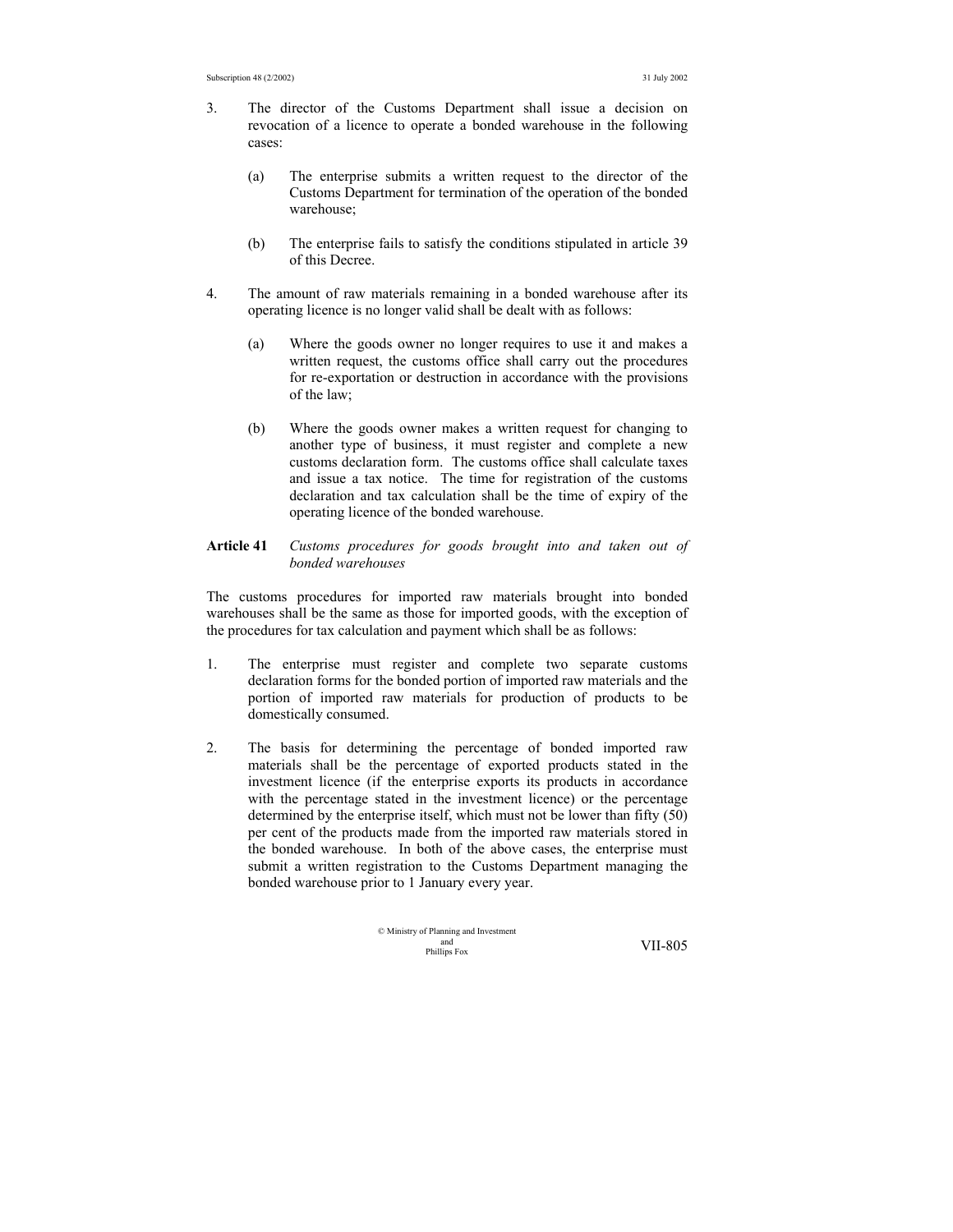- 3. On the basis of the percentage of products to be domestically consumed which has been registered by the enterprise, the customs office shall carry out the registration of the declarations, calculate and collect import duty on the portion of raw materials used for production of products to be domestically consumed.
- 4. For the portion of imported raw materials brought into the bonded warehouse for production of exported products, the customs office shall not calculate duty on the declaration, but must determine clearly the names, categories and quantities of goods and record them in a monitoring book in accordance with the provisions of the law.

## **Article 42** *Handling of goods stored in bonded warehouses which are damaged or deteriorated*

Goods stored in bonded warehouses which are damaged or deteriorated to the extent that they fail to satisfy production requirements may undergo customs procedures for re-exportation or destruction.

Destruction shall be carried out as follows:

- 1. The enterprise shall send a document to the Customs Department managing the bonded warehouse, clearly stating the reason for destruction, the names, categories and quantities of the raw materials, the import customs declaration (serial number, date).
- 2. The enterprise itself shall organize the destruction under the supervision of the customs office, tax office and environmental body in accordance with the provisions of the law.
- 3. The results of destruction must be recorded in a report, to be signed for certification by the bonded warehouse owner and the representatives of the supervising bodies. The written report on destruction shall serve as evidence of the liquidation of the goods stored in the bonded warehouse.

#### **Article 43** *Liquidation of goods in bonded warehouses*

At the end of the plan year (31 December every year), no later than 31 January of the following year, the enterprise must make a list of import customs declarations together with the total amount of raw materials already imported under the bonded regime, and a list of export customs declarations together with the total quantity of products to be exported, and send them to the customs office. After verifying the accuracy of these reports and comparing them with the files filed at the customs office, the customs office shall, on the basis of the percentages of products to be exported as registered by the enterprise, calculate taxes for the enterprise as follows:

© Ministry of Planning and Investment VII-806 and phillips Fox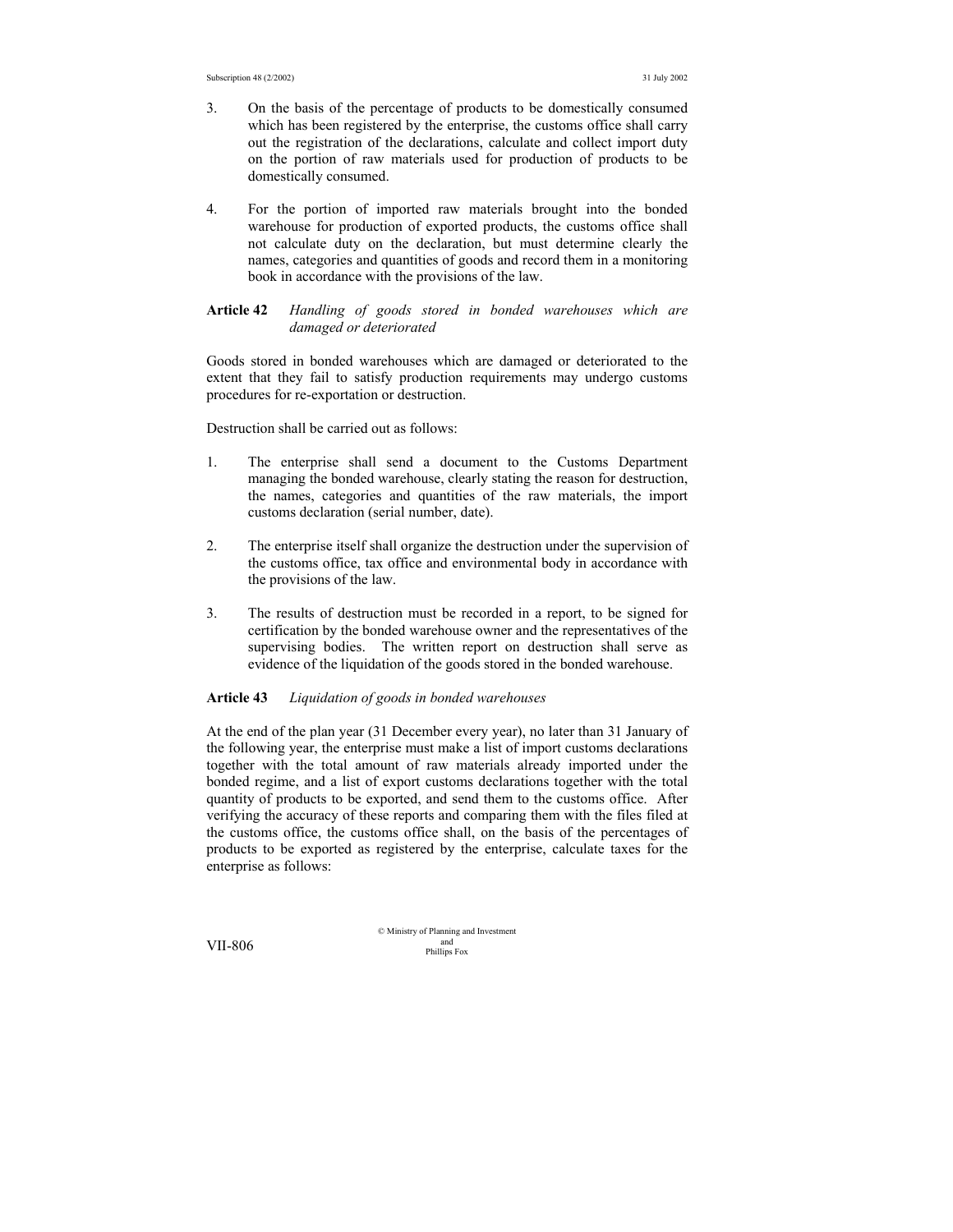- 1. If the export percentage is lower than the bonded percentage, the enterprise must immediately pay duty on the quantity of finished products being the difference between the quantity of to-be-exported products and the quantity of actually-exported products. The late tax payment shall be dealt with in accordance with the provisions of the law.
- 2. If the export percentage is higher than the bonded percentage, the enterprise shall be refunded the amount of duty for the difference between the quantity of to-be-exported products and the quantity of actuallyexported products.
- 3. Enterprises having bonded warehouses shall bear responsibility before the law for the accuracy and completeness of the overall reports prescribed in this article.

## **Article 44** *Customs inspection and control of bonded warehouses*

- 1. The inspection and control by the customs offices of bonded warehouses shall be mainly conducted during the processing of customs procedures for imported or exported goods to be stored in bonded warehouses, during the liquidation of goods stored in bonded warehouses, and during the postcustoms clearance inspection of goods stored in bonded warehouses. The customs offices shall neither directly control nor seal up bonded warehouses.
- 2. Enterprises shall be responsible for organizing the management of bonded warehouses and for co-ordinating closely with the customs offices in the conduct of inspection and control of bonded warehouses.

### SECTION 4

## **Provisions Applicable to Means of Transportation Entering, Exiting or In Transit**

#### **Article 45** *General provisions*

- 1. Means of transportation entering into, exiting from or in transit in the territory of Vietnam shall be required to undergo customs procedures at the bordergates through which they enter, exit or transit the country. When carrying out the customs procedures, if the customs offices identify indications of a breach of the law, the operators of the means of transportation must comply with the requests of the customs offices for inspection and search in accordance with the provisions of the law.
- 2. Port authorities, airports, seaports and international railway stations shall be required to submit notices in advance to the bordergate customs offices on the information stipulated in article 56 of the *Law on Customs*. Transporting organizations shall be required to provide to the bordergate

© Ministry of Planning and Investment and Phillips Fox VII-807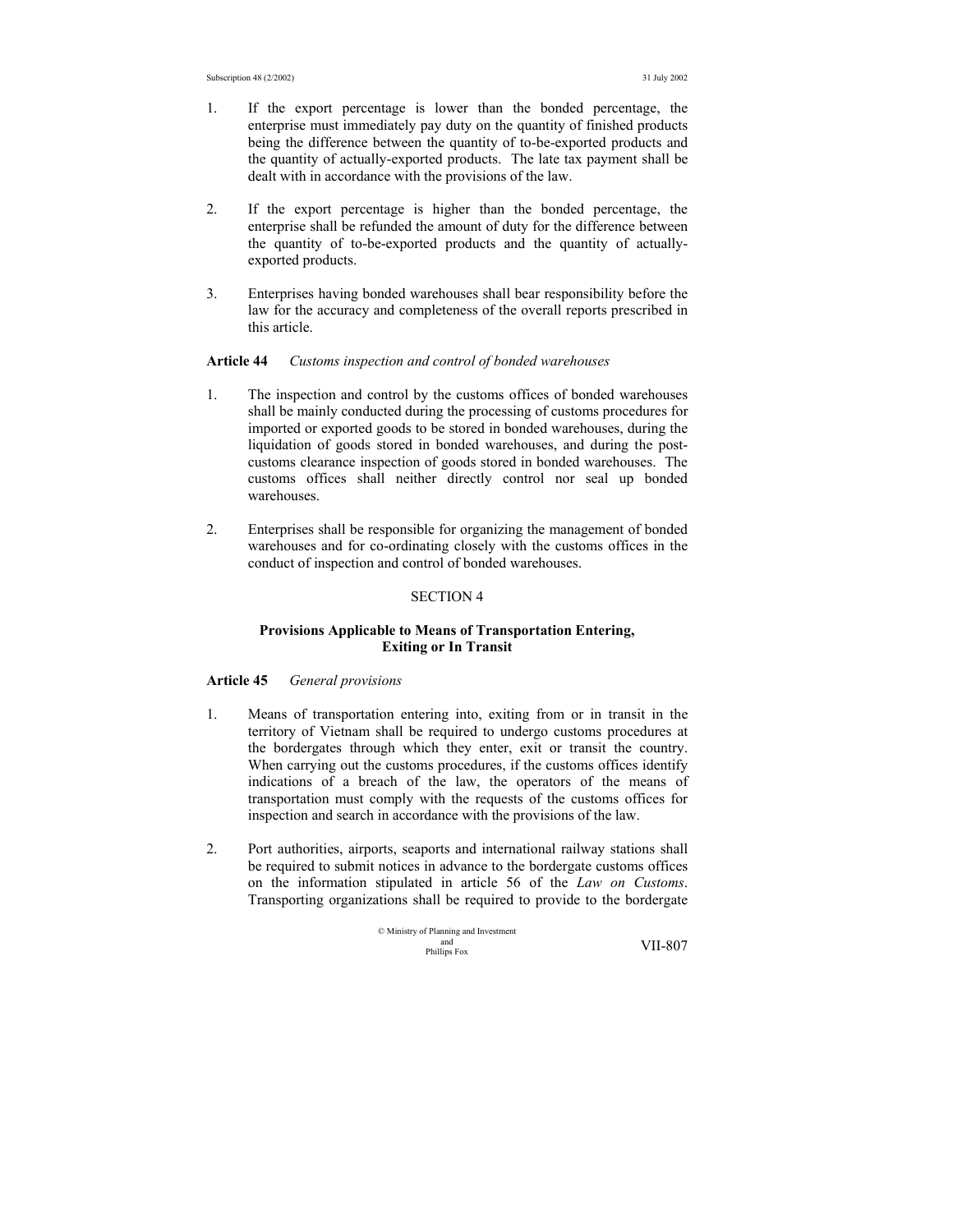customs offices the information on goods, passengers, crews and persons working on their means of transportation as well as other information related to the work of the customs offices with respect to management of means of transportation entering, exiting, or in transit.

- 3. The information referred to in clause 2 of this article shall be provided in writing or via computers directly connected with the customs offices.
- 4. Means of transportation entering, exiting, or in transit shall be subject to customs control as stipulated in article 12 of this Decree.
- 5. Military means of transportation carrying civilian passengers and goods must, when entering, exiting, or in transit, undergo customs procedures in the same manner as other means of transportation entering, exiting, or in transit.

## **Article 46** *Aircraft entering, exiting or in transit*

- 1. Immediately after an aircraft enters and the aviation body has completed all flight formalities for passengers to depart from the country and for cargo to be exported, the aircraft operators or their lawful representatives must submit to the airport customs office the following documents:
	- (a) Cargo and luggage declaration;
	- (b) List of crew members and persons working on the aircraft;
	- (c) List of passengers.
- 2. Aircraft in transit, if making technical stops-over, shall not be required to undergo customs declaration procedures, but shall be subject to customs control.

#### **Article 47** *Seagoing ships entering, exiting or in transit*

- 1. Customs procedures:
	- (a) Within one hour before a seagoing ship entering or exiting is ready to undergo customs procedures, the port authority and the transporting organization shall be required to notify the port customs office of the information stipulated in article 45.2 and 45.3 of this Decree.
	- (b) The customs office shall carry out procedures for the seagoing ship to enter or exit the country at the prescribed place. Where a competent State management body decides that a seagoing ship shall anchor at other places on the Vietnamese sea area, the

© Ministry of Planning and Investment and VII-808 Phillips Fox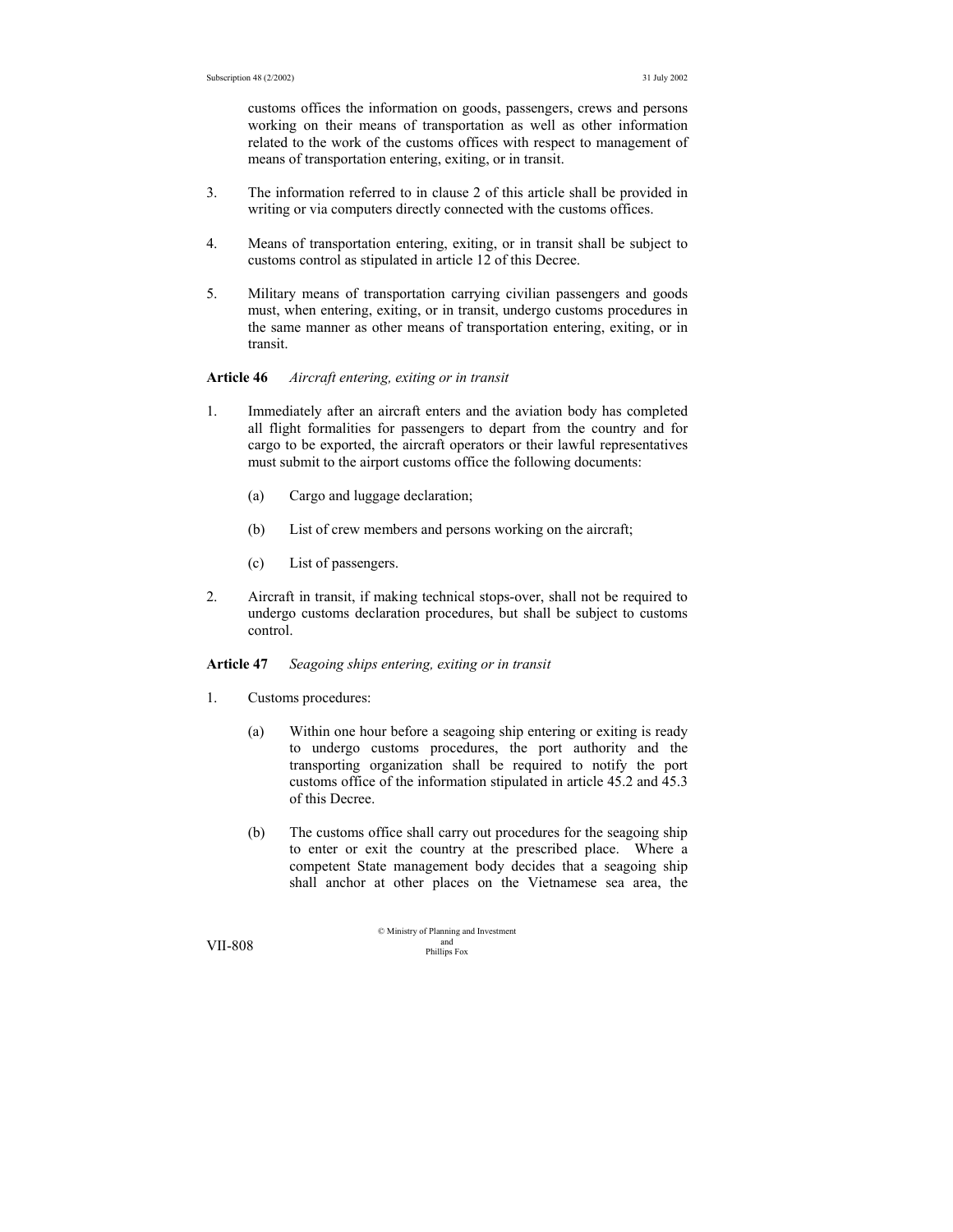customs procedures for the seagoing ship upon exit or entry shall be carried out at such other place.

2. The customs file shall comprise:

When carrying out customs procedures, the captain or his or her lawful representative must present to the port customs office the itinerary of the ship (in the case of entry) and the diagram of the cargo arrangement on the ship and submit the following papers:

- (a) Declaration of goods carried aboard the ship;
- (b) Ship declaration, in the case of entry;
- (c) List of materials, raw materials, fuels, food and foodstuffs of the ship;
- (d) List of explosives, inflammables, anaesthetics, toxins, weapons on the ship;
- (dd) List of crew;
- (e) List of passengers (if any);
- (g) Goods and luggage declarations of crew.
- 3. Once submitted, the documents comprising the customs file shall not be withdrawn and corrected, unless plausible reasons can be given and the correction of such documents does not affect the observance of the provisions of the laws on tax and the policy on export-import management, and the approval of the director of the customs office is obtained.

## **Article 48** *Seagoing ships and aircraft moving from port to port*

- 1. Seagoing ships or aircraft moving from port to port are those being in the period of moving from one port to another for the purpose of unloading of imported goods or loading of exported goods under inspection and control by the customs offices.
- 2. When seagoing ships or aircraft move from port to port, their operators or their lawful representatives must submit the cargo declarations to the customs offices.
- 3. The customs office at the port from which the seagoing ship or aircraft exits shall certify the files and hand them over to the operator for the purpose of delivery to the customs office at the port to which the seagoing ship or aircraft moves.

© Ministry of Planning and Investment and Phillips Fox VII-809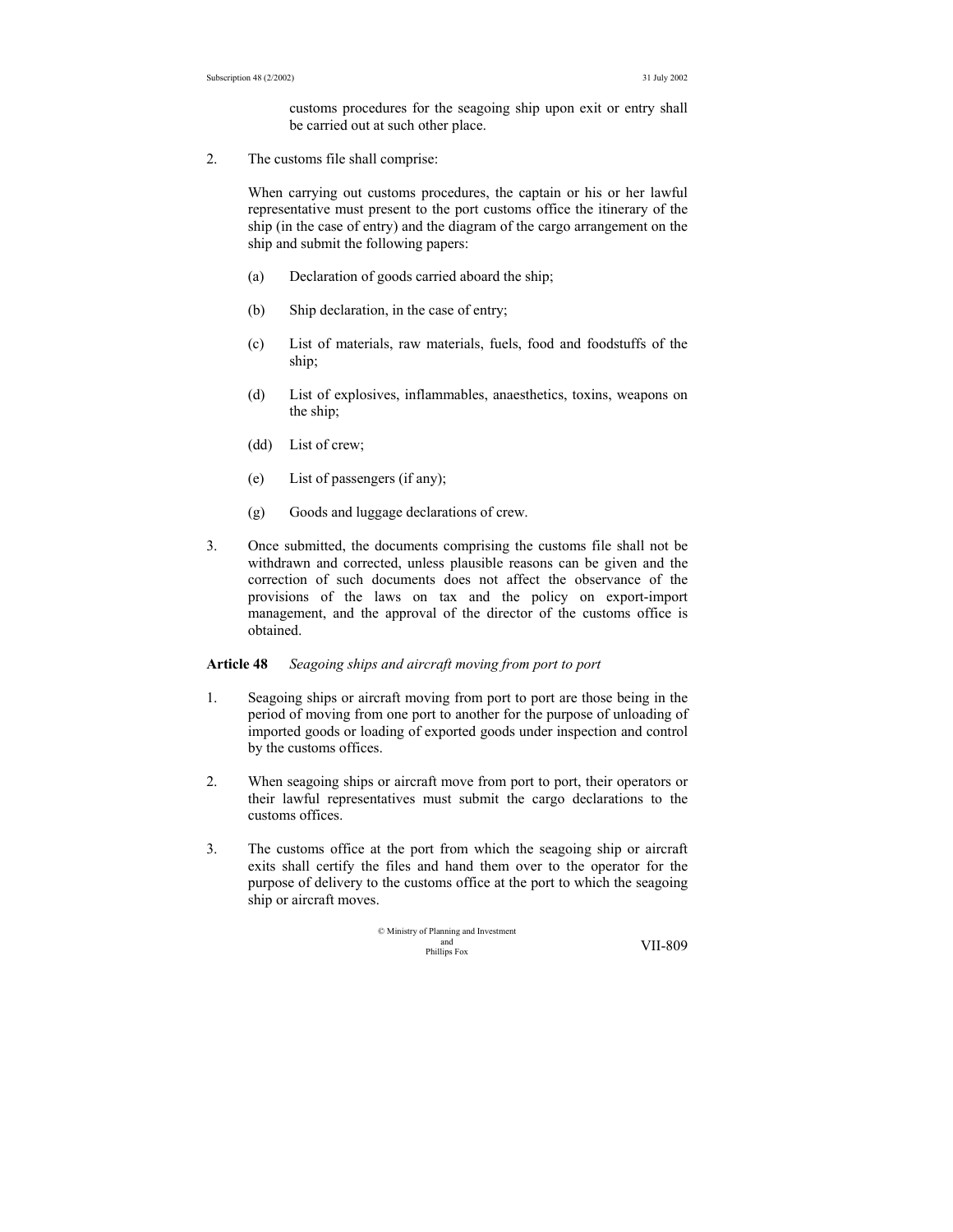4. Cargo moving from ports to ports and food and foodstuffs in warehouses of seagoing ships moving from ports to ports must bear customs seals, except in cases where the imported goods remain in cargo holds and are not yet brought out of the ships.

**Article 49** *International trains entering, exiting or in transit by railway*

- 1. International trains upon exit: When a train exits the country at a bordergate station, the train captain or his or her lawful representative must submit to the station customs office the following papers:
	- (a) Declaration of train personnel, the list and luggage declarations of the crew and persons working on the train;
	- (b) Declaration of exported goods, including transited goods, carriage transfer papers (for cargo trains);
	- (c) List of passengers and their slips of unaccompanied luggage (for passenger trains);
	- (d) Declaration of fuels, materials, food and foodstuffs of the train.
- 2. International trains upon entry: When a train enters a country at a bordergate station, the train captain or his or her lawful representative must submit to the station customs office the following papers:
	- (a) Declaration of train personnel, the list and luggage declarations of the crew and persons working on the train;
	- (b) List of imported goods, carriage transfer papers (for cargo trains);
	- (c) List of passengers and their slips of unaccompanied luggage (for passenger trains);
	- (d) Declaration of fuels, materials, food and foodstuffs of the train;
	- (dd) Manifest of goods to be unloaded at each inland international station.
- 3. International trains at inland international stations. When trains arrive at an inland station, the train captain or his or her lawful representative must submit to the station customs offices the following papers:
	- (a) Manifest of imported goods, with the certification by the customs office at the bordergate station;
	- (b) Bills of lading;

© Ministry of Planning and Investment  $VII-810$  and  $VII-810$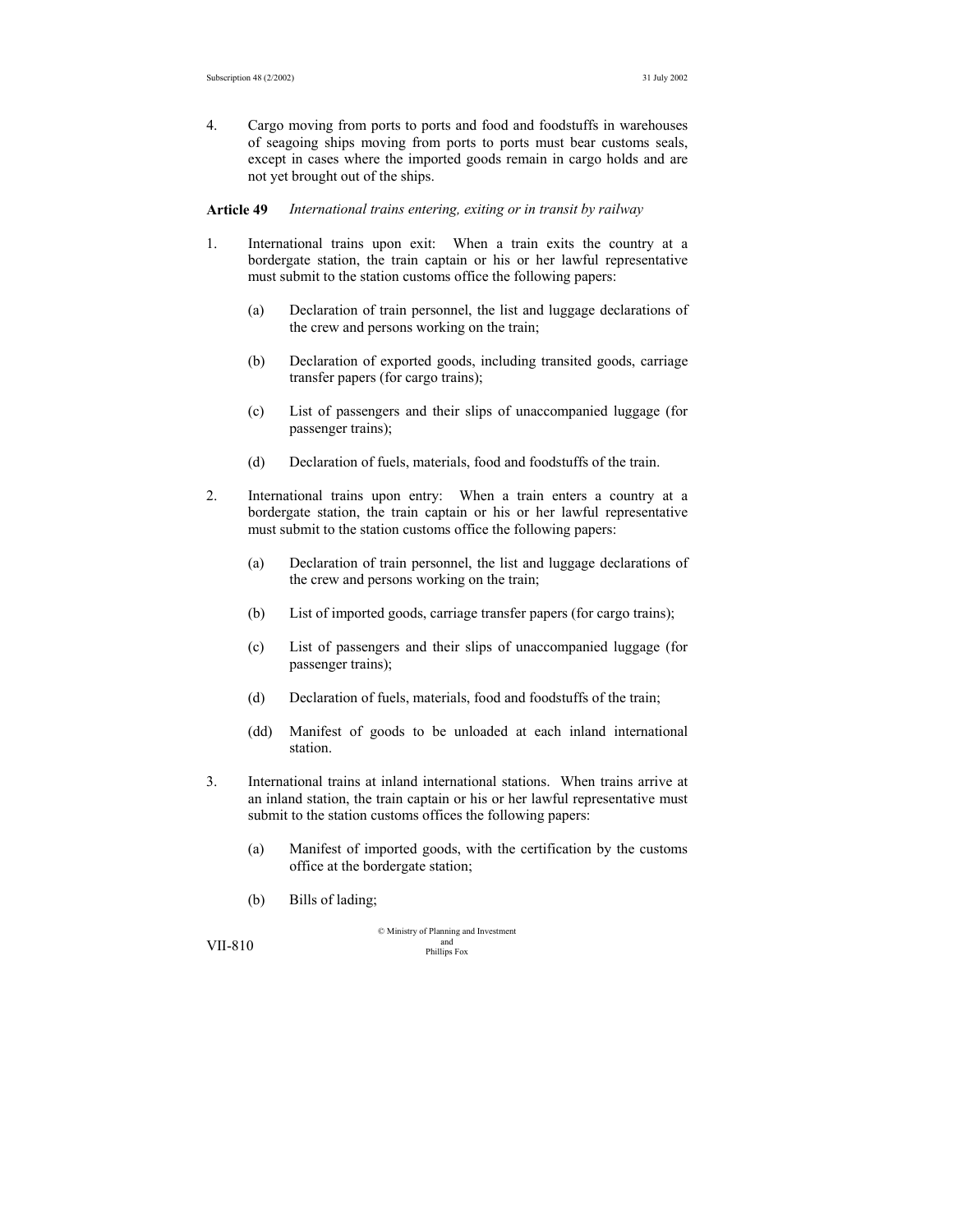- (c) Transited goods forwarding documents (if there are international transited goods).
- 4. The manager of an international train or the goods owner (if any) shall be responsible for ensuring the original condition of goods and carriages during the process of transportation from the inland station at which the cargo is loaded to the exit station (for exported goods) and from the entry station to the inland station at which the cargo is unloaded (for imported goods).

## **Article 50** *Automobiles entering, exiting, or in transit*

When arriving at bordergates, automobiles entering or exiting must park at prescribed locations for completion of customs procedure. The customs declarants must declare and submit to the bordergate customs office the following papers:

- 1. Customs declaration, for automobiles entering, exiting, or in transit;
- 2. Declaration of exported or imported goods (if any);
- 3. Declaration of the exported or imported luggage of the driver;
- 4. List of passengers (if any) and their luggage declarations.

**Article 51** *Other means of transportation* 

In the case of rudimentary means of transportation entering, exiting, or in transit, their owners or operators must make declarations and submit to the customs offices the following papers:

- 1. Declaration of exported or imported goods (if any);
- 2. Luggage declarations of the operators of the means of transportation, persons working on the means of transportation, and passengers (if any).
- **Article 52** *Means of transportation temporarily imported for re-export and temporarily exported for re-import for specific period*
- 1. Means of transportation referred to in this article means tourist cars, motorbikes, and boats with or without motors.
- 2. Means of transportation temporarily imported for re-export and temporarily exported for re-import for a specific period must be declared to the customs offices and shall be subject to customs inspection and control.

© Ministry of Planning and Investment and Phillips Fox VII-811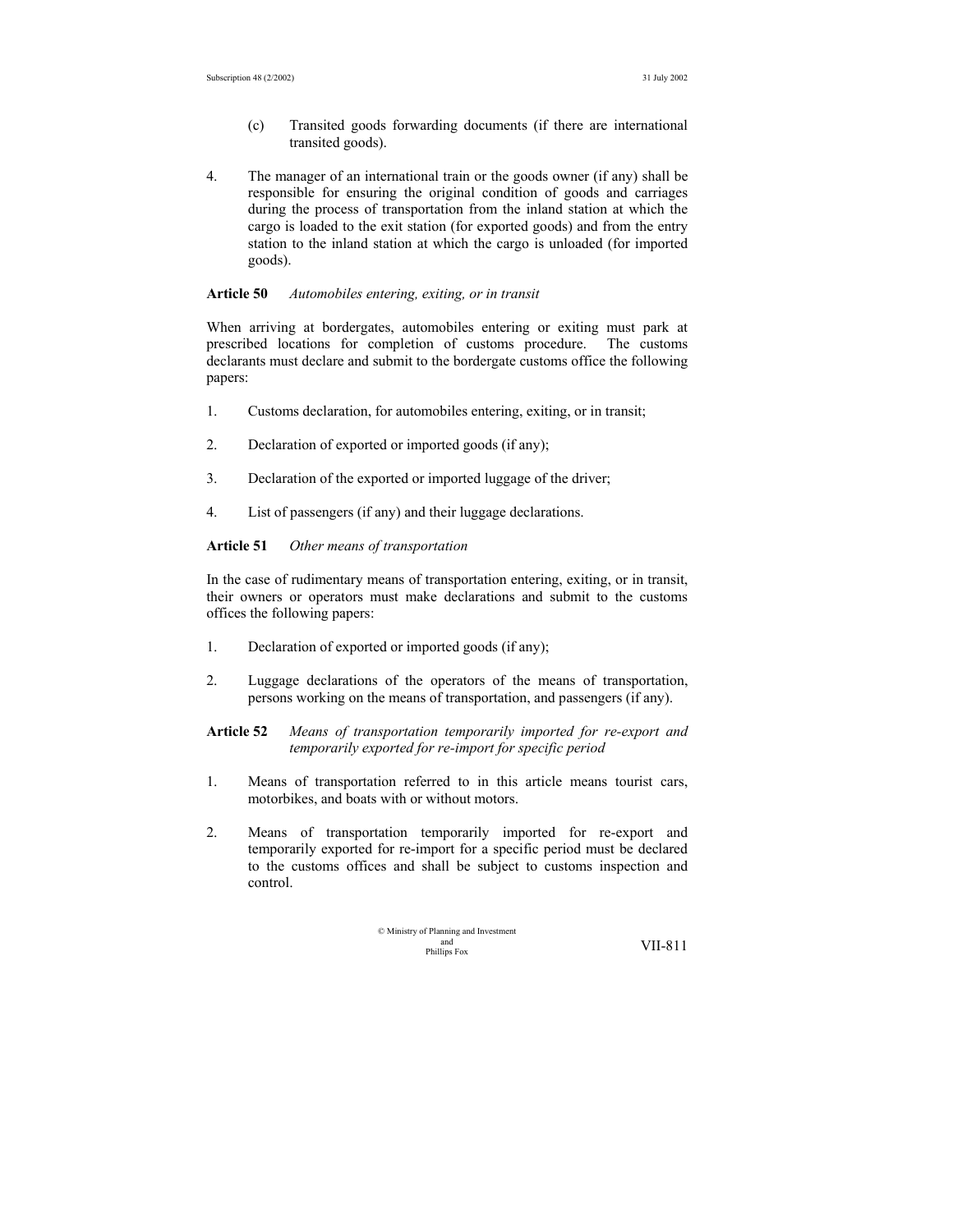- 3. In the case of means of transportation temporarily imported for use within the bordergate area for no more than forty eight (48) hours or for use within the territory of the bordergate district for no more than twelve (12) hours, the permission of the head of the bordergate police office must be obtained.
- 4. In the case of means of transportation temporarily imported for use within the territory of the bordergate province or city for no more than five days, the permission of the director of the police office of the locality where they are to be used must be obtained.
- 5. In the case of means of transportation temporarily imported for use outside the territory of the bordergate province or city, the permission of the Minister of Public Security must be obtained.
- 6. In the case of means of transportation temporarily imported for use in Vietnam which fall within the category of means of transportation prohibited from use in Vietnam, the permission of the Prime Minister must be obtained.
- 7. In the case of means of transportation temporarily exported for a specific period, if they are re-imported through the same bordergate, the permission of the director of the customs office must be obtained; if reimported through another bordergate in the same province or city of the export bordergate, the permission of the director of the customs office must be obtained; and if re-imported through a bordergate in another province or city, the permission of the General Director of Customs must be obtained.
- 8. The customs file shall comprise:
	- (a) Customs declaration;
	- (b) Permit (except in cases of temporary import for use within the bordergate area);
	- (c) Certificate of registration.

© Ministry of Planning and Investment VII-812 and phillips Fox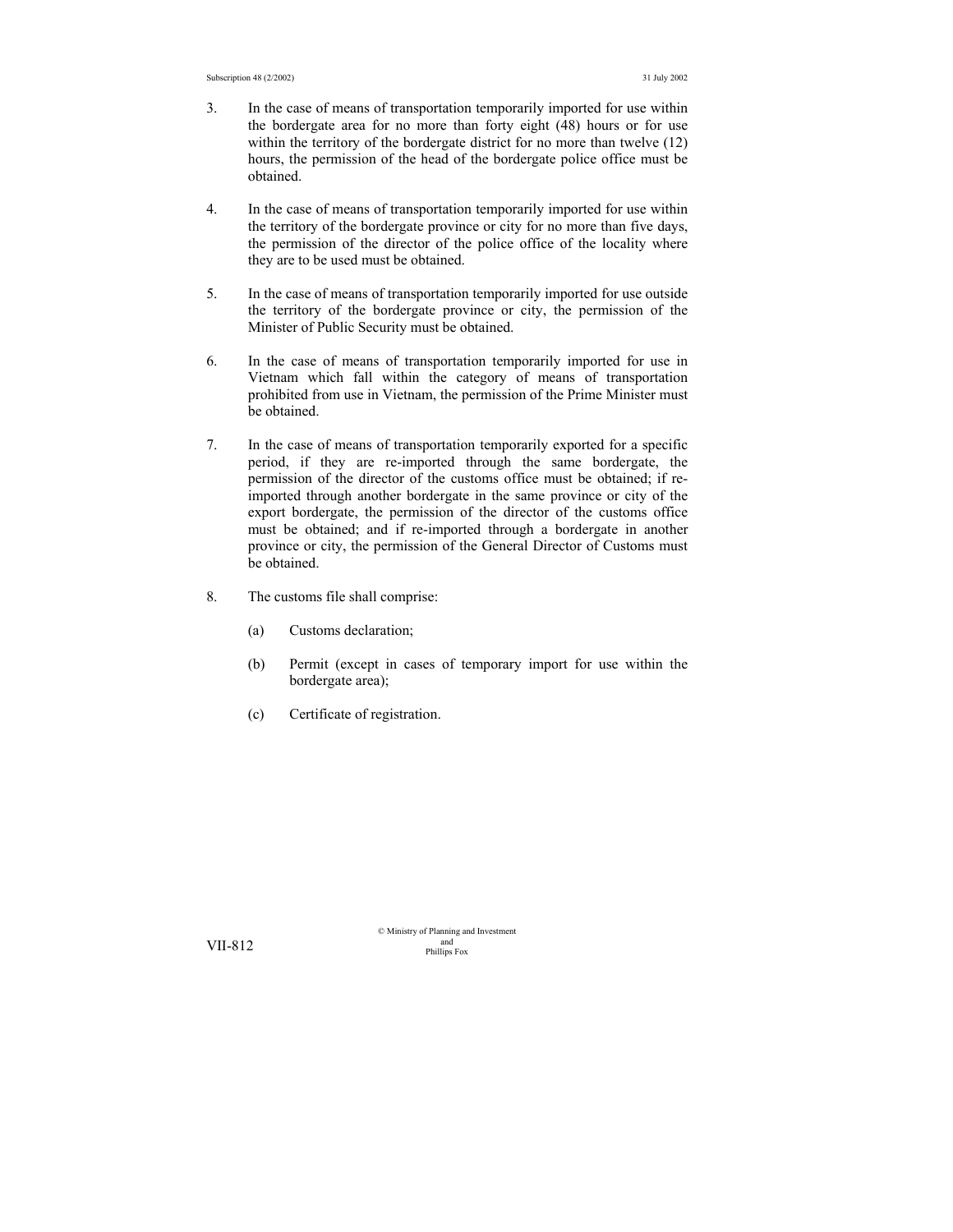## CHAPTER III

## **Dealing with Breaches**

#### **Article 53** *Dealing with breaches*

- 1. Any customs declarants and concerned organizations and individuals breaching the provisions of this Decree shall, depending on the nature and seriousness of the breach, be dealt with administratively, be subject to payment of compensation for damage (if any), or be prosecuted for criminal liability in accordance with the provisions of the law.
- 2. Any customs officers and officials and concerned organizations and individuals abusing their positions and/or powers to act against the provisions of this Decree shall, depending on the nature and seriousness of the breach, be disciplined, be subject to payment of compensation for material damage (if any), or be prosecuted for criminal liability in accordance with the provisions of the law.

### **Article 54** *Complaints and denunciations*

- 1. Organizations and individuals shall be entitled to lodge complaints in relation to the decisions of a customs office with the immediately superior customs office. Organizations and individuals shall be entitled to lodge complaints or denunciations in relation to acts of breach of the law by customs officials of different levels.
- 2. When receiving written complaints or denunciations, the heads of the customs offices of all levels shall be required to consider, settle and reply to them in accordance with the provisions of the laws on complaints and denunciations.
- 3. Organizations and individuals shall be entitled to initiate administrative proceedings at administrative courts in relation to the administrative decisions of customs offices and/or administrative offences of customs officers in accordance with the provisions of the law.

© Ministry of Planning and Investment and<br>Phillins Fox

VII-813